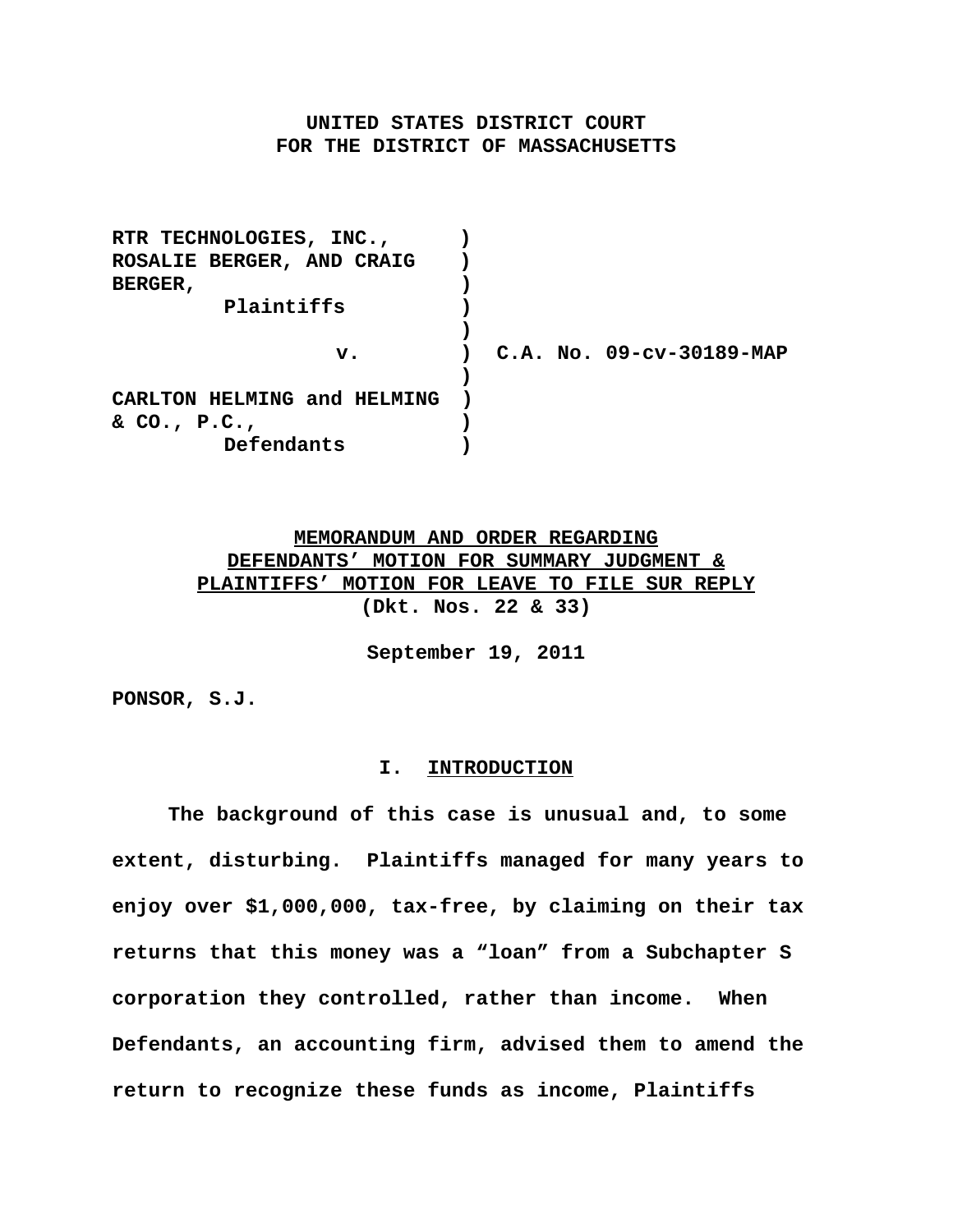**followed the advice and incurred a tax liability. Now Defendants find themselves sued for this allegedly negligent advice.**

**More specifically, in their six-count complaint, Plaintiffs RTR Technologies, Inc., Rosalie Berger, and Craig Berger allege that Defendants Carlton Helming and Helming & Co., P.C. provided the negligent tax preparation advice. The primary target of Plaintiffs' complaint is Defendants' recommendation that Plaintiffs revise their 2002 personal and corporate tax returns to re-classify a one-milliondollar "Loan to Officer" entry as income to RTR's president and sole owner, Ms. Berger. Defendants contend that this correction was necessary because, in their view, the "Loan to Officer" was clearly not a bona fide loan given its size and history, RTR's lack of documentation on the loan, the absence of a repayment plan, and the Bergers' admitted inability to pay back the loan. Plaintiffs contend that the tax return revision was neither necessary nor prudent and resulted in substantial tax liability and lost profits.** 

**For the reasons stated below –- chiefly, Plaintiffs' failure to file the complaint within the prescribed**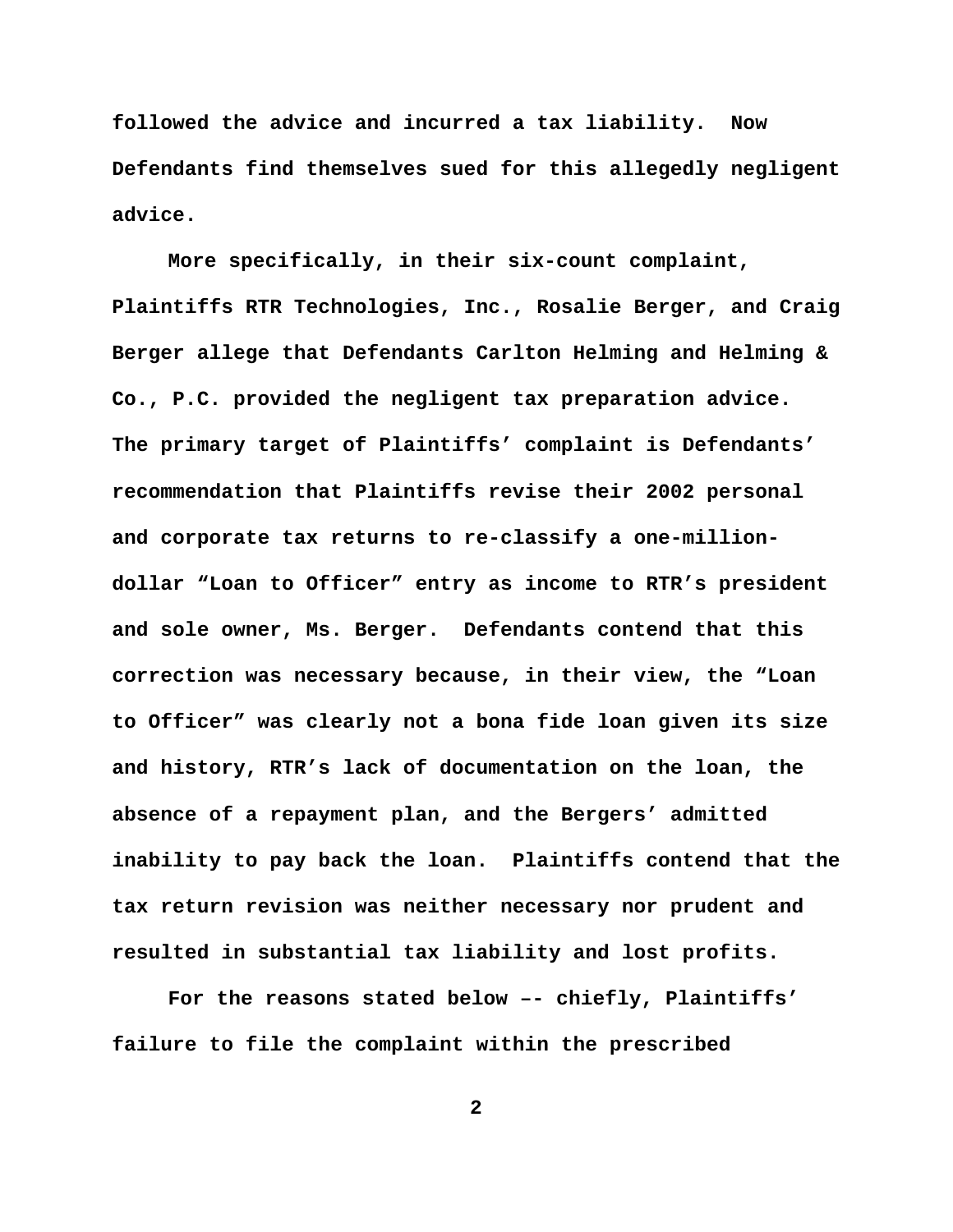**statutory period, to produce evidence of damages, and to demonstrate that Defendants' advice was negligent -- Defendants' Motion for Summary Judgment (Dkt. No. 22) will be allowed. Plaintiffs' Motion for Leave to File Sur Reply (Dkt. No. 33) will be denied.** 

#### **II. FACTS**

**Viewed in a light most favorable to the non-moving parties, Plaintiffs in this case, the relevant facts are as follows.**

**A. The Parties.**

**Plaintiff RTR Technologies, Inc. ("RTR" or "the company") is a Subchapter S corporation. It was incorporated in Massachusetts in 1994 to provide heating systems for rail and mass transit. RTR's sole owner and president is Plaintiff Rosalie Berger. Plaintiff Craig Berger is an RTR employee and husband of Rosalie Berger. His focus at RTR is in business and product development, engineering, and sales.** 

**Defendant Helming & Company, P.C. ("H&C") is a business consulting and public accounting firm with a principal place of business in Connecticut. Defendant Carl Helming is**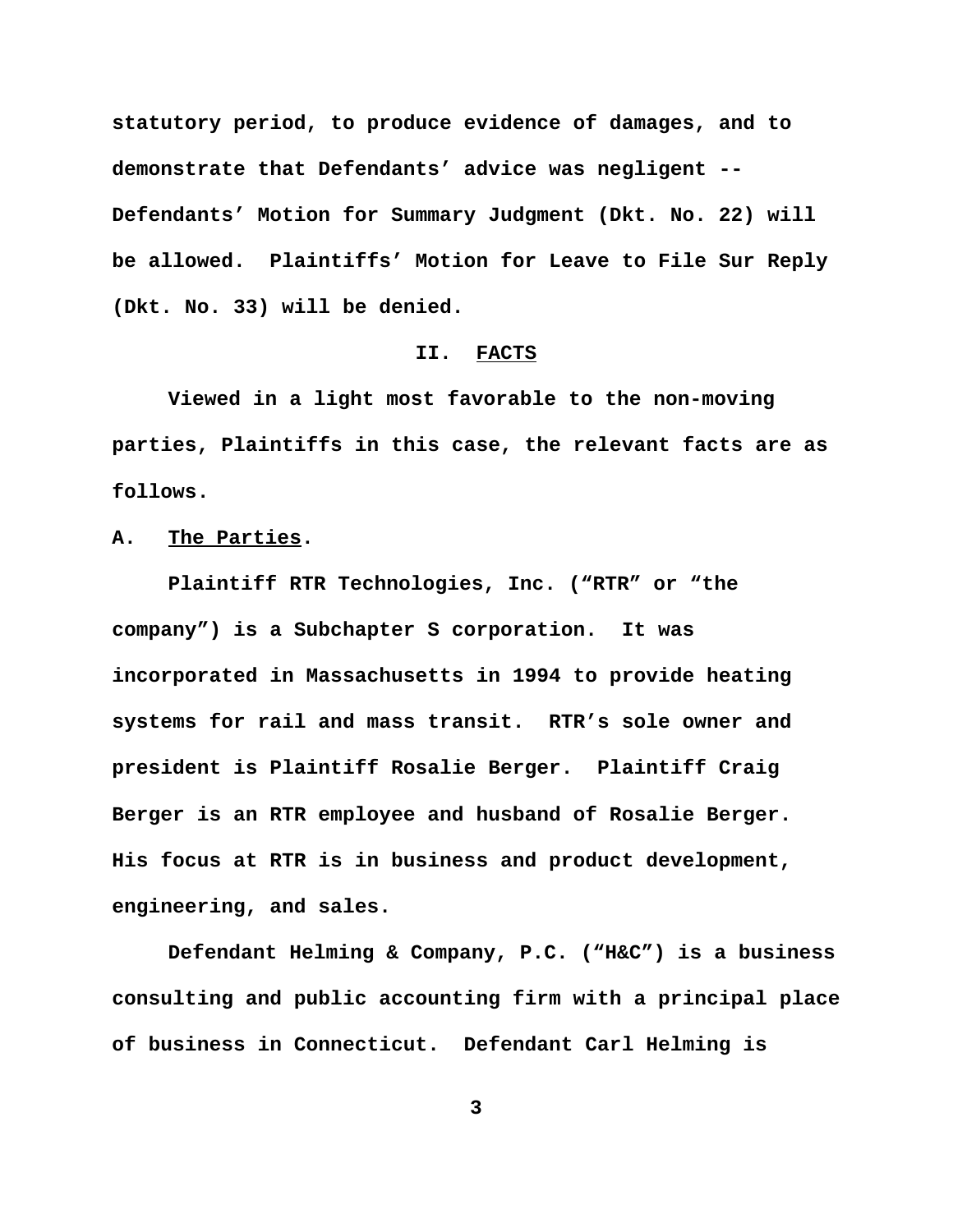**president of H&C and is certified as a public accountant, turnaround professional, insolvency reorganization advisor, and valuation analyst.** 

### **B. RTR's Financial Crisis.**

**RTR ran into financial difficulties in part as a result of the tragic events that unfolded in the United States on September 11, 2001. The company had been granted a large purchase order from the Long Island Railroad, which suffered from a significant drop in ridership following the 9/11 disaster in New York. The decrease in business substantially reduced the size of its purchase order from RTR. This chain of events, combined with a roughly \$600,000 delinquency in monies owed to suppliers, created a severe strain on RTR's resources. RTR was temporarily unable to operate, and it could not pay its vendors or creditors, including the Internal Revenue Service ("IRS").** 

**Consequently, in October 2002, at Ms. Berger's direction, RTR applied for a loan through the Small Business Administration ("SBA"). The SBA had previously granted RTR two loans in 1997 and 1998 for \$425,000 and \$300,000, respectively. The SBA thereafter granted RTR's third loan**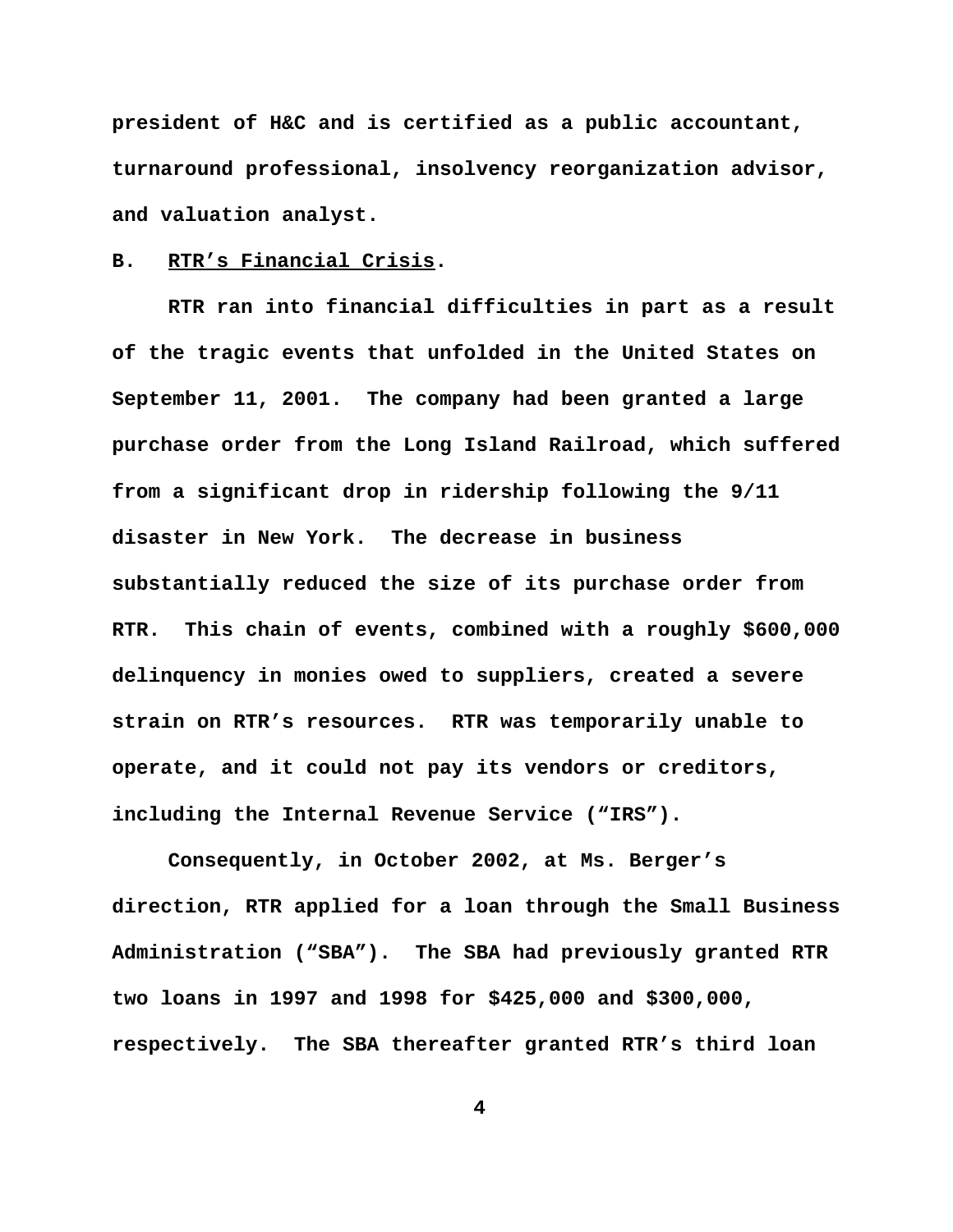**application, titled Economic Injury Disaster Loan ("Disaster Loan"), in the amount of \$687,500. The Disaster Loan stated that RTR could not "pay" or "make any distribution" or "make any advance, directly or indirectly by way of Loan, gift, bonus or otherwise to any other company, or to any officer, director or employee of [RTR], or of any such Company." (Dkt. No. 22, Ex. 62.)** 

 **Despite this influx of capital, the company's financial problems continued, and it was unable to make payment on its loans from the SBA. In 2002 and 2003, RTR made additional requests to obtain loans from the SBA, which were denied. In his denial letter, the SBA loan officer noted that the company had "continued to loan the principals funds" and that "these funds represent valuable financial resources which could have been applied to the recovery effort following the disaster." (Dkt. No. 22, Ex. 16.) RTR then entered into a forbearance agreement with the SBA that required it to employ a turnaround manager to help it recover from its financial difficulties. That agreement was extended a number of times, at least through July 2005, and also included a prohibition on loans, payments, or advances**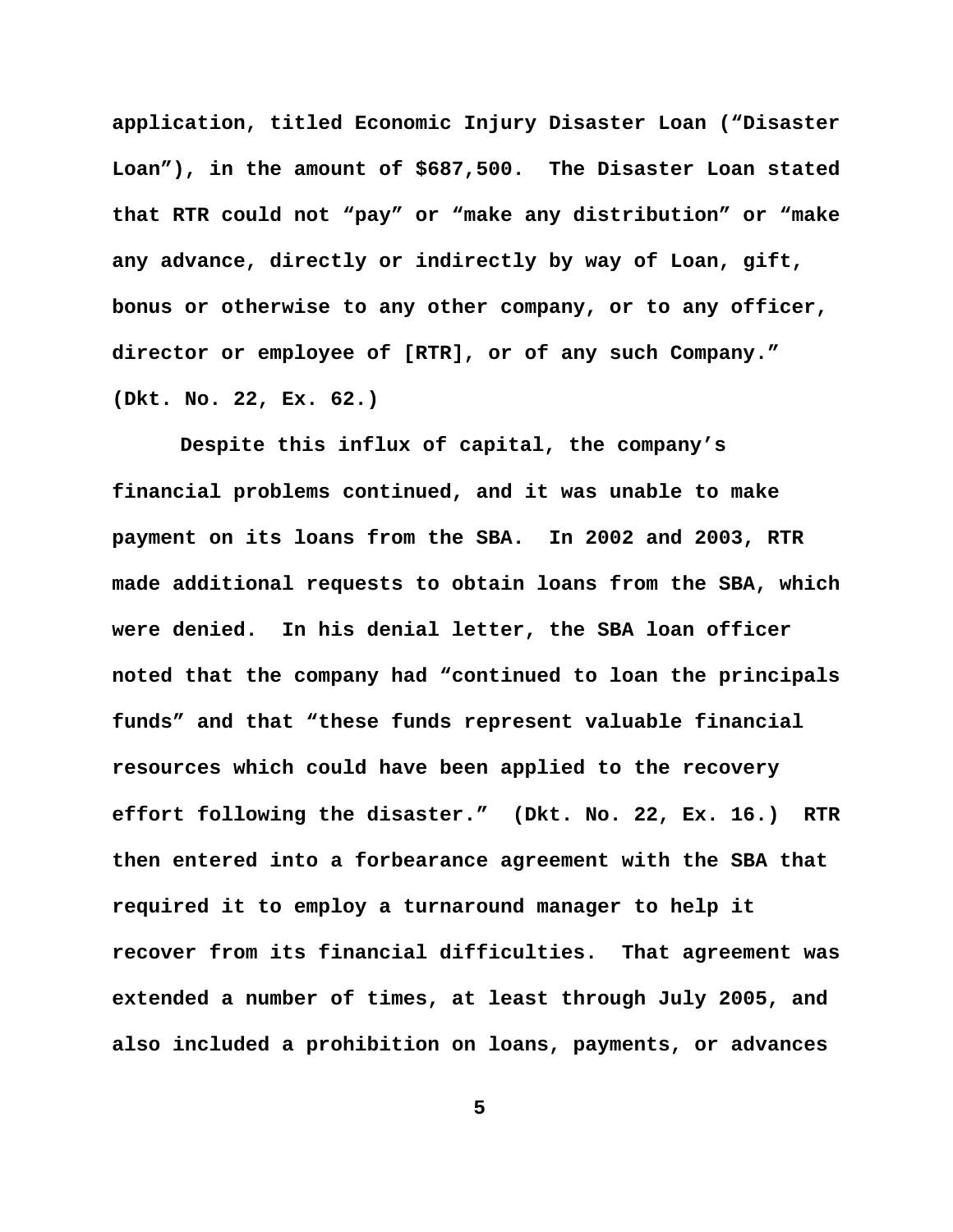**to related parties such as the individual plaintiffs here.** 

# **C. Plaintiffs Retain Philip + Company, Inc. to Provide Turnaround Services.**

**In 2003, Ms. Berger retained Philip + Company ("P+C"), a turnaround management firm, to help address the company's financial woes. In an engagement letter dated May 19, 2003, P+C observed that RTR suffered from a high level of longterm debt, that the company would experience a working capital shortfall of at least \$340,000 by year-end, and that the company was "at risk of failure." (Dkt. No. 22, Ex. 20.)** 

**The letter also noted that "the balance sheet includes Loans to officer and related entities totaling \$1.37 million." (Id.) Upon analysis, it emerged that between 1994 and 2003, Ms. Berger withdrew varying sums of money from RTR's accounts, which were recorded as a "Loan to Officer" on the company's books. RTR's balance sheet as of December 31, 2002, indicated that the Loan to Officer account totaled \$1,008,966.42.1 (Dkt. No. 22, Ex. 11.) During this time,**

**<sup>1</sup> The ledger actually reads "Loan -- Officer," but, for stylistic reasons, this court refers to it as a "Loan to Officer."**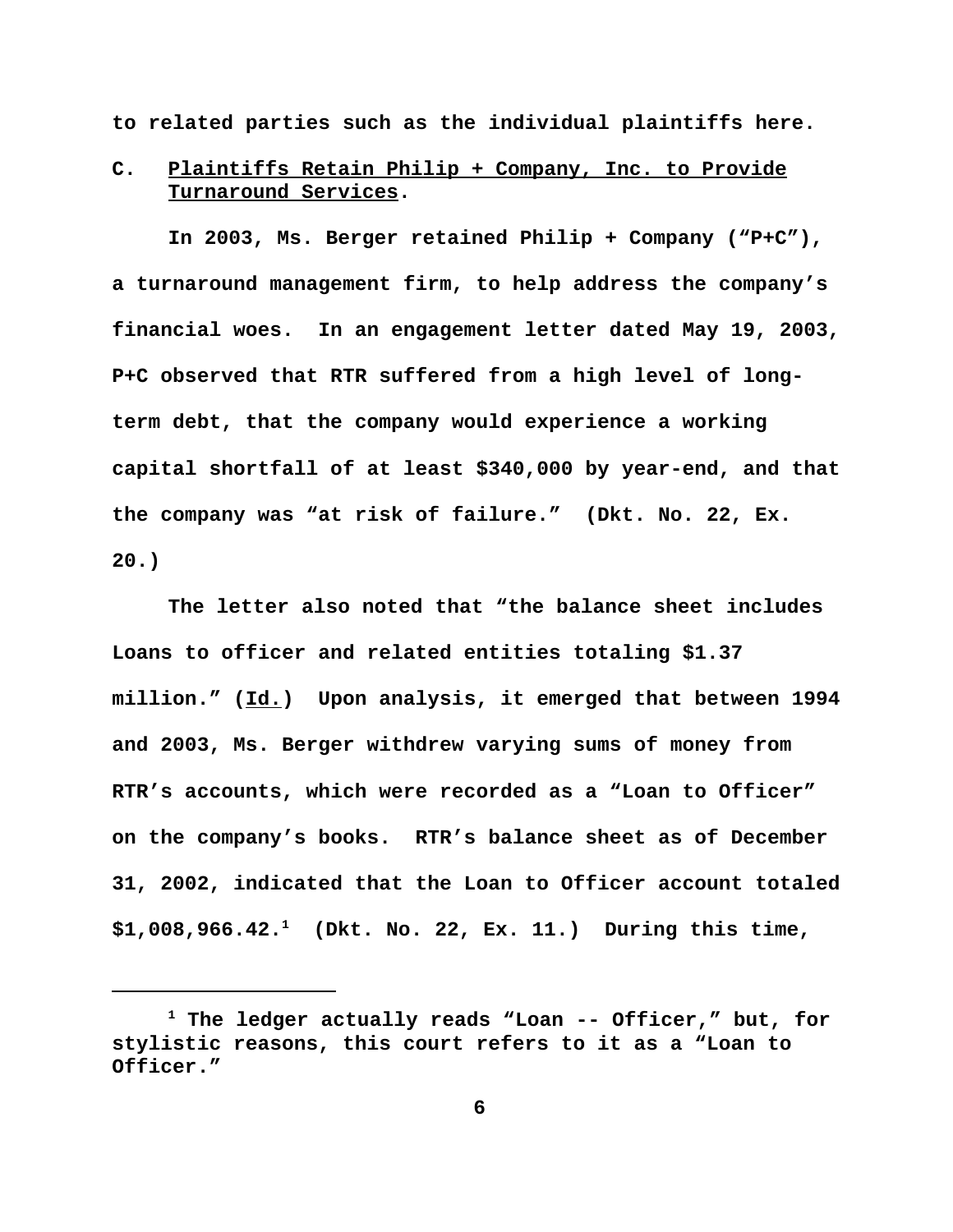**RTR also provided substantial loans to three related companies, Transcom, NYBB, and Catbird Seat, LLC ("Related Party Loans"), all of which were owned by Ms. Berger and/or her husband. P+C's engagement letter concluded that "[t]he recovery of these loans is doubtful." (Dkt. No. 22, Ex. 20, at 2.)**

**A month later, in June 2003, P+C produced a financing profile for the company, which described the loans to Ms. Berger and RTR's related entities as "a burden on RTR resources." (Dkt. No. 22, Ex. 21, at 3.) It also provided that "RTR can no longer be the source of cash for related party activities, or for supplementing personal lifestyle costs" and, accordingly, suggested fixing the salaries of Rosalie Berger and Craig Berger at \$104,000 and \$90,000 respectively. (Id. at 13.) An accompanying letter explained:** 

**[T]he primary reason for [RTR's] current financial circumstances is inadequate financial management, and in particular the investment in the Stockbridge office and the advances to related parties . . . [which] have drained in excess of \$880,000 from the business.** 

**(Dkt. No. 22, Ex. 22, at 1.) Further, "as a fundamental**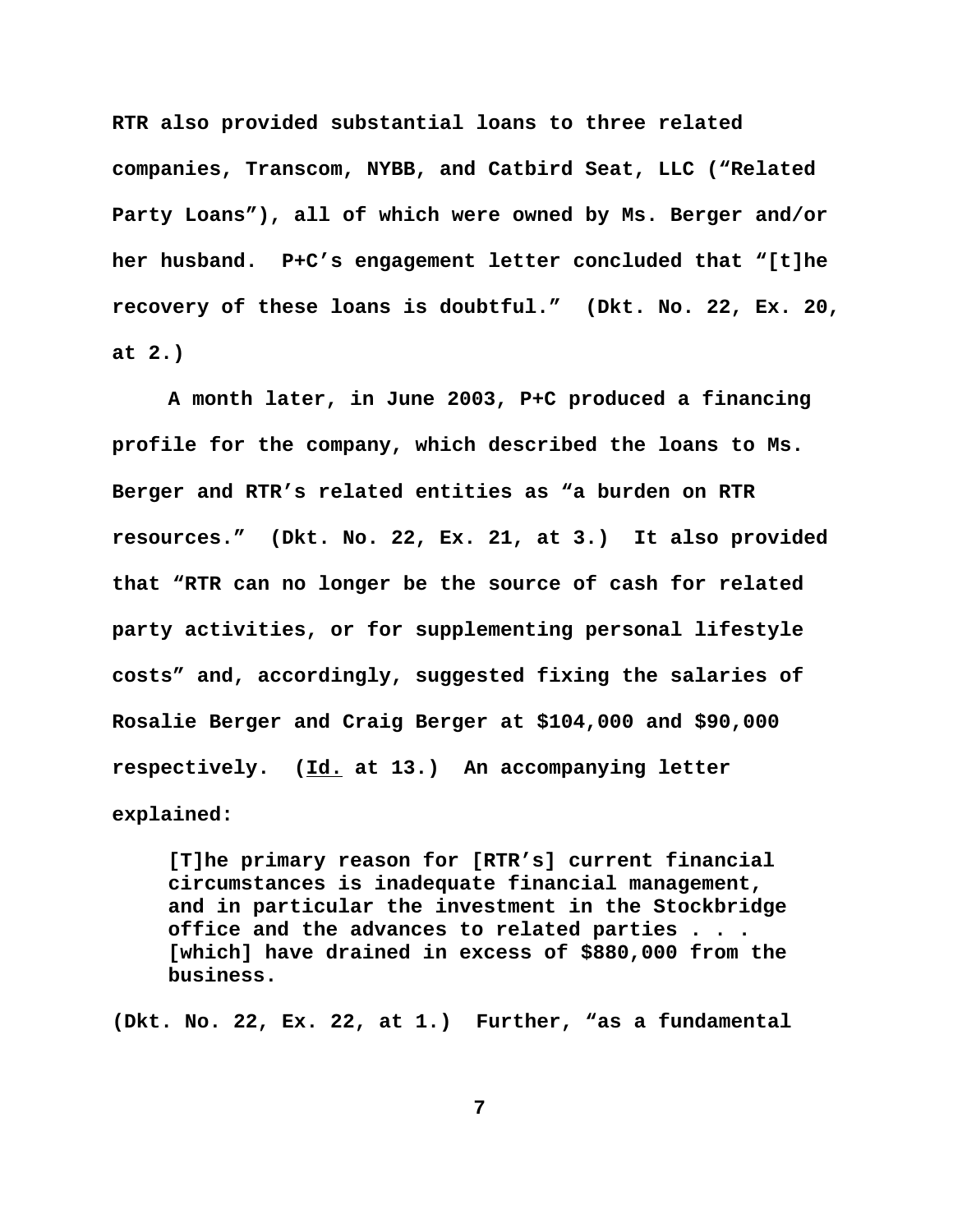**matter, if the Company had even a portion of the \$880,000, its circumstances would be markedly different." (Id.) P+C then emphasized the need to limit Ms. Berger's involvement in the active management of the company, suggesting that "her value [to RTR] will only be realized . . . if she withdraws from the day-to-day affairs of the Company and focuses on the strategic level of the business." (Id. at 2.)**

**Perhaps unsurprisingly, Plaintiff Rosalie Berger responded to P+C by letter on August 18, 2003, terminating their business relationship. She explained that P+C's "most major flaw was underestimating my value to the company, and their systematic approach to reduce, and/or even eliminate my involvement." (Dkt. No. 22, Ex. 27.)** 

## **D. Plaintiffs Retain Defendants Helming and H&C.**

**On September 25, 2003, Plaintiffs entered into an agreement with Defendants ("the 2003 Agreement") in which Defendants agreed to replace P+C as RTR's turnaround manager. (See Dkt. No. 22, Ex. 26.) Defendants were initially hired only to provide business turnaround advice for the company and not to provide tax preparation services,**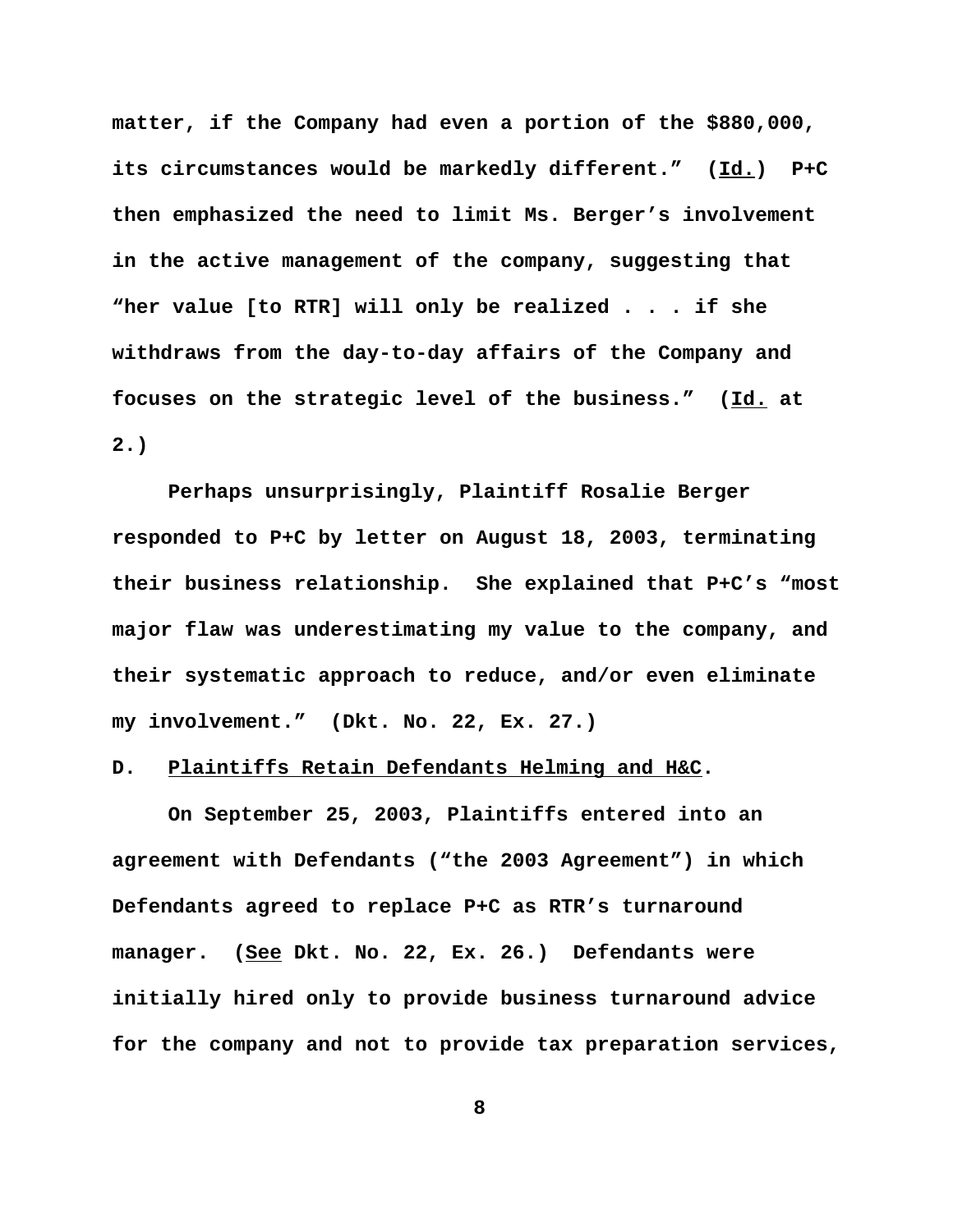**as Plaintiffs had retained another accountant, Weinstein & Anastasio, to perform their tax-related services until 2005. Ms. Berger explained that they hired Defendants "to level us, to stabilize us, to stop the bleeding, to protect us from any creditors or taxing authorities . . . ." (Dkt. No. 22, Ex. 3, R. Berger Dep. 93:19-21.) Through a series of subsequent agreements, however, Defendants contracted with Plaintiffs to provide tax preparation services as well.2 (Dkt. No. 22, Exs. 31, 57.)**

**Defendant Helming, like P+C, became concerned about payments to Ms. Berger being carried on the company's books as a loan. In Defendant Helming's opinion, "there were no**

**<sup>2</sup> The 2003 Agreement contained, among other things, a provision limiting Defendants' liability such that Plaintiff RTR would indemnify Defendants for all damages arising from services provided pursuant to the 2003 Agreement, excluding damages arising from gross negligence or willful misconduct. (See Dkt. No. 22, Ex. 26, Appx. B.) It also contained a provision limiting liability to the lesser of Defendants' fees or \$100,000. (See Dkt. No. 22, Ex. 26, Appx. A.) A subsequent agreement dated February 16, 2005, contained an identical provision limiting liability to \$100,000, but it did not contain an indemnification clause. (Dkt. No. 30, Appx. A.) The parties argue at some length about which contract governs this case and about the enforceability of the various contractual provisions limiting recovery. For reasons discussed below, the court need not resolve these issues.**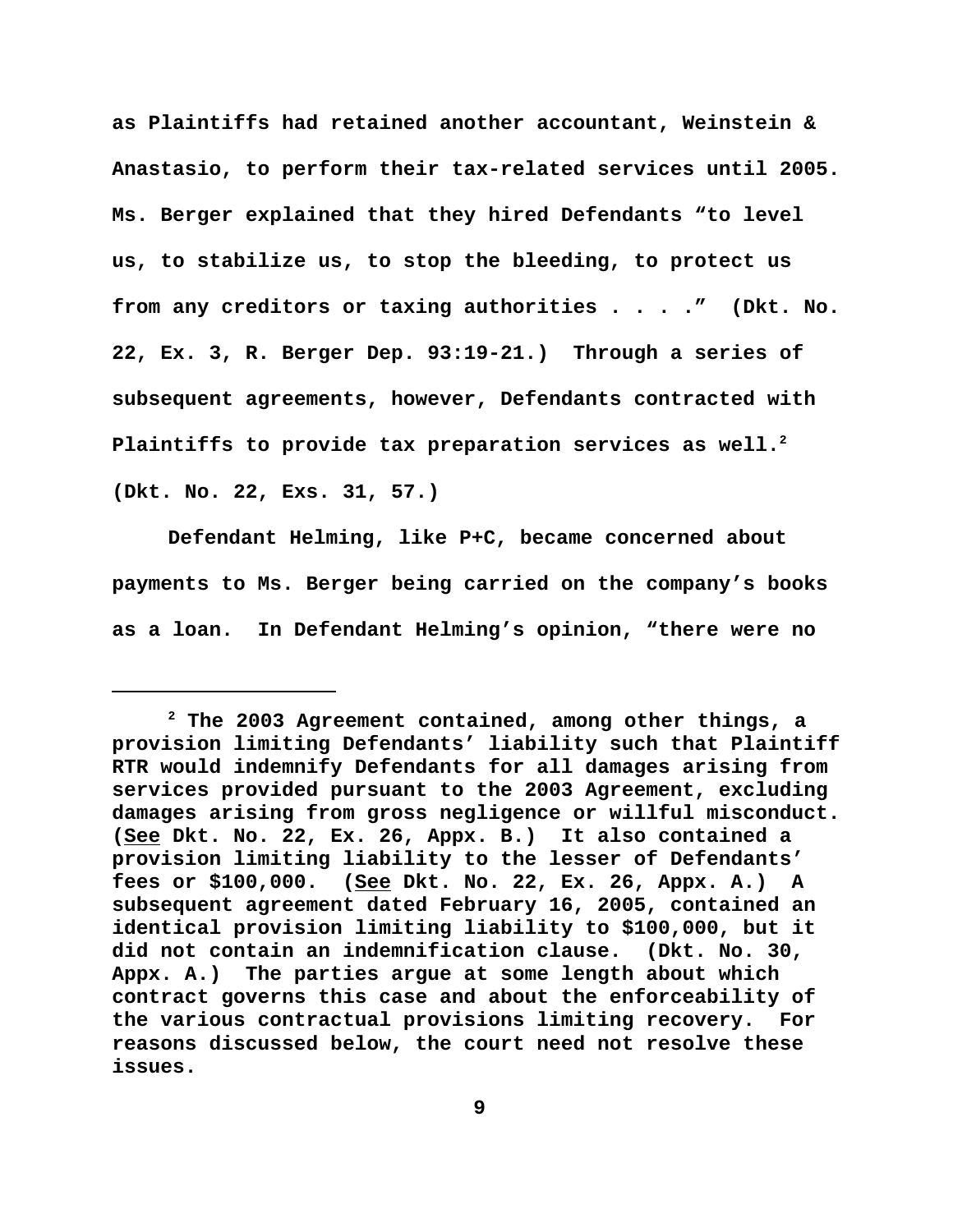**loans. There were no documents, no attributes of any loans whatsoever. They were just surreptitious . . . advances that were taken through the years and that we inherited." (Dkt. No. 39, Ex. 4, Helming Dep. Vol. I 171:12-18.) Defendant Helming reached this conclusion after viewing the company's balance sheets and the Bergers' personal finances, and after Ms. Berger "expressed to me countless times she had no ability to repay." (Dkt. No. 39, Ex. 5, Helming Dep. Vol. II 75:3-5.) As for the impact on the company, he explained:** 

**[I]t's a turn around situation. The company has got to marshal all of its assets. These advances or alleged loans or whatever you want to call them, I couldn't collect them. There was no substance to them whatsoever.** 

**(Dkt. No. 39, Ex. 4, Helming Dep. Vol. I 213:3-9.)**

**Accordingly, Defendant Helming determined that Plaintiffs' previous accounting firm, Weinstein & Anastasio, had improperly advised them to treat these monies as loans. He further concluded that Plaintiffs should file amended personal and corporate tax returns for 2002 to reclassify the "loans" as income. Defendant Helming stated at his deposition that he had three primary considerations in mind**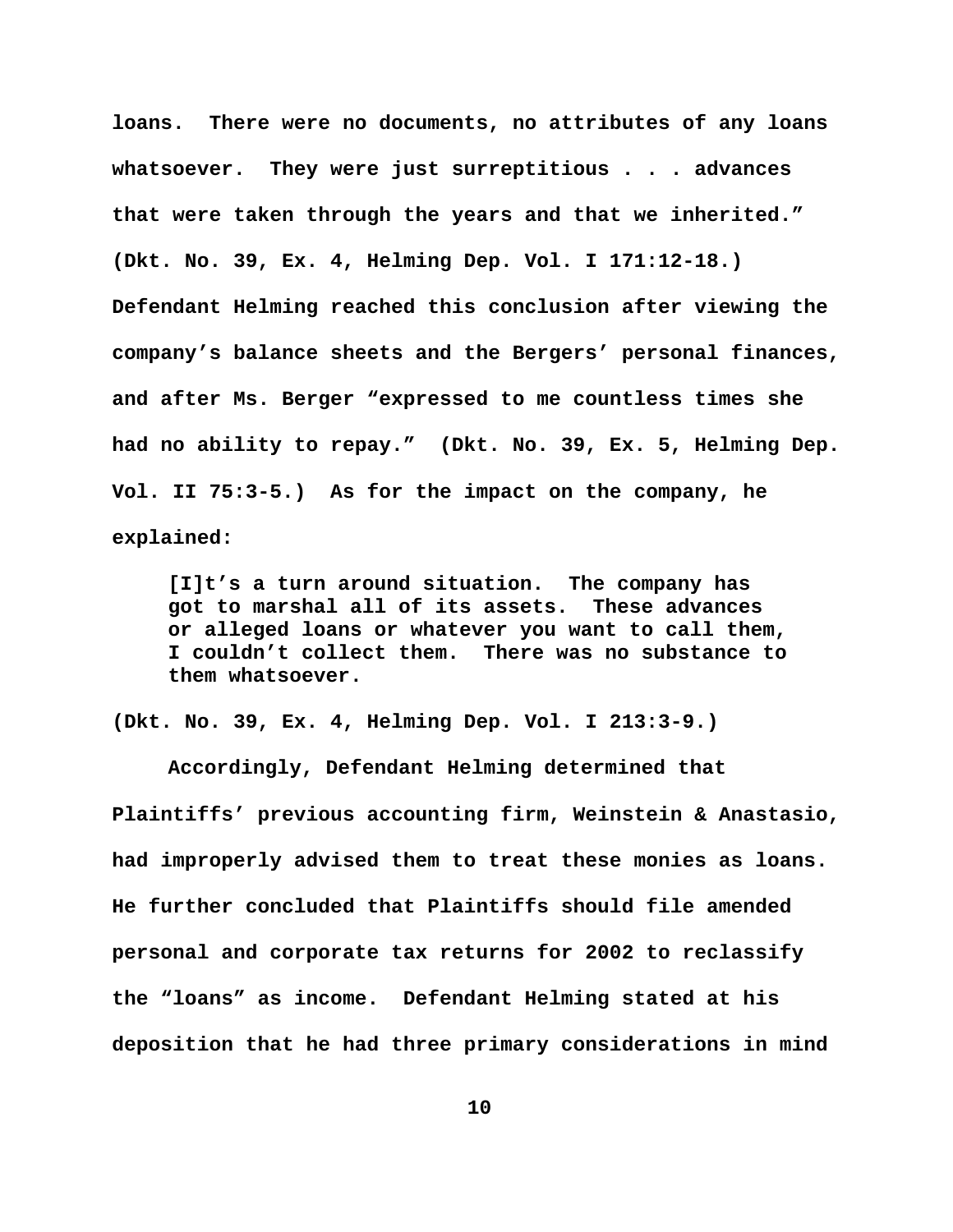**when he advised Plaintiffs to amend their tax returns: (1) a potential lawsuit against Plaintiffs' previous tax accountant, Weinstein & Anastasio; (2) "cleaning the records up" for the SBA; and (3) the need to maintain accurate balance sheets as turnaround managers. (Dkt. No. 22, Ex. 4, Helming Dep. Vol. I 177.)**

**Defendant Helming discussed his concerns regarding the Loan to Officer with Ms. Berger and with RTR's general manager, Sera Daemi, at various times in 2004 and 2005. In March 2004, Ms. Daemi expressed her own doubts about the recovery of the Related Party Loans: "It would be cleaner to call a spade a spade as we will never see any monies from Transcom. Plus I am certain the Transcom loan is NOT accurate." (Dkt. No. 22, Ex. 29, March 11, 2004 email.)** 

**Approximately one year later, in a "side letter" dated April 13, 2005, Defendant Helming provided to Ms. Berger a formal explanation of his belief that the Loan to Officer was not a bona fide loan and that Plaintiffs, including both RTR and the Bergers personally, faced potential tax liability. (Dkt. No. 22, Ex. 34.) Defendant Helming later requested that Ms. Berger sign a second side letter, dated**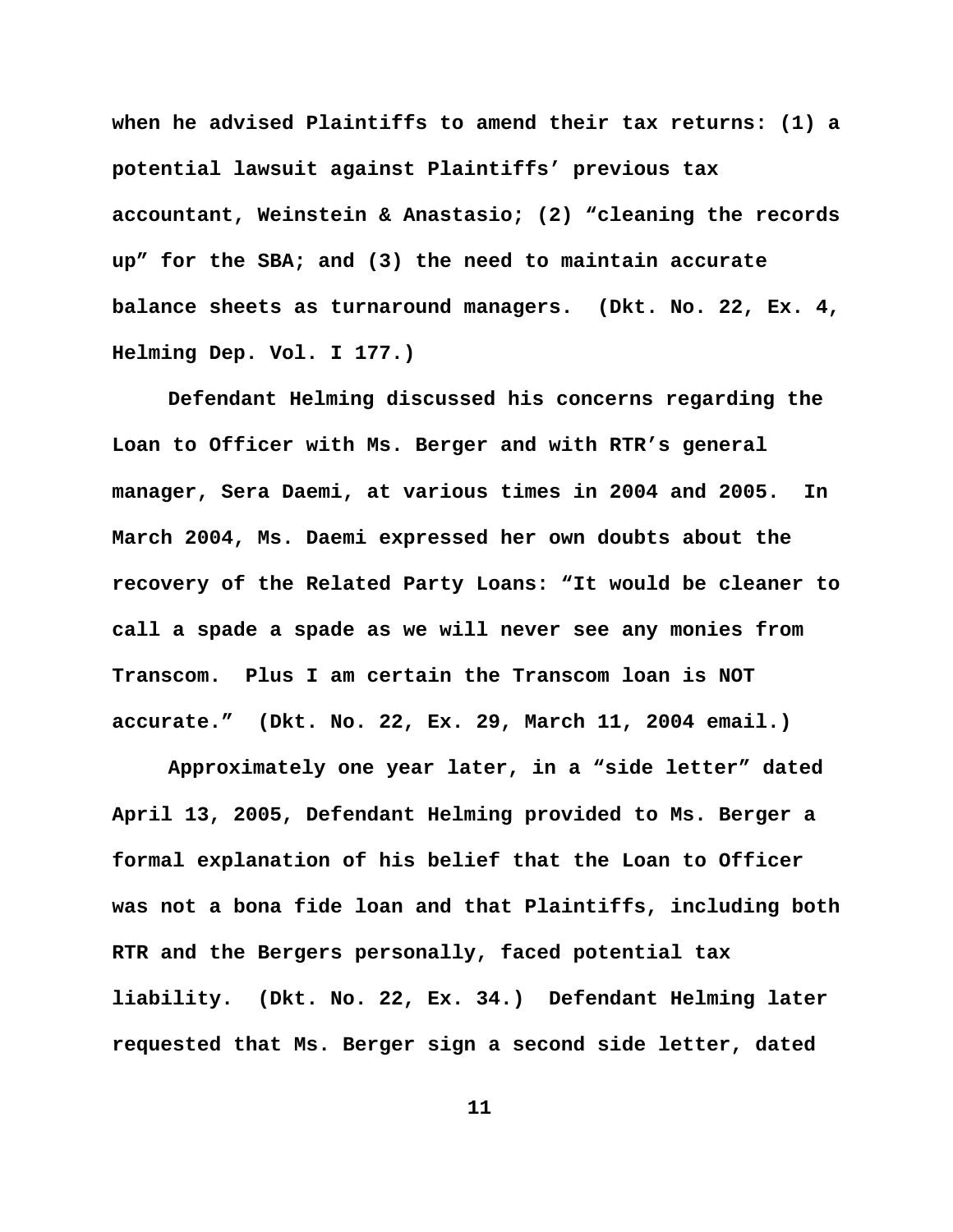**November 4, 2005, which outlined his opinion on the issue and which included Ms. Berger's acknowledgment that she had been so advised. Additionally, Defendant Helming provided an estimate of the Bergers' tax exposure to both RTR and to the Bergers' tax attorney, Philip Vecchio. (Dkt. No. 22, Ex. 64.)** 

**Ms. Berger was dissatisfied with this advice and sought input from two tax attorneys on the issue. First, she contacted Attorney David Stern, who "didn't say very much" about the problem. (Dkt. No. 22, Ex. 3, R. Berger Dep. 140.) Next, she spoke to Attorney Vecchio who expressed to Ms. Berger that he too was "concerned about the Loan to Officer" account. (Id. at 134; 140-41.)** 

**Eventually, the Bergers authorized Defendant Helming to amend their 2002 personal and corporate tax returns consistent with the advice set forth in the November side letter. Ms. Berger explained that she acquiesced "against my better instinct and because I had no other options presented to me by Carl. He told me that I was performing criminal acts [and that] I could go to jail." (Dkt. No. 22, Ex. 3, R. Berger Dep. 145:10-15.)**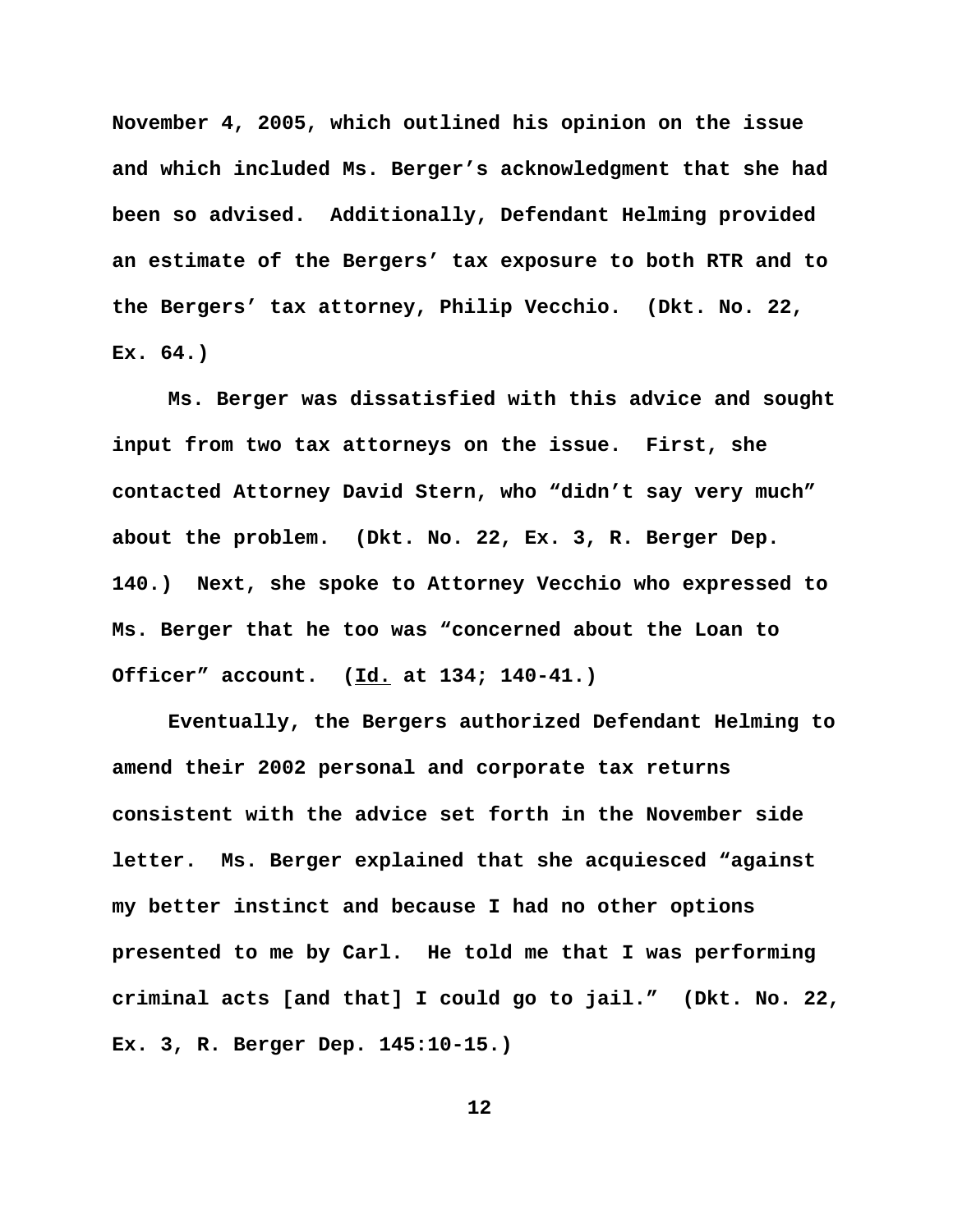**As part of the amendment, Defendant Helming changed the supposed "loan" and re-characterized it as income to Ms. Berger. On December 3, 2005, Ms. Berger, acting as president of RTR, signed RTR's amended 2002 corporate tax return, which included an amended W-2 form showing new compensation to Ms. Berger in the amount of \$1,127,811.69. (Dkt. No. 22, Exs. 38, 40.) The Bergers signed their amended 2002 personal tax return in January 2006. (Dkt. No. 22, Ex. 41.)** 

**The IRS accepted the amended 2002 returns and later issued an assessment dated May 31, 2006, with a federal tax lien entered against the Bergers on July 16, 2006, in the amount of \$526,014.55. The Bergers subsequently paid over \$110,000 to taxing authorities and were listed as tax delinquents in the Connecticut Department of Revenue's listing of the "Top Delinquent Income Taxpayer Accounts." (Dkt. No. 32, Consolidated Statement Undisputed Mat. Facts ("CSUMF") ¶¶ 160, 308; Dkt. No. 22, Ex. 51.)** 

**Defendants prepared and filed RTR's corporate tax returns for the years 2003, 2004, and 2005 as well as the Bergers' personal tax return for the same years. As a**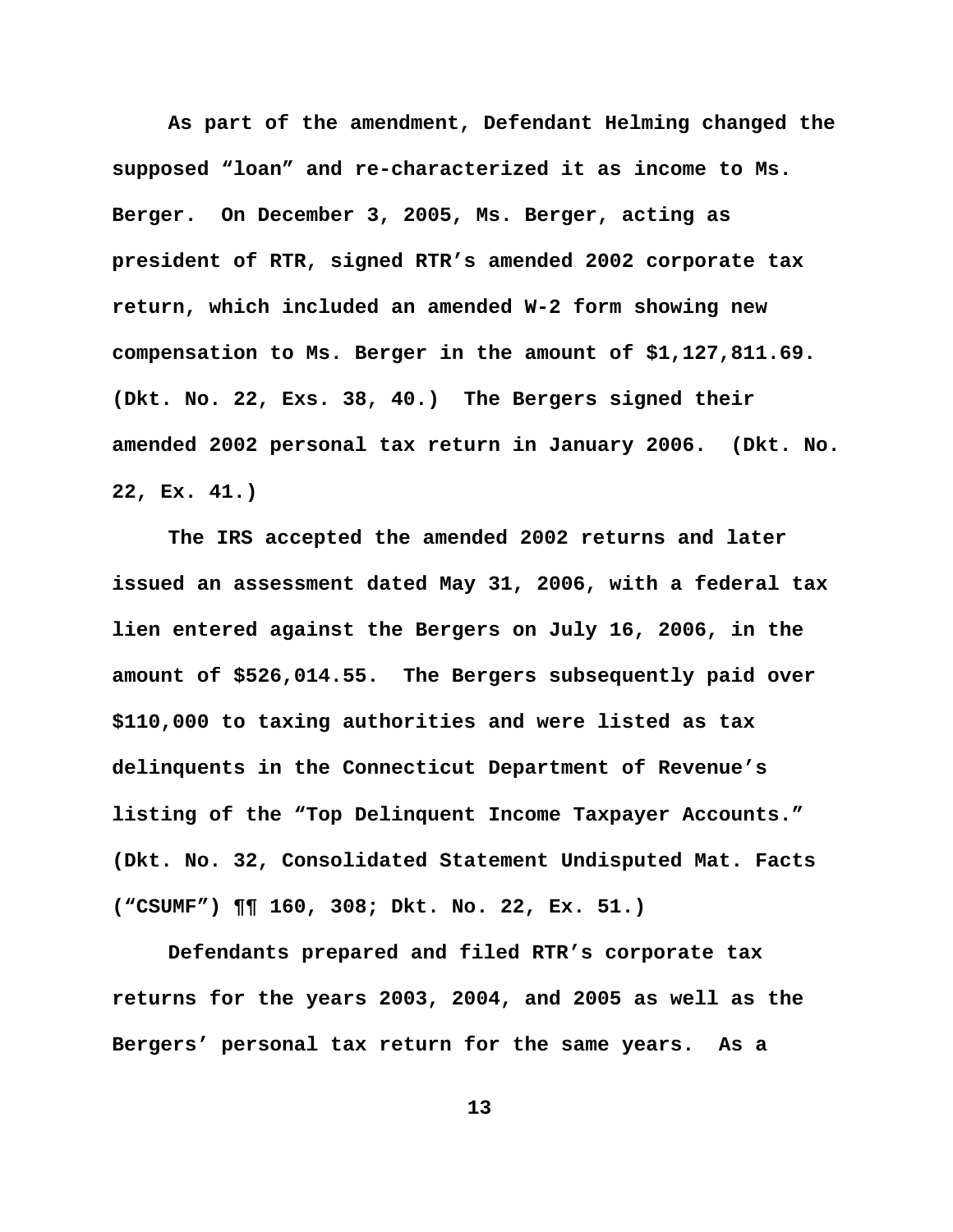**result of the 2002 amendment of RTR's corporate tax return, RTR went from having a net profit of \$16,584 to having a net loss of \$1,477,606.**

## **E. RTR Re-Amends the 2002 Tax Returns and Sues Defendants.**

**Defendants continued to work for RTR and the Bergers until 2008. In 2008, after the parties ceased all business dealings, RTR hired Edward Szwyd as an in-house accountant to look into the "Loan to Officer" matter. Mr. Szwyd informed Plaintiffs that, in his opinion, the designation of the "Loan to Officer" account as income was unnecessary and that they should re-amend their 2002 returns.** 

**On October 1, 2008, Plaintiffs filed re-amended 2002 corporate and personal tax returns, which again classified the approximately one million dollars received by them from the company as a loan. The re-amended return reduced Ms. Berger's compensation from \$1,127,812 back to \$104,000 for 2002 and increased the "Loan to Officer" account accordingly.**

**Plaintiffs' tax landscape still remains, despite the amendment and re-amendment, partly in shadow, since they have not so far filed any amended returns for the years 2003**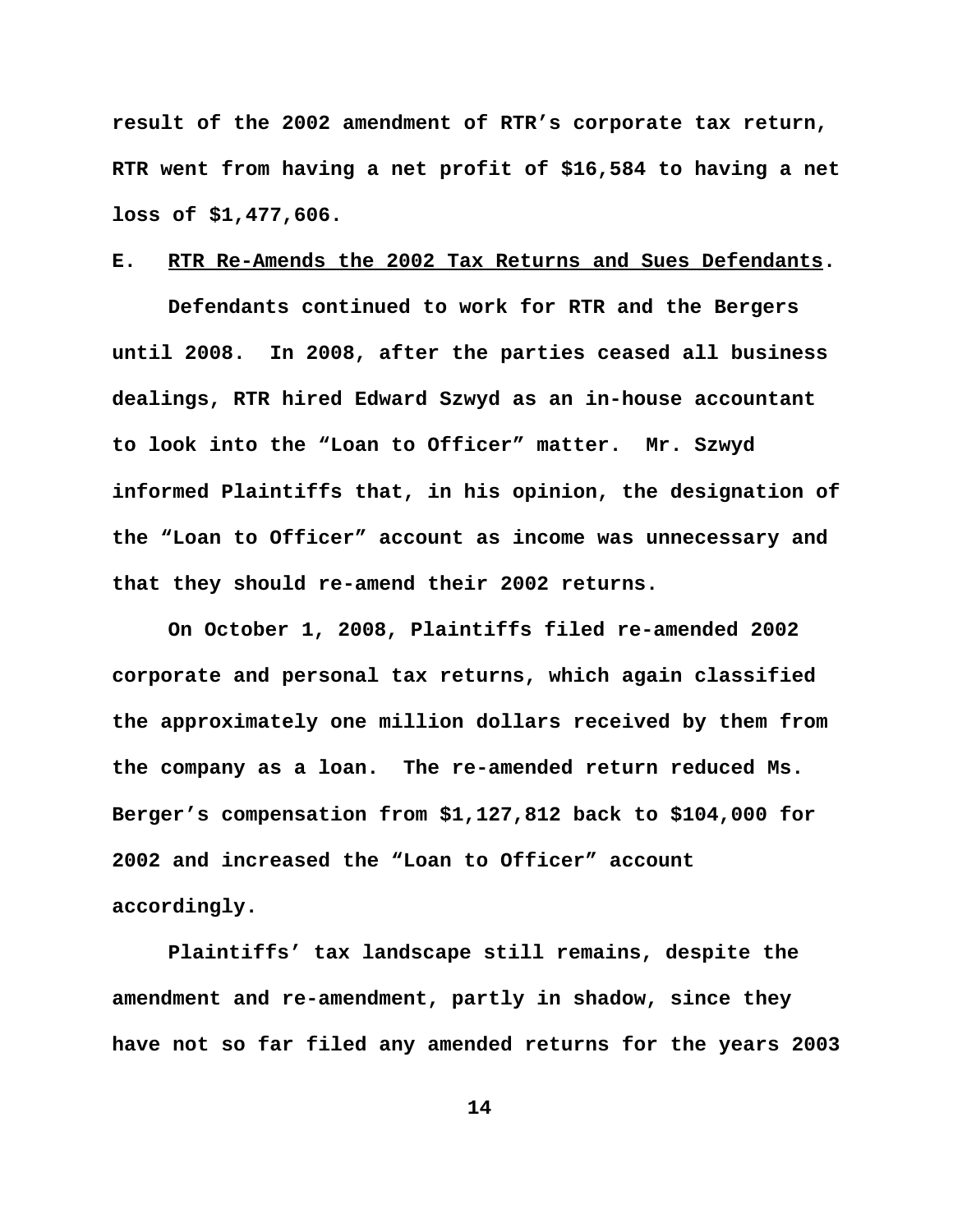**through 2007. These returns apparently continue to reflect a one million dollar loss for the company. The re-amendment did ameliorate the position of the individual Plaintiffs, since, on May 20, 2009, the roughly \$500,000 federal tax lien against the Bergers was released.**

**Plaintiffs claim that Defendants negligently advised them with respect to the "Loan to Officer" account and that they have suffered various damages as a result. The claimed damages include: (a) state and federal tax liability, including interest and penalties; (b) the cost of accounting remediation work totaling \$31,200 plus an estimated \$75,000 in future remediation expenses; (c) loss of goodwill; (d) loss of loans; (e) \$365,943 in "unnecessary extrusion costs," which refers to the company's need to buy or lease extrusion materials (heat transfer coating applied to the company's heaters) from outside vendors at a substantial mark-up; (f) \$3,139,618 in "lost profits"; (g) \$906,933 in "lost incremental revenue damages"; and (h) \$234,050 in "lost margin damages," i.e., monies paid to Defendants. (Dkt. No. 32, CSUMF ¶ 156.)** 

**Plaintiffs commenced this action on October 9, 2009,**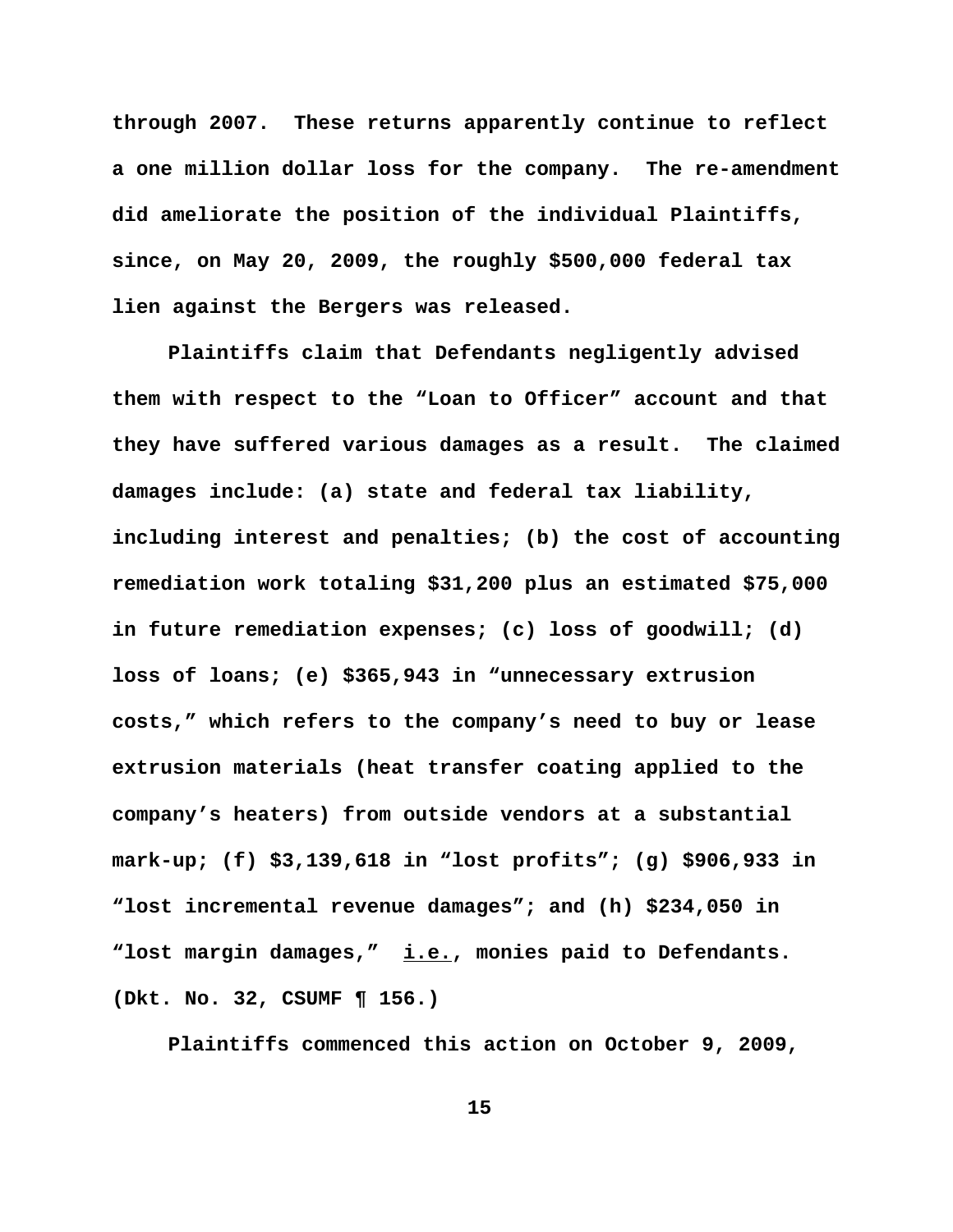**alleging six causes of action: (I) professional malpractice; (II) breach of contract; (III) breach of the implied covenant of good faith and fair dealing; (IV) breach of fiduciary duty; (V) negligent misrepresentation; and (VI) violation of Mass. Gen. Laws ch. 93A.** 

### **III. DISCUSSION**

#### **A. Legal Standard.**

**Summary judgment is proper when "the pleadings, the discovery and disclosure materials on file, and any affidavits show that there is no genuine issue as to any material fact and that the movant is entitled to a judgment as a matter of law." Fed. R. Civ. P. 56(c)(2); see Foley v. Town of Randolph, 598 F.3d 1, 5 (1st Cir. 2010). It is well established that "when a properly supported motion for summary judgment is made, the adverse party 'must set forth specific facts showing that there is a genuine issue for trial.'" Anderson v. Liberty Lobby, Inc., 477 U.S. 242, 250 (1986) (quoting Fed. R. Civ. P. 56(e)). The non-movant cannot rest upon mere allegations; rather, it must set forth "specific, provable facts demonstrating that there is a triable issue." Brennan v. Hendrigan, 888 F.2d 189, 191**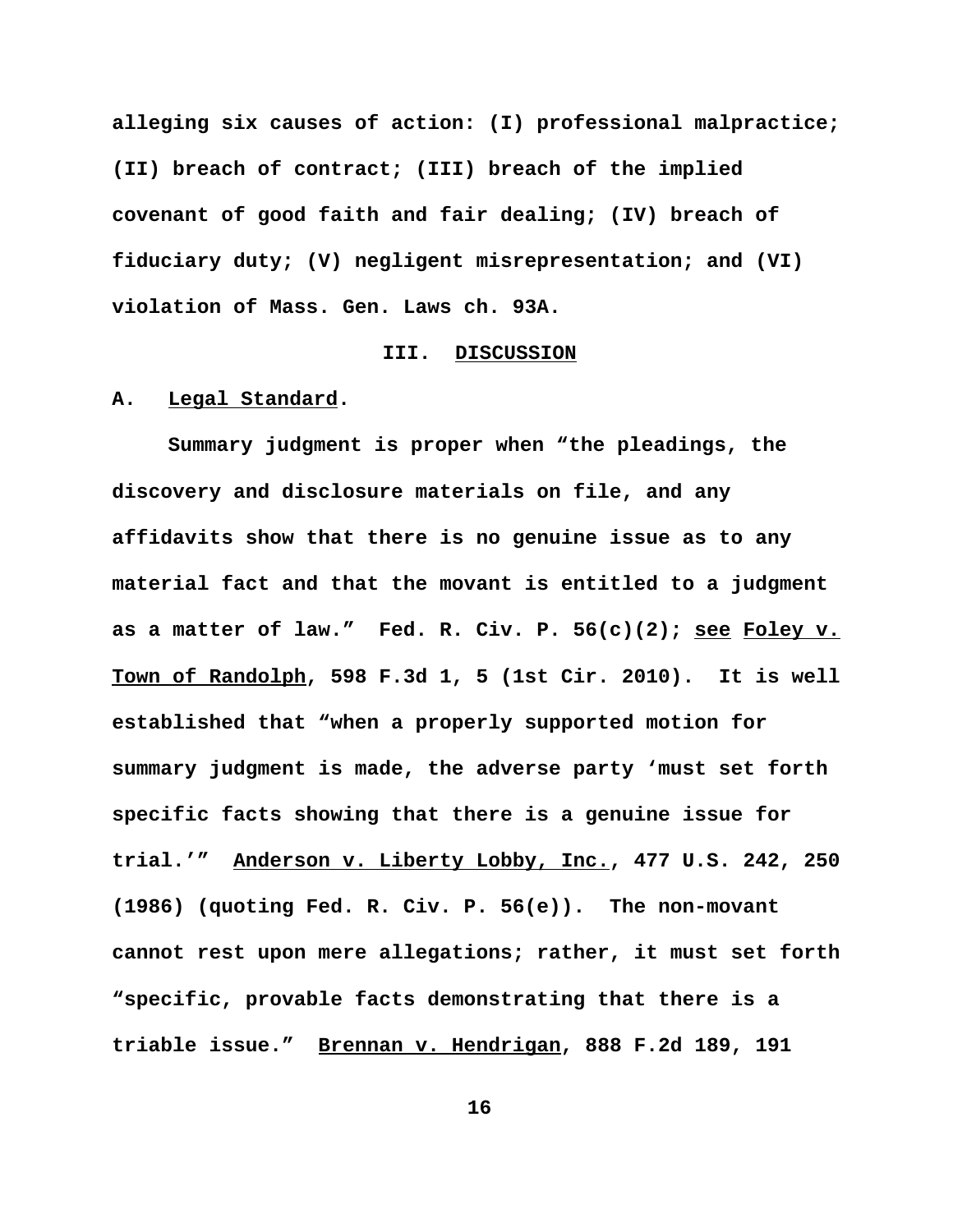**(1st Cir. 1989); see also D. Mass. R. 56.1 (requiring that a non-moving party's opposition to a motion for summary judgment include "a concise statement of the material facts of record as to which it is contended that there exists a genuine issue to be tried, with page references to affidavits, depositions and other documentation").** 

# **B. Statute of Limitations.**

**Plaintiffs commenced this action on October 8, 2009. Defendants assert that the allegedly tortious conduct occurred between December 2005 and January 2006, when they filed the amended tax returns, and that Plaintiffs were aware of the alleged harm by July 2006, when the IRS issued its federal tax liens against them, if not earlier. Accordingly, Defendants contend that Plaintiffs were well aware of the facts giving rise to this cause of action prior to October 8, 2006 and that the complaint was therefore filed well outside the three-year statutory period. For the reasons set forth below, this court agrees.**

**1. The Applicable Statutory Period.**

**As a threshold matter, Plaintiffs argue that the court should apply either the six-year statute of limitations**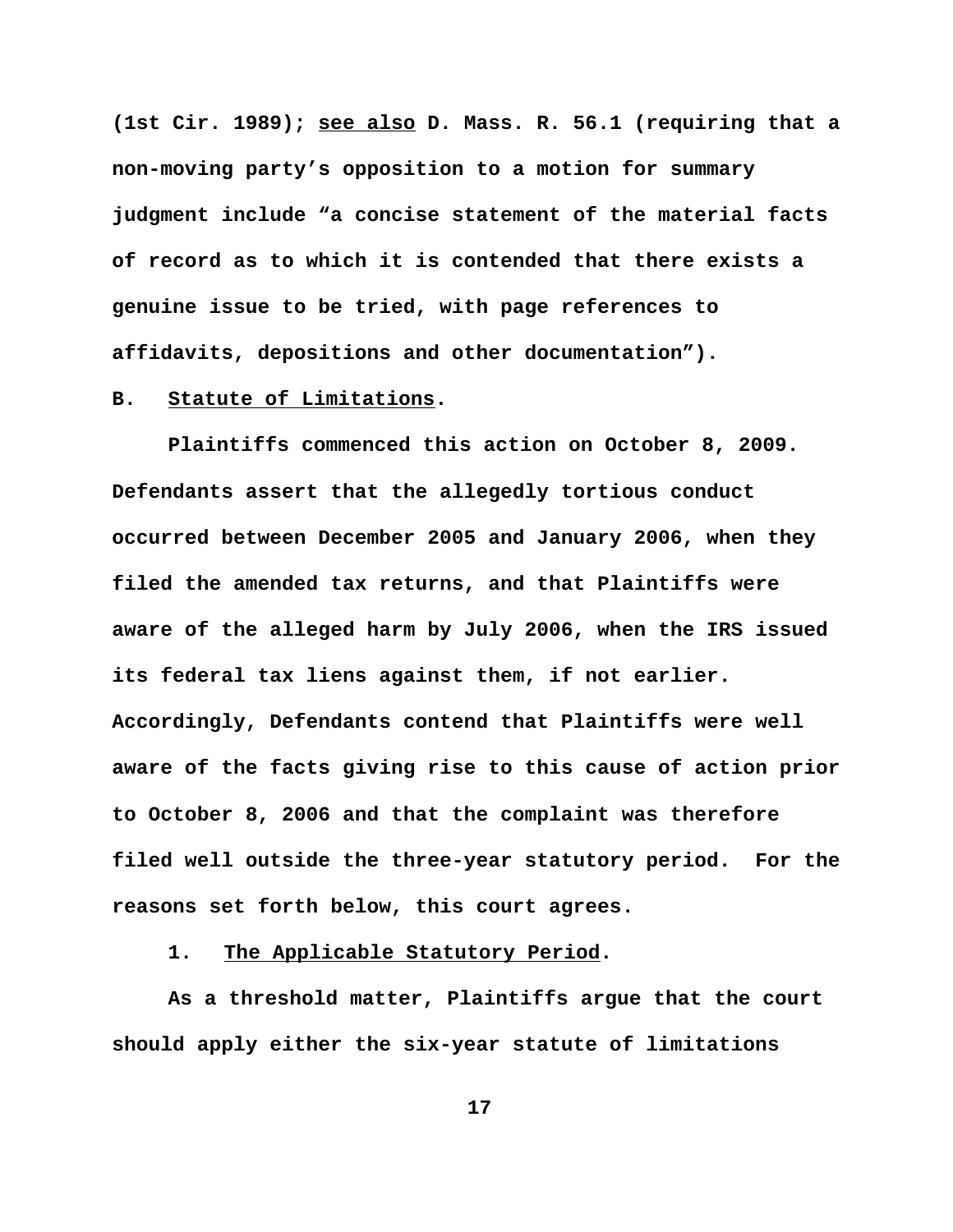**governing contract claims or the four-year statute governing violations of Mass. Gen. Laws ch. 93A. Defendants maintain that the three-year statute for torts applies.**

**In Massachusetts, the applicable time period for a claim of malpractice by a certified public accountant is three years. See Mass. Gen. Laws ch. 260, § 4 ("Actions of contract or tort for malpractice, error or mistake against attorneys, certified public accountants and public accountants . . . shall be commenced only within three years next after the cause of action accrues."); Kennedy v. Goffstein, 815 N.E.2d 646, 648 (Mass. App. Ct. 2004) (applying statute to accounting malpractice claim). Where a complaint presents multiple causes of action, courts look to the "essential nature" of the plaintiff's claims to determine the applicable statutory period. Desmond v. Moftie, 375 F.2d 742, 743 (1st Cir. 1967); see also Hendrickson v. Sears, 310 N.E.2d 131, 133 (Mass. 1974) ("[W]e have looked to the 'gist of the action' or the essential nature of the plaintiff's claim.").**

**Here, it is undeniable that the essential nature of Plaintiffs' claims is professional malpractice by a**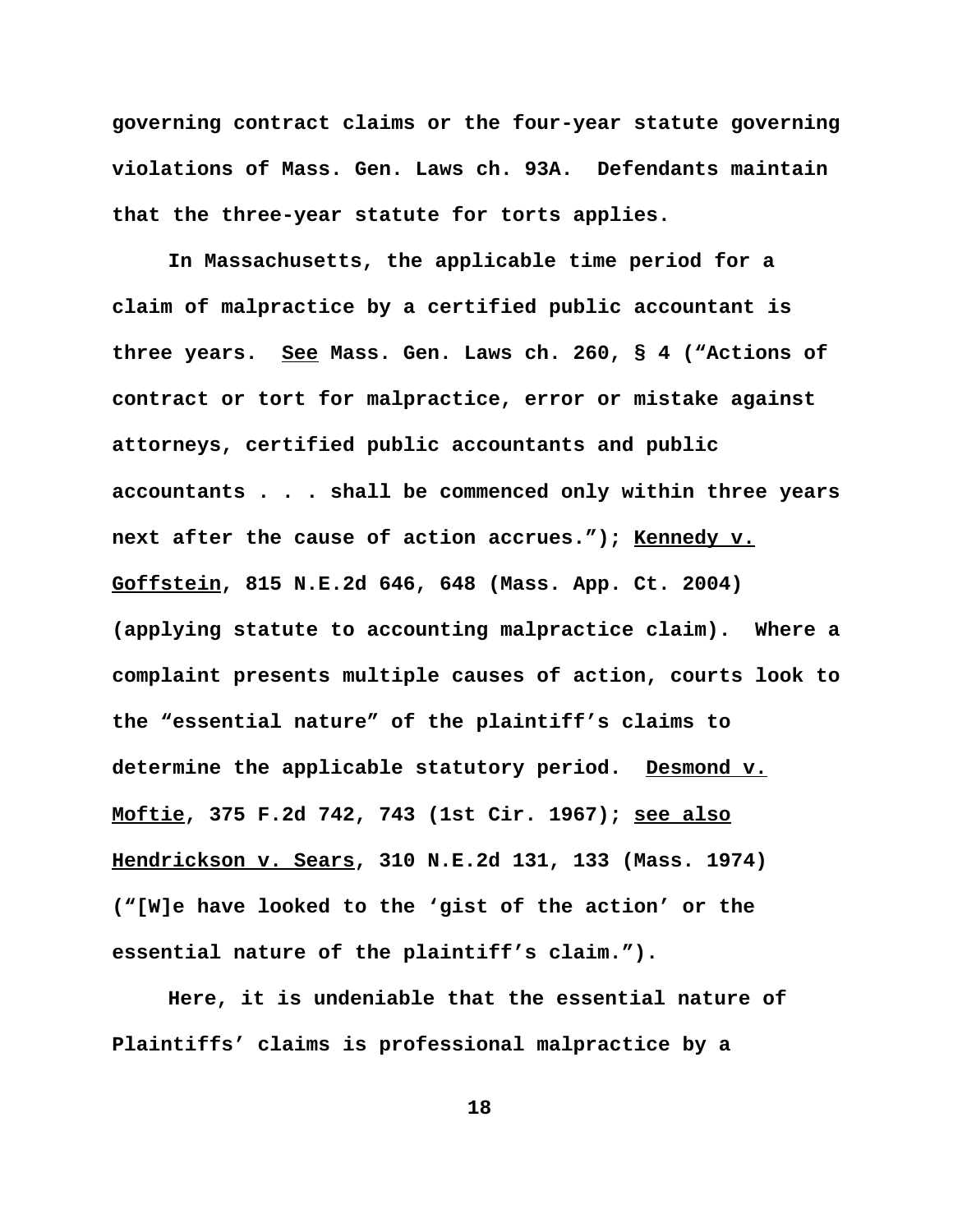**certified public accountant. The law in Massachusetts is clear that a plaintiff cannot double the length of the limitations period in this circumstance by simply re-casting a malpractice claim as an action for breach of a contract.3 See Anthony's Pier Four, Inc. v. Crandall Dry Dock Engineers, Inc., 489 N.E.2d 172, 175 (Mass. 1986) ("A plaintiff may not, of course, escape the consequences of a statute of repose or statute of limitations on tort actions merely by labeling the claim as contractual."). Permitting this kind of stratagem would render the three-year statutory deadline for filing malpractice actions against accountants meaningless. Consequently, the three-year statute of limitations applies.**

# **2. Application of the Three-Year Statute to Plaintiffs' Claims.**

**Massachusetts employs the "discovery rule" to determine the accrual date for accountant malpractice claims. Kennedy, 815 N.E.2d at 648. This rule provides that the statute of limitations begins to run when a plaintiff "knows**

**<sup>3</sup> Defendants concede that Plaintiffs' 93A claim (Count VI) is subject to the four-year statute. This claim, however, fails as a matter of law for independent reasons discussed below.**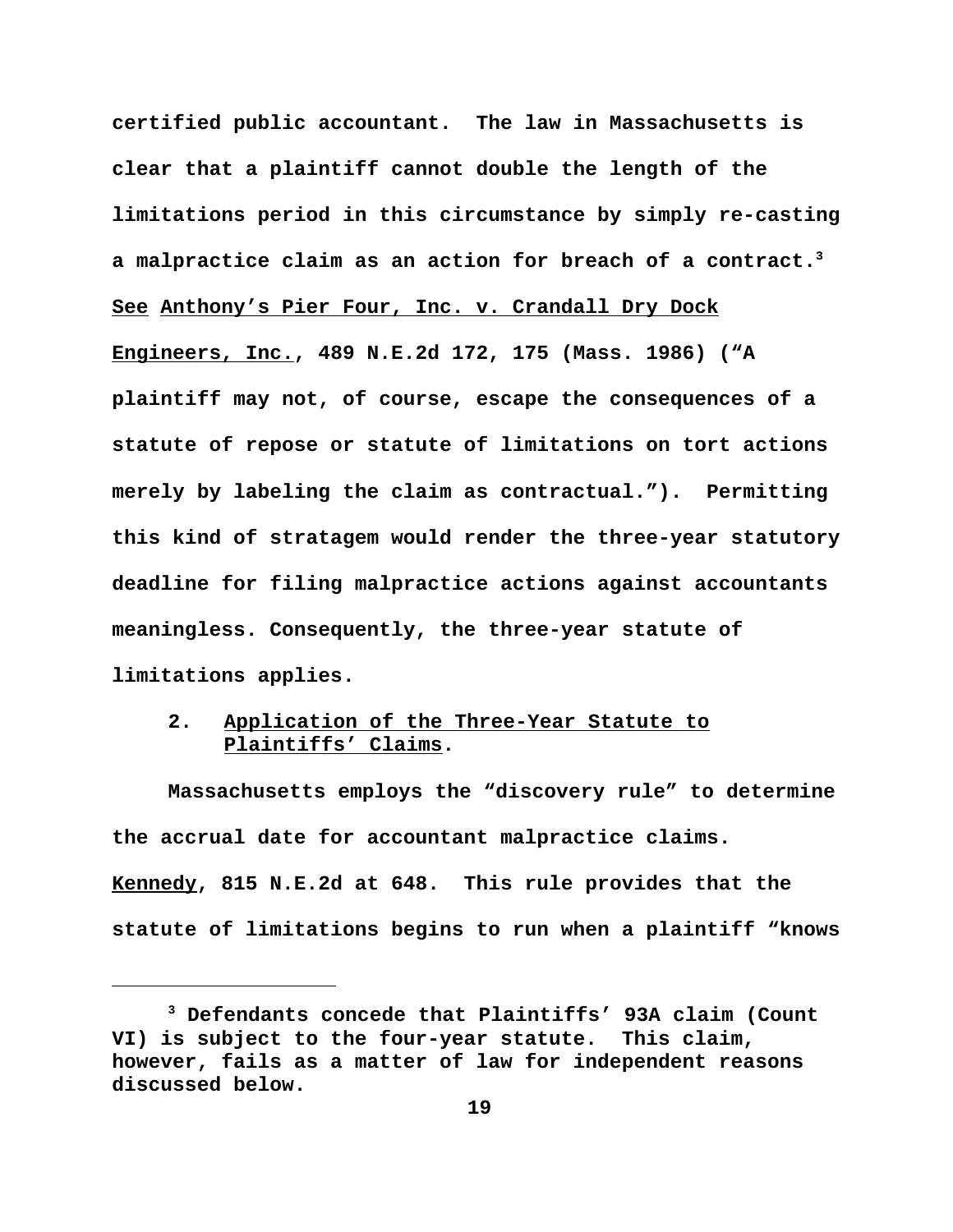**or reasonably should know that he or she has sustained appreciable harm as a result of the [defendant's] conduct." Lyons v. Nutt, 763 N.E.2d 1065, 1068-69 (Mass. 2002) (citation omitted).** 

**The discovery rule imposes a "duty to investigate" on a plaintiff who has cause for concern. Epstein v. CR Bard, Inc., 460 F.3d 183, 188 (1st Cir. 2006).** 

**Accrual is triggered by the discovery of sufficient facts about the injury and its cause to prompt a reasonable person to inquire and seek advice preliminary to deciding if there is a basis for filing [a claim].** 

**Skwira v. United States, 344 F.3d 64, 78 (1st Cir. 2003). "Critically, knowledge of 'every fact necessary to prevail on the claim' is not required to put the plaintiff on inquiry notice and trigger the accrual period." Epstein, 460 F.3d at 188 (quoting Int'l Mobiles Corp. v. Corroon & Black/Fairfield & Ellis, Inc., 560 N.E.2d 122, 124 (Mass. App. Ct. 1990)). Plaintiffs have the burden of demonstrating that their claim is not barred by the applicable statute of limitations. Albrecht v. Clifford, 767 N.E.2d 42, 49 (Mass. 2002).**

**Here, Plaintiffs were on inquiry notice well before**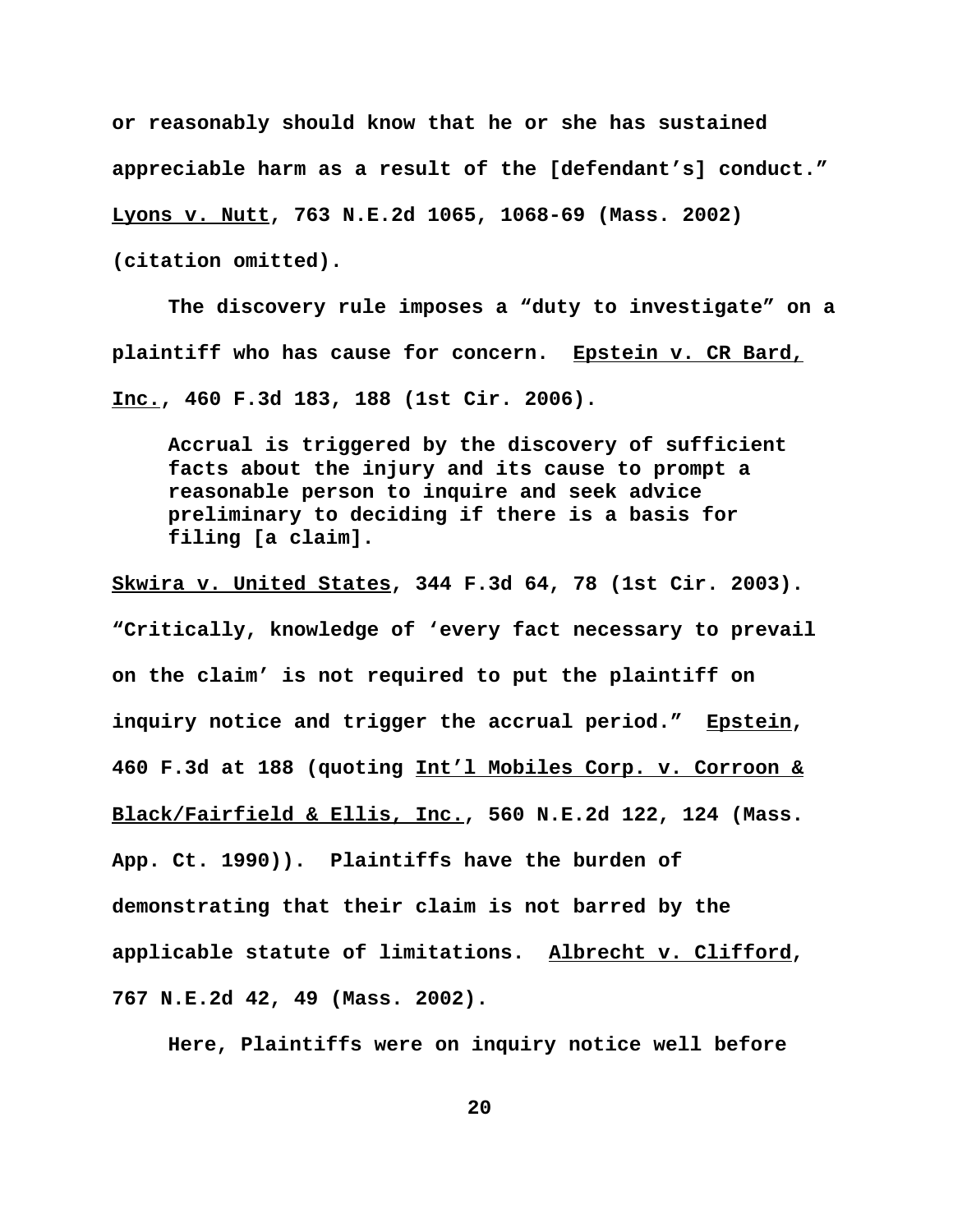**October 8, 2006 -- three years prior to the filing of the complaint. To begin with, Defendant Helming discussed the Loan to Officer issue with Sera Daemi and Ms. Berger many times throughout 2005 in the form of in-person communications, emails, and letters. (See Dkt. No. 22, Ex. 6, Daemi Dep. 151, 160; Ex. 34, April 2005 Side Letter; Ex. 56, Helming email with handwritten note dated 5/12/2005.) On each of these occasions, Ms. Berger resisted Defendant Helming's advice and expressed serious reservations to him. At her deposition, Ms. Berger explained that she didn't agree "philosophically" with the advice and perceived it to be "poorly thought out." (Dkt. No. 22, Ex. 3, R. Berger Dep. II, 112:7, 125:2-3.) She explained, "in my gut, I'm not a tax professional, but [I] thought there must have been another way." (Id. 138:23-139:1.) In short, she "felt strongly that it was not the right way for [her] company." (Id. 140:17-18.)** 

**These were not vague and fleeting feelings of dissatisfaction. In fact, Ms. Berger's skepticism was strong enough to prompt her to consult with two tax attorneys before making a decision. She first contacted**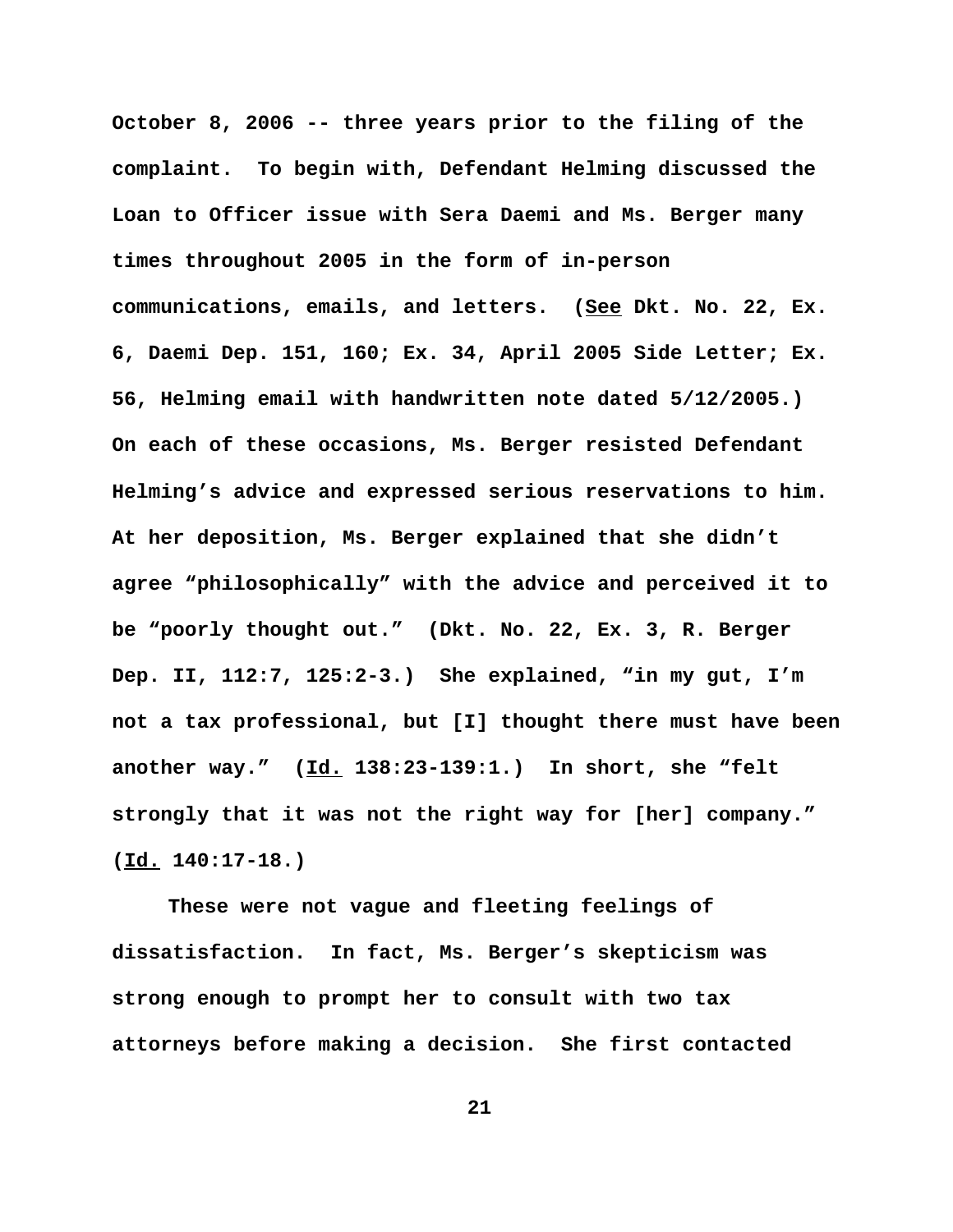**Attorney David Stern, who, according to her, did not offer any notable insights into the issue. (Id. 140:9-12.) Next, she spoke to Attorney Vecchio, who echoed Defendants' concerns about the Loan to Officer. (Id. 134; 140-41.) After months of discussing the issue with various tax professionals, Ms. Berger finally acquiesced. She signed the amended corporate and personal returns in December 2005 and January 2006, respectively.** 

**Thus, by December 2005, Ms. Berger not only had "cause for concern," Epstein v. CR Bard, Inc., 460 F.3d 183, 188 (1st Cir. 2006), but she had also repeatedly and openly expressed that concern to various individuals. In malpractice cases alleging the negligent provision of professional advice, expressions of misgiving are compelling proof that the plaintiff was on notice. See Lyons v. Nutt, 763 N.E.2d 1065, 1069 (Mass. 2002) (holding that statute of limitations on legal malpractice claim began to run on date when client concluded that his attorneys "didn't know what they were doing").**

**Perhaps the strongest support for the assertion that Plaintiffs' duty to investigate arose in late 2005 is the**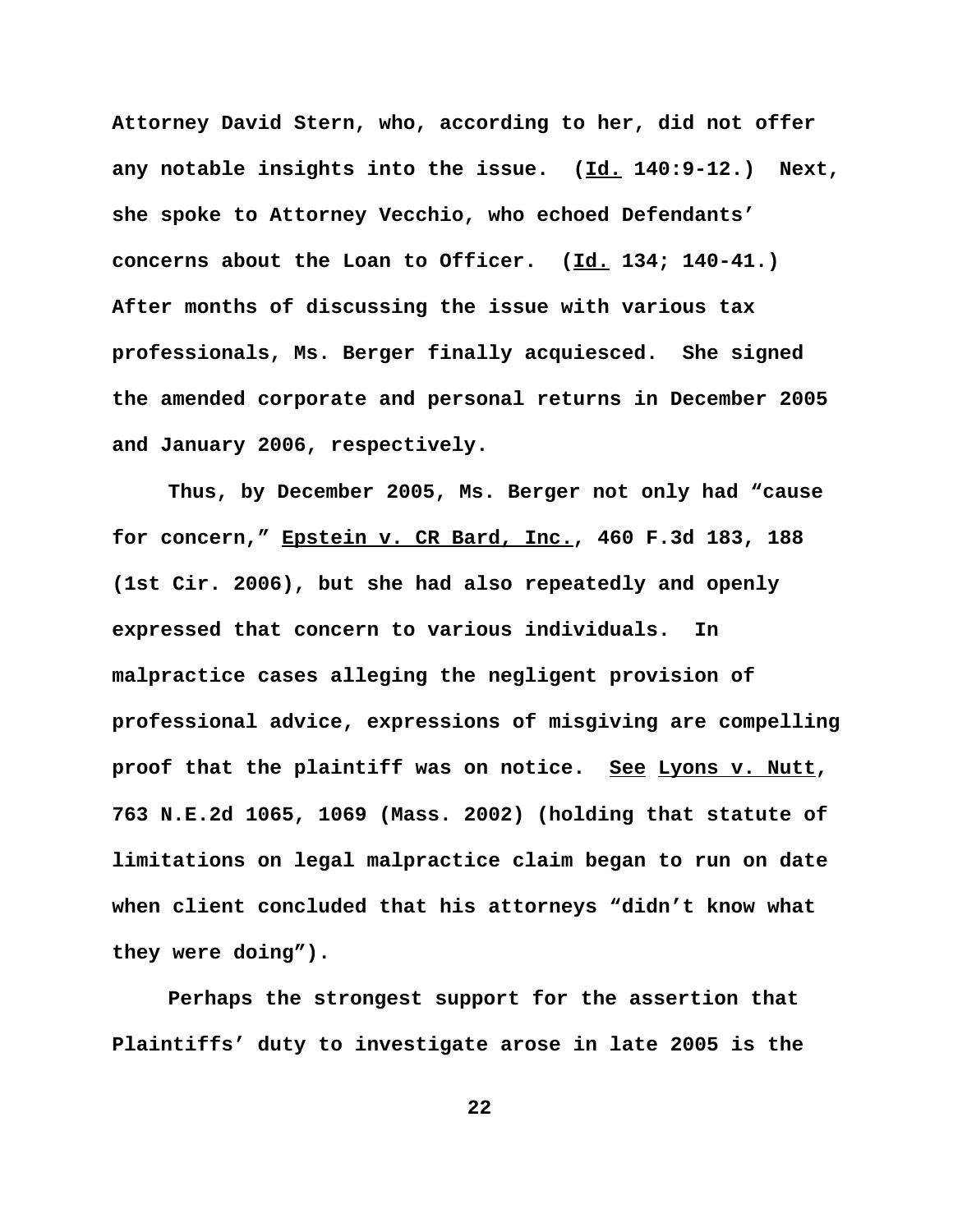**fact that Ms. Berger actually was investigating the matter at that time. This is not a case in which the plaintiff fails to investigate potential wrongdoing, and the defendant argues that a reasonably prudent person would have investigated the matter. Cf. Warren Freedenfeld Assoc., Inc. v. McTigue, 531 F.3d 38, 44-46 (1st Cir. 2008) (labeling the question of whether a reasonable person would have investigated a possible claim of copyright infringement a "fact-sensitive enterprise" and reversing district court's holding that claim was time-barred).** 

**In stark contrast, this case presents the rather unusual situation in which the plaintiff was actively investigating the disputed issue several years before filing suit and even consulted with two different attorneys at that time. The actual investigation of the wrongful conduct at issue is powerful, probably conclusive, evidence that the plaintiff was on inquiry notice. See Epstein, 460 F.3d at 188-89 (holding that district court did not err in dismissing action for misappropriation of trade secrets as time-barred where plaintiff's representative had sent defendant a letter stating that he was "confus[ed]" about**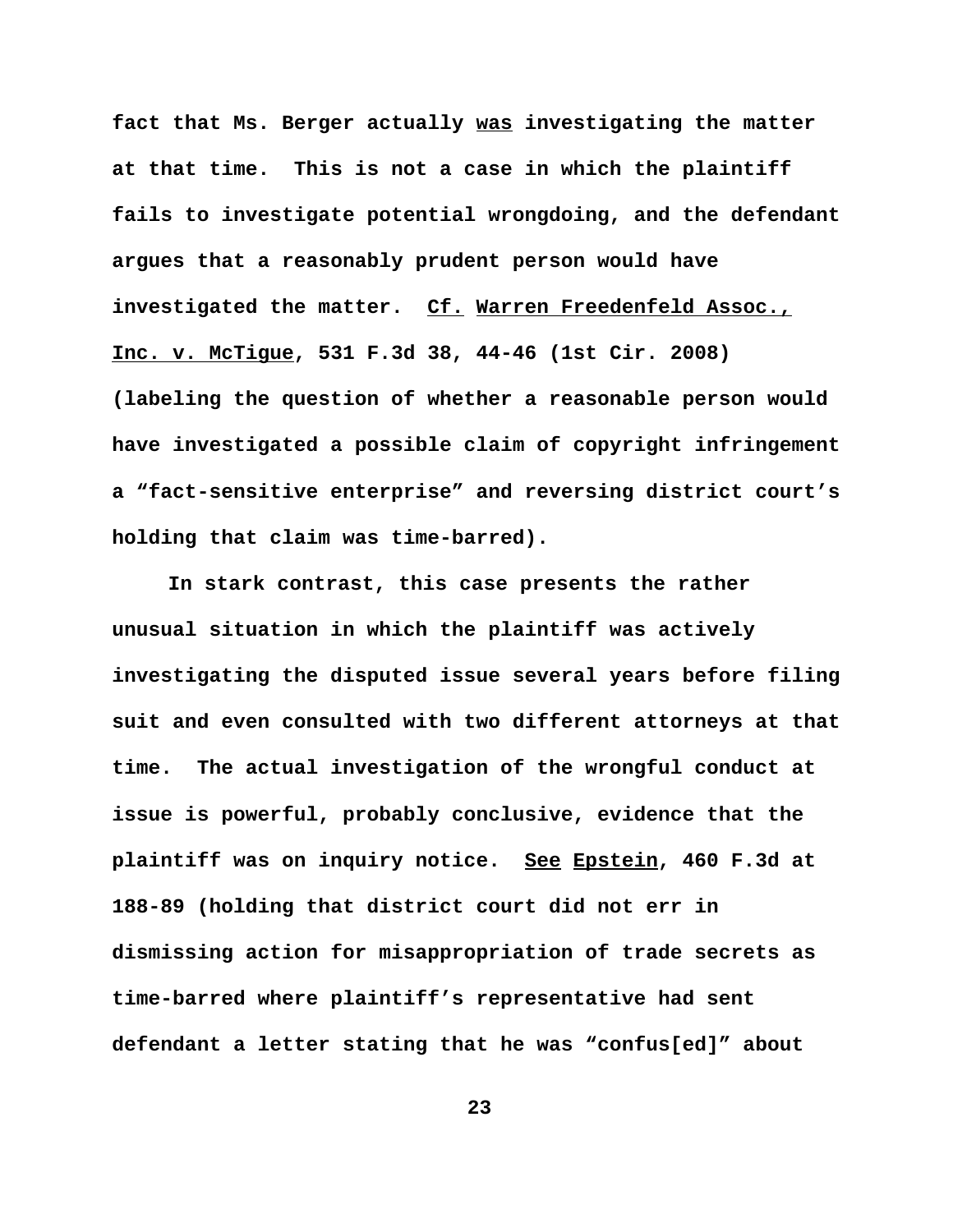**why defendant was continuing to use plaintiff's intellectual property without a license).**

**Even the most charitable reading of the facts (from Plaintiffs' perspective) would not change this outcome. Assuming arguendo that Plaintiffs were not on inquiry notice in late 2005, Plaintiffs were without question placed on notice on May 31, 2006, when the IRS issued a revised assessment of delinquent personal income taxes in the amount of \$526,000 and subsequently filed a federal tax lien in July. Yet, even pushing back the accrual date until July 2006 would not save Plaintiffs' claims, as they did not file the complaint until October 2009.4** 

**4 Notably, "most courts, and particularly those that apply the discovery rule in determining when a cause of action accrues, have adopted the date of formal tax assessment as the accrual date in cases similar to this." Kennedy v. Goffstein, 815 N.E.2d 646, 649 (Mass. App. Ct. 2004) (citation omitted). As the appeals court noted,** 

**[t]he deficiency assessment serves as a finalization of the audit process and the commencement of actual injury because it is the trigger that allows the IRS to collect amounts due and the point at which the accountant's alleged negligence has caused harm to the taxpayer.** 

**Id. (citation omitted). Nonetheless, the court declined to adopt this rule. Id. at 650 (eschewing a bright-line rule establishing the triggering event in accountant malpractice cases because "there are just too many different possible fact scenarios in the complicated, cumbersome, maze-like world of taxes and accountants").**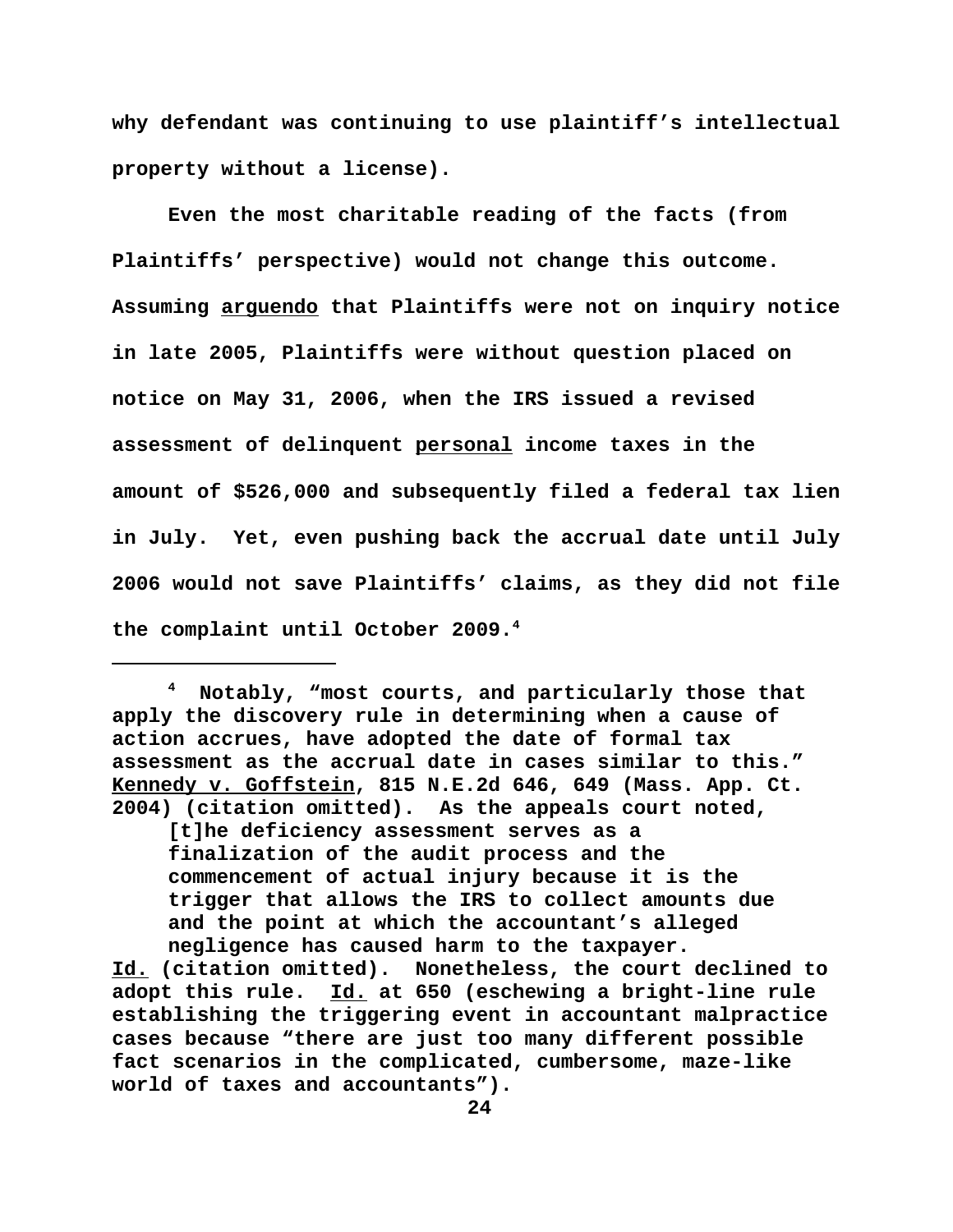**Plaintiffs are left to argue that the statute did not begin to run until sometime in 2008, when they hired their current accountant, Mr. Szwyd, to look into the Loan to Officer issue and when Mr. Szwyd offered his opinion that the amendments were ill-advised. Plaintiffs emphasize that Ms. Berger is not a tax professional and could not have known that Defendants' actions were improper.** 

**It is true, as Plaintiffs observe, that**

**[a]n accountant, like an attorney or a doctor, "is an expert, and much of his work is done out of the client's view. The client is not an expert; he cannot be expected to recognize professional negligence if he sees it, and he should not be expected to watch over the professional or to retain a second professional to do so."**

**Kennedy, 815 N.E.2d at 648 n.9 (quoting Hendrickson v. Sears, 310 N.E.2d 131, 135 (Mass. 1974)). Yet, while such language might be helpful in a case in which the plaintiff pleaded ignorance as an excuse for failing to question or investigate dubious advice by her accountant, it holds no weight here, where Plaintiffs did question and did investigate the conduct at issue.**

**Moreover, the fact that Ms. Berger did not firmly conclude that Defendants had acted negligently until she**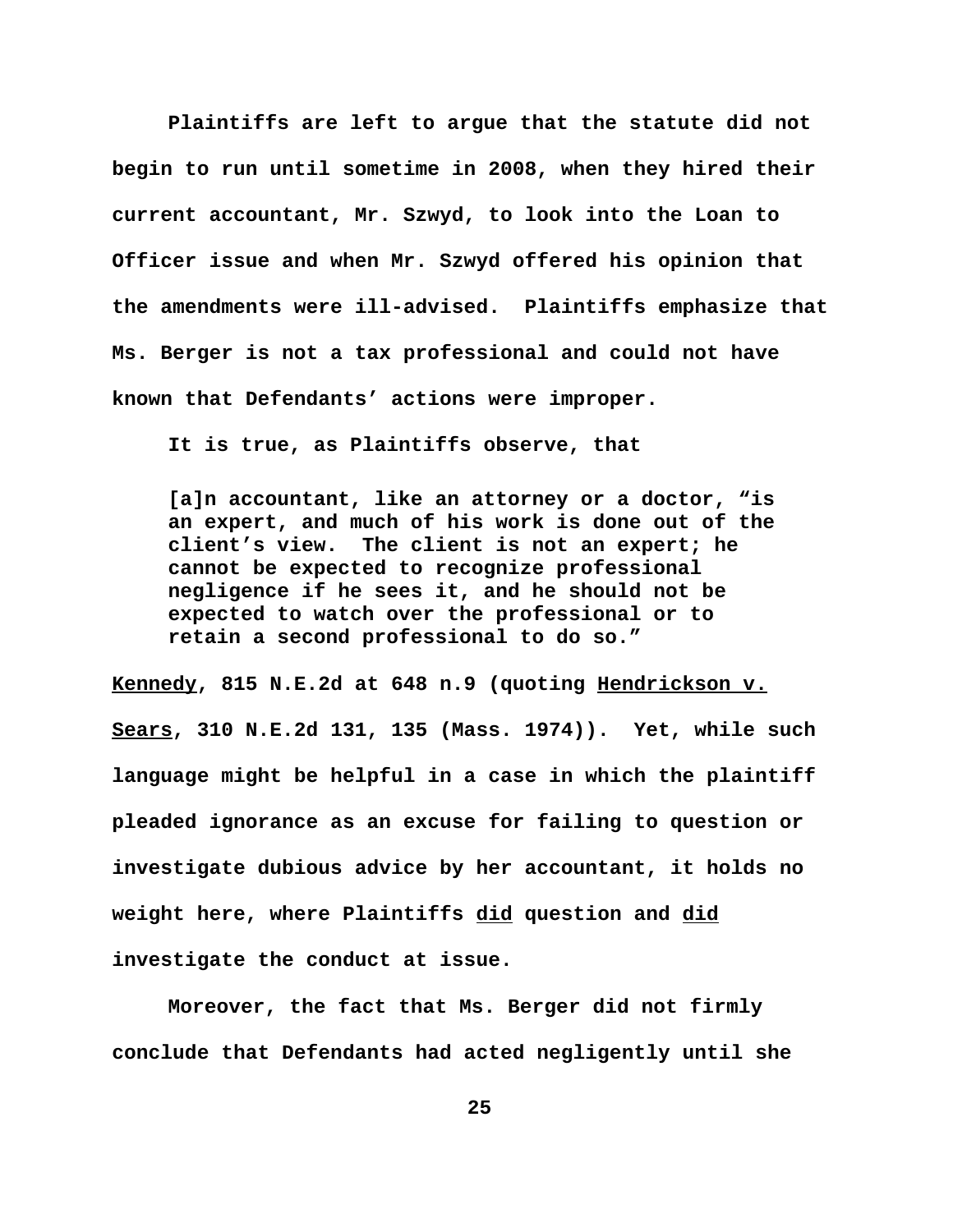**spoke to Mr. Szwyd in 2008 is irrelevant to this analysis. The law is clear that actual knowledge of negligence is not required to start the limitations period running. See Skwira v. United States, 344 F.3d 64, 76 (1st Cir. 2003) ("[The Supreme Court] answered one important question that had divided the courts: whether the accrual of a claim depended on a victim's actual knowledge of negligence. The court answered that question in the negative.") (citing United States v. Kubrick, 444 U.S. 111, 121 n.8 (1979)).** 

**Here, Plaintiffs had both actual and constructive knowledge of the harm allegedly suffered (a whopping \$500,000 personal tax liability) and the individual who caused this alleged harm (Defendant Helming). Although Plaintiffs may not have known whether Defendant Helming's advice constituted professional malpractice, such knowledge is not required to trigger the statute. See Catrone v. Theoroughbred Racing Assoc. N.A., Inc., 929 F.2d 881, 885 (1st Cir. 1991) ("Under the Massachusetts discovery rule, the running of the statute of limitations is delayed while the facts, as distinguished from the legal theory for the cause of action, remain inherently unknowable to the injured**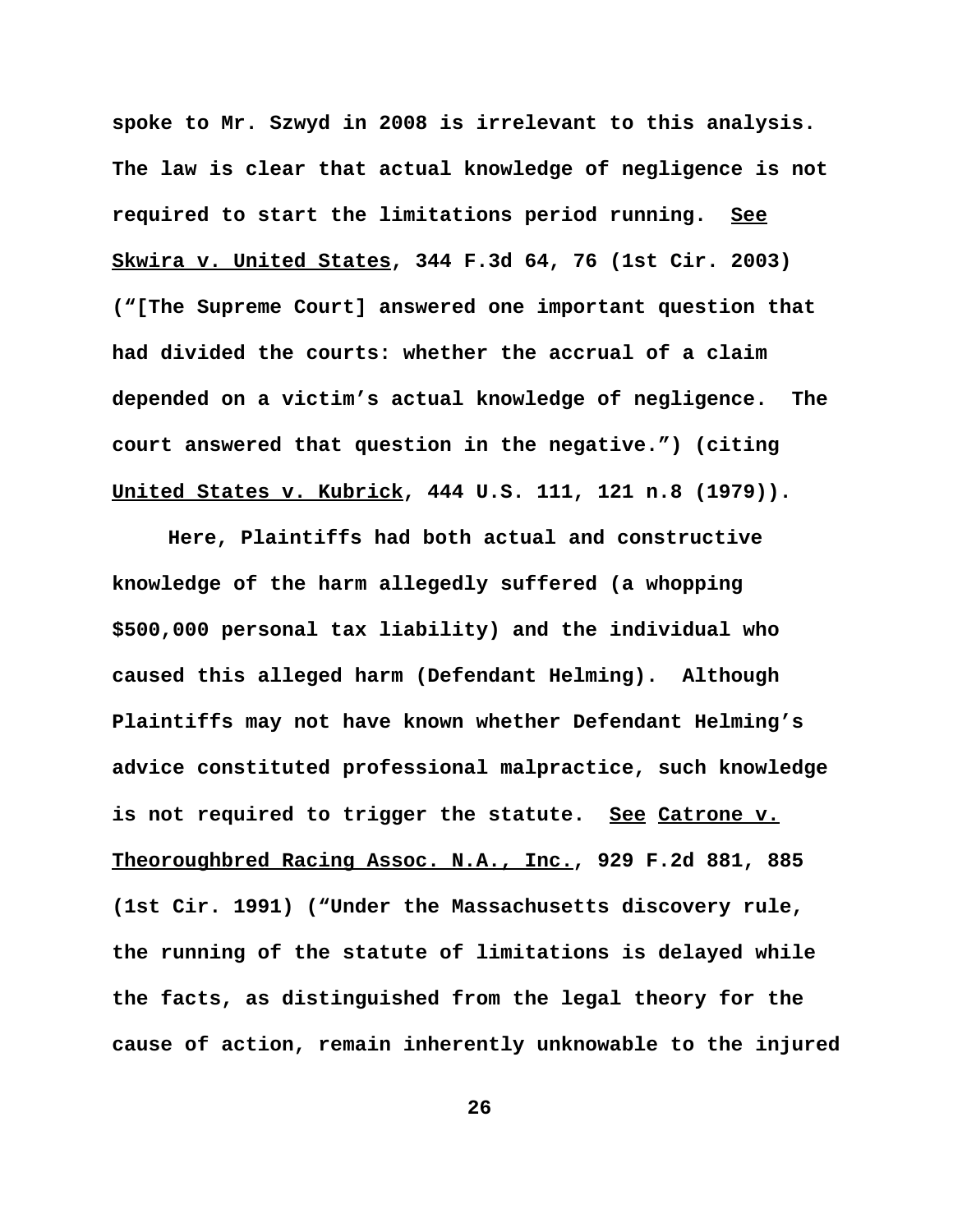**party.") (citations and quotation marks omitted).**

**Likewise, Plaintiffs' argument finds no shelter in the fact that the advice (or lack of advice) they received from Attorneys Stern and Vecchio in 2005 caused Ms. Berger to suppress her misgivings and delay this cause of action.**

**[T]he putative malpractice plaintiff must determine within the period of limitations whether to sue or not, which is precisely the judgment that other tort claimants must make. If [s]he fails to bring suit because [s]he is incompetently or mistakenly told that [s]he does not have a case, we discern no sound reason for visiting the consequences of such error on the defendant . . . .**

**Kubrick, 444 U.S. at 124; see also Gonzalez v. United States, 284 F.3d 281, 290 n.10 (1st Cir. 2002) ("[O]nce the plaintiff was on notice of the injury and its potential cause, the limitations period began to run regardless of whether she had made inquiries, and continued to run even if she had been incorrectly advised.").**

**Plaintiffs advance one final argument: that the "continuing representation" doctrine tolled the running of the statute. The continuing representation doctrine "tolls the statute of limitations in legal malpractice actions where the attorney in question continues to represent the plaintiff's interests in the matter in question." Murphy v.**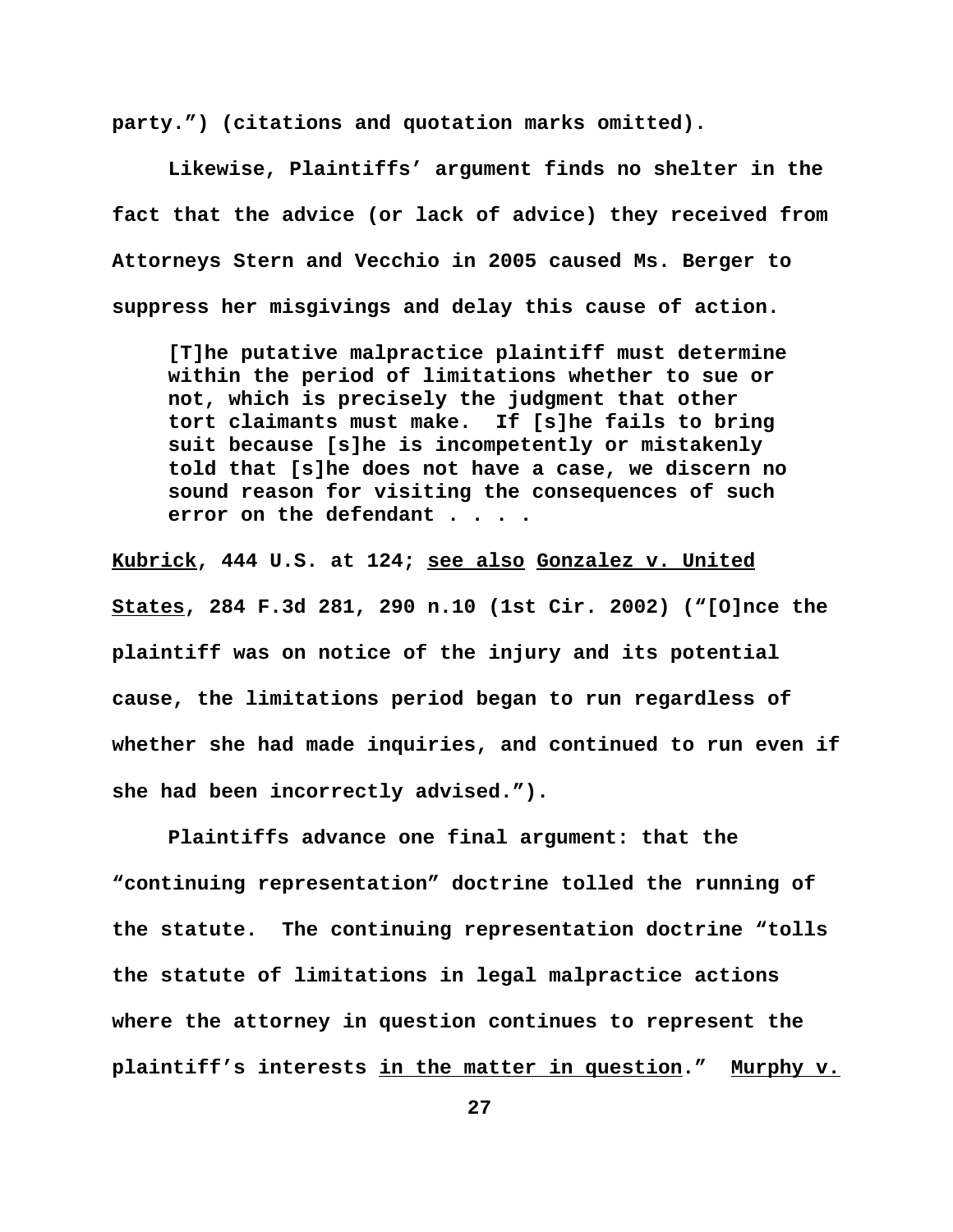**Smith, 579 N.E.2d 165, 167 (Mass. 1991) (emphasis added). Here, although Defendants continued to perform services for Plaintiffs in other capacities after amending the 2002 tax returns, e.g., as turnaround specialists, they no longer advised Plaintiffs with respect to the issue at the heart of this case: whether to classify the Loan to Officer as wages and amend the 2002 tax returns to reflect this classification. Thus, even if the court were to apply the continuing representation doctrine in this context -- which, Plaintiffs concede, would be the first such application in Massachusetts -- it would not alter the outcome in this case. Furthermore, the doctrine is inapplicable in cases where, as here, "the client actually knows that [s]he suffered appreciable harm as a result of [the defendant's] conduct" because "there is no innocent reliance which the continued representation doctrine seeks to protect." Lyons, 763 N.E.2d at 1070 (citation and quotation marks omitted).** 

**In sum, the evidence overwhelmingly establishes that Plaintiffs knew of the alleged wrongdoing well before October 8, 2006. This indisputable fact pushes Plaintiffs' claims beyond the three-year limitations deadline. Since**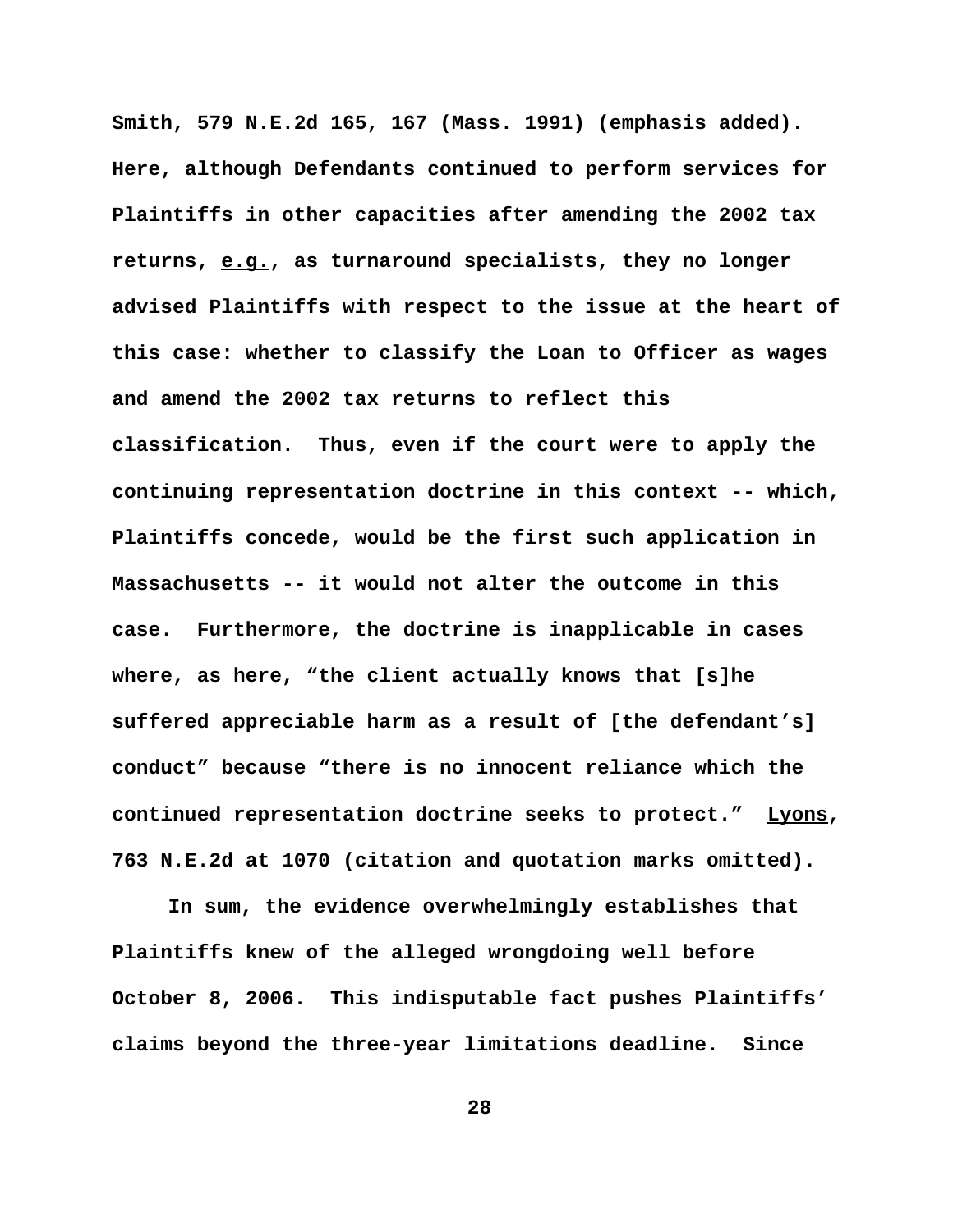**the record permits no reasonable alternative conclusion, summary judgment is required. See Vinci v. Byers, 837 N.E.2d 1140, 1145 (Mass. App. Ct. 2005) ("Although the question when the cause of action accrued typically presents a question of fact, when the facts regarding discovery of harm are undisputed, the question may be decided as a matter of law.").** 

**The clear violation of the three-year limitations period is more than sufficient to justify allowance of Defendants' motion for summary judgment. To insure completeness in the event of any further proceedings, however, it is appropriate to address in addition several glaring substantive defects in Plaintiffs' claims.** 

### **C. Count I: Professional Malpractice.**

**For professional malpractice claims, the court's inquiry centers on whether the defendant "failed to exercise reasonable care and skill in handling the client's matter, a classical tort negligence standard." Clark v. Rowe, 701 N.E.2d 624, 626 (Mass. 1998). "Accountants are subject generally to the same rules of liability for negligence in the preparation of tax returns for others as members of**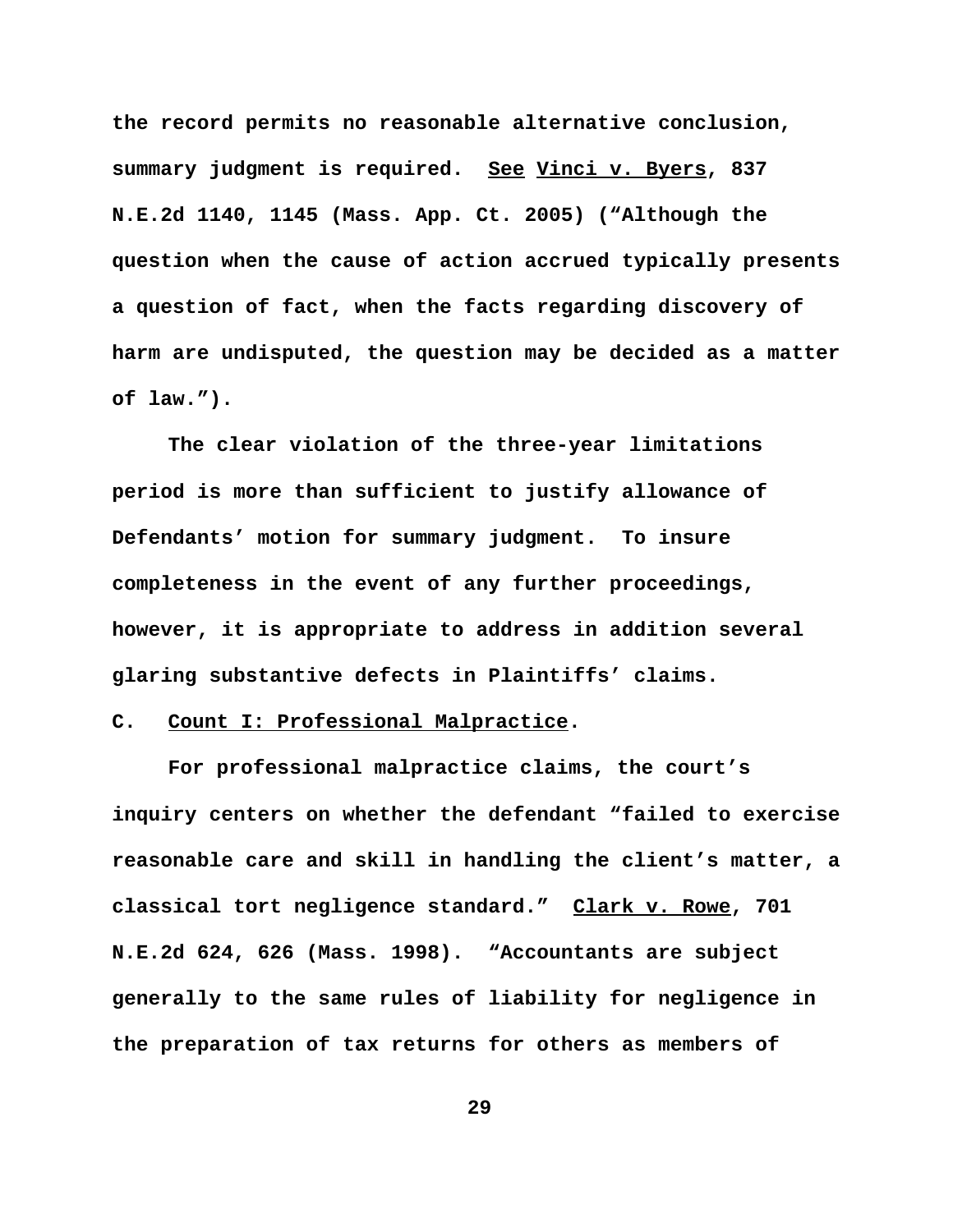**other skilled professions are in the practice of their professions." 81 A.L.R. 3d 1119, § 3 (West 2011); see also Miller v. Volk, 825 N.E.2d 579, 582 (Mass. App. Ct. 2005) (applying traditional negligence standard in malpractice case against accountant for provision of negligent tax advice).** 

**One obvious element in any traditional negligence claim is damages. To determine damages in accounting malpractice actions, courts look not simply to the tax deficiency assessed by the government, but rather to the difference between the tax liability produced by the negligently filed returns and that produced by the properly filed returns. See Miller v. Volk, 825 N.E.2d 579, 582 (Mass. App. Ct. 2005) ("The general rule is that the amount of a tax deficiency is not necessarily the measure of damages imputable to a negligent tax preparer."); Thomas v. Cleary, 768 P.2d 1090, 1092 n.5 (Alas. 1989) ("[T]he appropriate measure of damages is the difference between what the [plaintiffs] would have owed in any event if the tax returns were properly prepared, and what they owe now because of their accountants' negligence, plus incidental damages.").**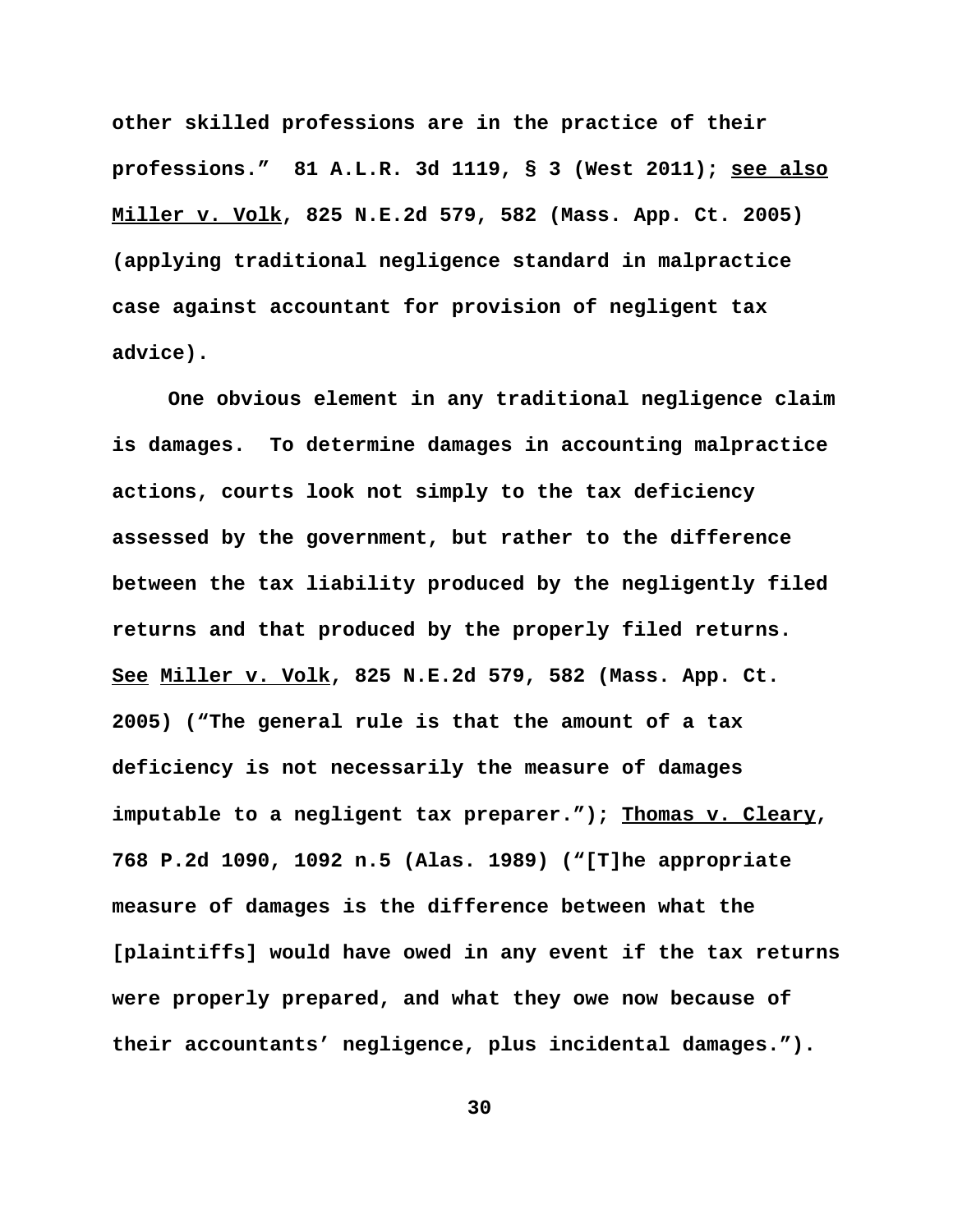**Here, Plaintiffs cannot prove damages, because (1) the record is insufficient to establish that Defendants' amendment of the 2002 tax returns will cause Plaintiffs to incur greater tax liability once they have filed all tax returns as required by law; (2) Defendants' advice to file the amended return for 2002 was prudent and ethical as a matter of law; (3) the record lacks evidence of any viable alternatives to Defendants' chosen approach; and (4) Plaintiffs cannot establish a causal link between their claims for lost profits and Defendants' actions.**

**1. Inadequate Proof of Increased Tax Liability.**

**To establish damages, Plaintiffs rely primarily on the testimony of expert witness Peri Aptaker, a tax attorney and certified public accountant. According to Ms. Aptaker, Defendants were not obligated to, and therefore should not have, amended the 2002 tax returns. Rather than retroactively convert the "loans" to income, Defendants should have dealt with the issue "on a prospective basis." (Dkt. No. 22, Ex. 50, Aptaker Rep. at 9.) She concludes:**

**If Helming was not satisfied that the loan could be documented as legitimate and a payment plan set up and adhered to, then he could have recommended writing the loans off as distributions in 2005 and**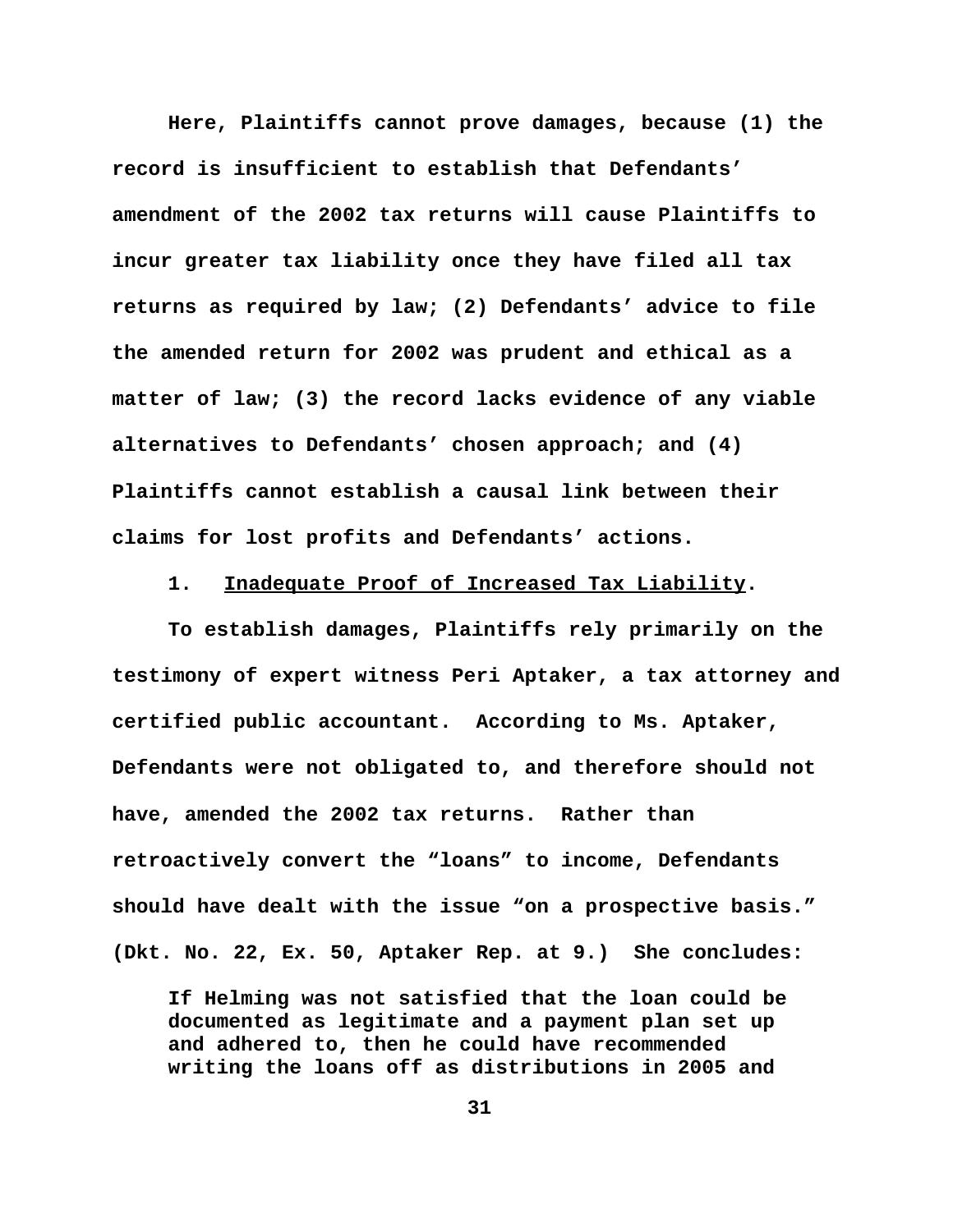**later years.**

**(Id.) Significantly, Ms. Aptaker never states that she approves of Plaintiffs' characterization of the more than \$1,000,000 that the Bergers took out of the company as "loans."**

**The defect in Ms. Aptaker's evidence is that, while it suggests a different approach to Plaintiffs' tax problems, it provides no basis for concluding that the approach taken by Defendants (filing amended returns) caused Plaintiffs to incur additional tax liability above and beyond what they otherwise would have faced. It is true that the amendments suggested by Defendants resulted in the IRS subsequently filing a tax lien against the Bergers in the amount of more than \$500,000, almost all of which was abated when Mr. Szwyd re-amended the returns in 2008.5 Based on this, Ms. Aptaker states in conclusory fashion that, unlike Defendants' chosen course of action, dealing with the bogus "loan"**

**<sup>5</sup> This includes \$653,581 in federal income taxes plus penalties and interest, \$44,467 in federal medicare taxes, \$19,925 in Massachusetts income taxes, and "somewhere between \$30,000 and \$40,000" of the \$62,635 owed in Connecticut income taxes. Plaintiffs concede that they do not know how much, if any, of the difference they ultimately will owe to the state of Connecticut. (Dkt. No. 32, CSUMF ¶ 166.)**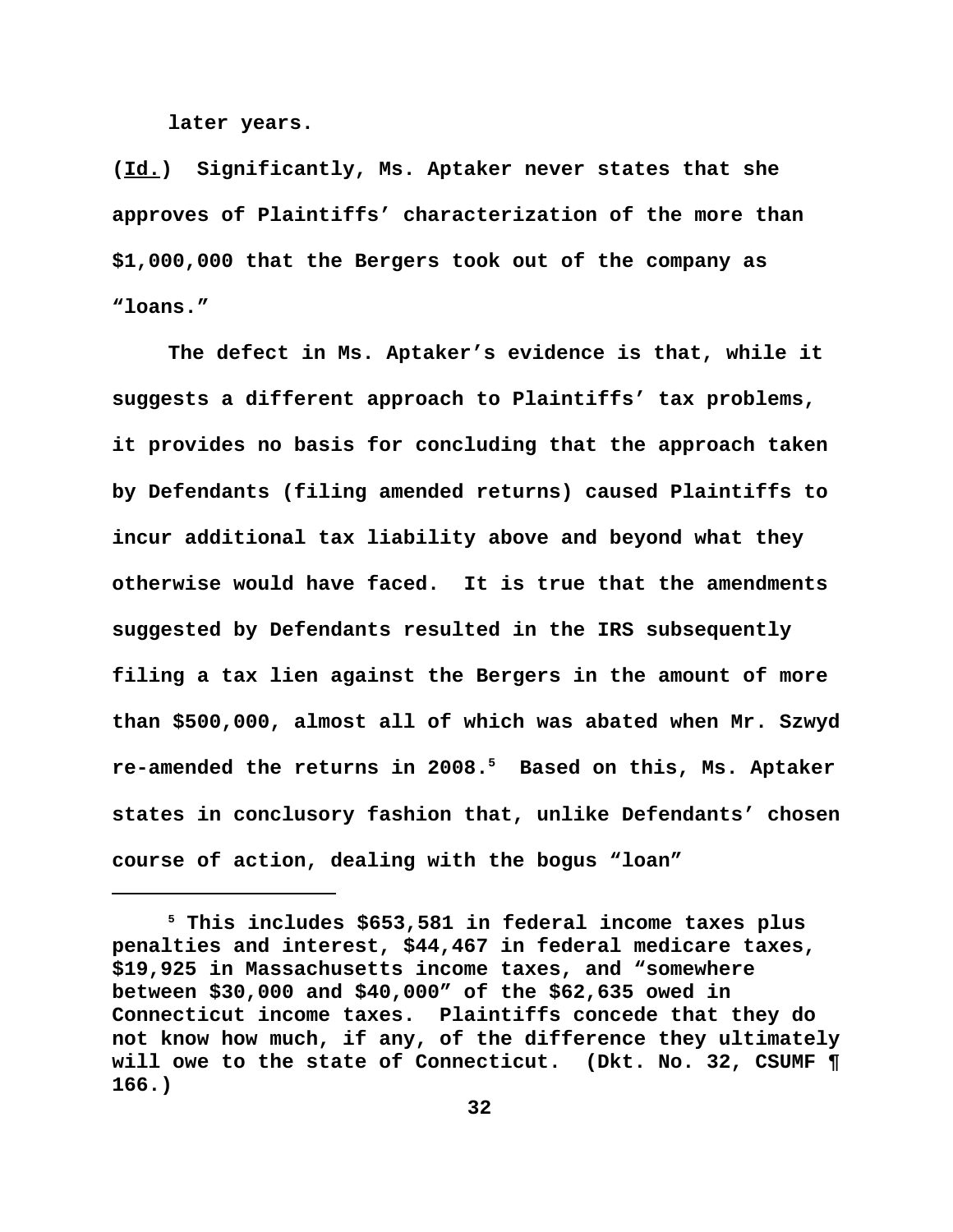**prospectively would have resulted in "no adverse tax consequences to the company or the Bergers." (Dkt. No. 22, Ex. 50, Aptaker Rep. at 10.) But a closer inspection of the record and the law reveals that this is plainly not the case.**

**By amending the 2002 tax returns and classifying the Loan to Officer as income to Ms. Berger, Defendants generated significant tax liability for the Bergers personally, but they also established an equivalent loss on the company's books that could be used in future years to offset gains and thereby decrease RTR's tax exposure.6 Because RTR is a Subchapter S corporation, all profits and losses flowed through to its sole shareholder -- Ms. Berger. Furthermore, RTR would receive a deduction for wages, which would also flow through to Ms. Berger. Consequently, Plaintiffs' increased tax exposure resulting from the wage classification would have been counterbalanced by tax benefits that flowed through RTR to the Bergers personally.** 

**When Mr. Szwyd re-amended the 2002 tax returns to once**

**<sup>6</sup> Plaintiffs effectively concede this point. (See Dkt. No. 26, Pls.' Mem. Opp'n at 30 ("[T]he tax loss, to which Defendants refer, may [have] been carried forward in subsequent years to reduce future taxable income . . . .")**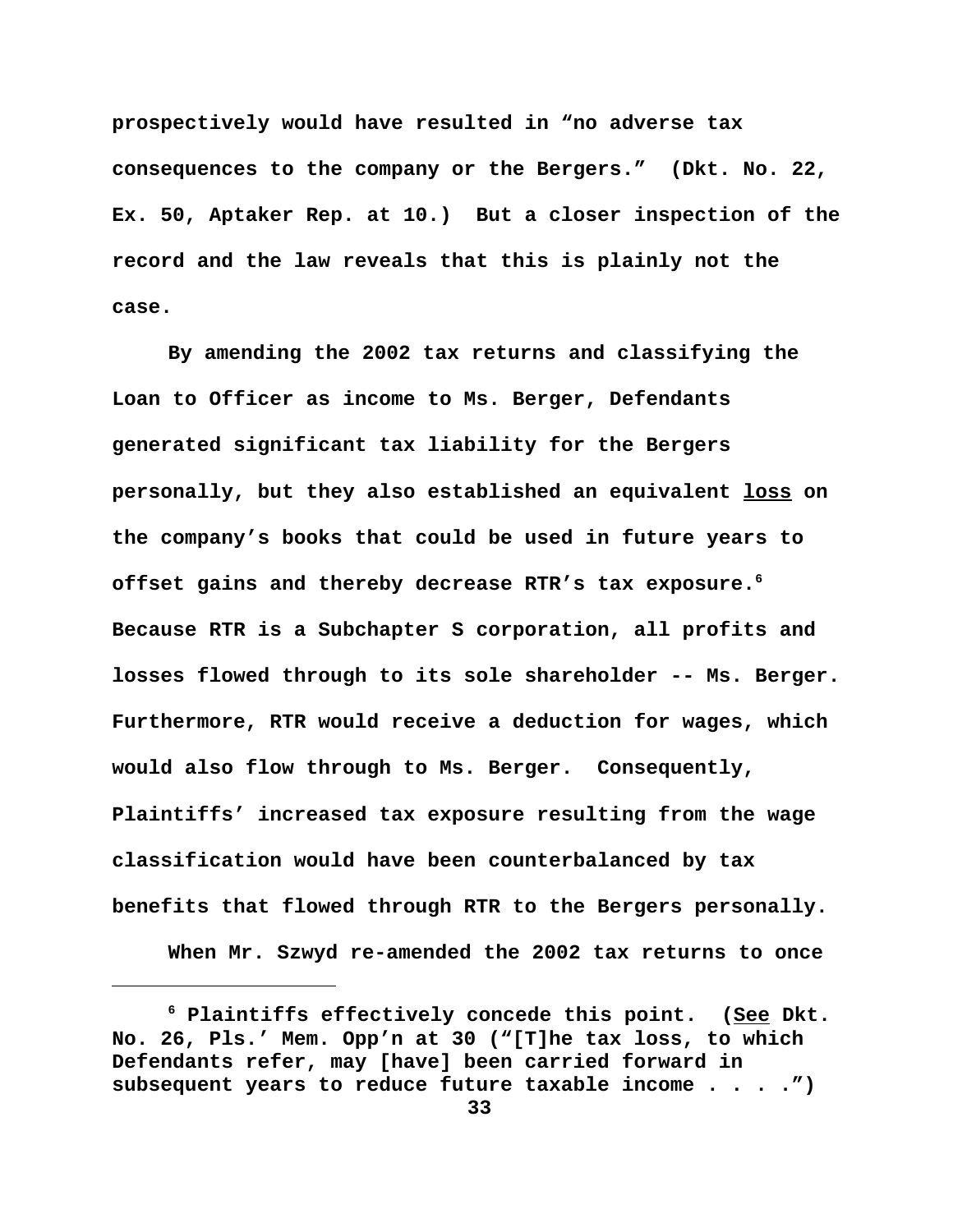**more classify the approximately \$1 million withdrawn by Ms. Berger as a "loan," he caused the IRS to abate the tax liens filed against the Bergers, but he also eliminated a substantial loss (and a deductible expense) from the company's books -- or at least he should have.**

**Critically, strangely, and perhaps significantly, Plaintiffs have never, through Mr. Szwyd or any other tax professional, amended the subsequent tax returns -- for the years 2003, 2004, 2005, 2006, and 2007 -- to reflect the reclassification of the Loan to Officer in the 2002 return. As a result, amending only the 2002 tax returns eliminated the estimated \$500,000 tax liability caused by Defendants' actions and allowed Plaintiffs to reap the benefits of the million-dollar loss carried forward by RTR in the years that followed. Defying logic and IRS regulations, Plaintiffs are at the present time, in essence, having their cake and eating it too -- and trying to get an extra dollop of whipped cream by reaping damages from Defendants.** 

**Defendants' expert, David Truesdell, correctly explains:** 

**[I]n 2005, after H&C amended the 2002 returns, the Bergers took the benefit of the wage expense on**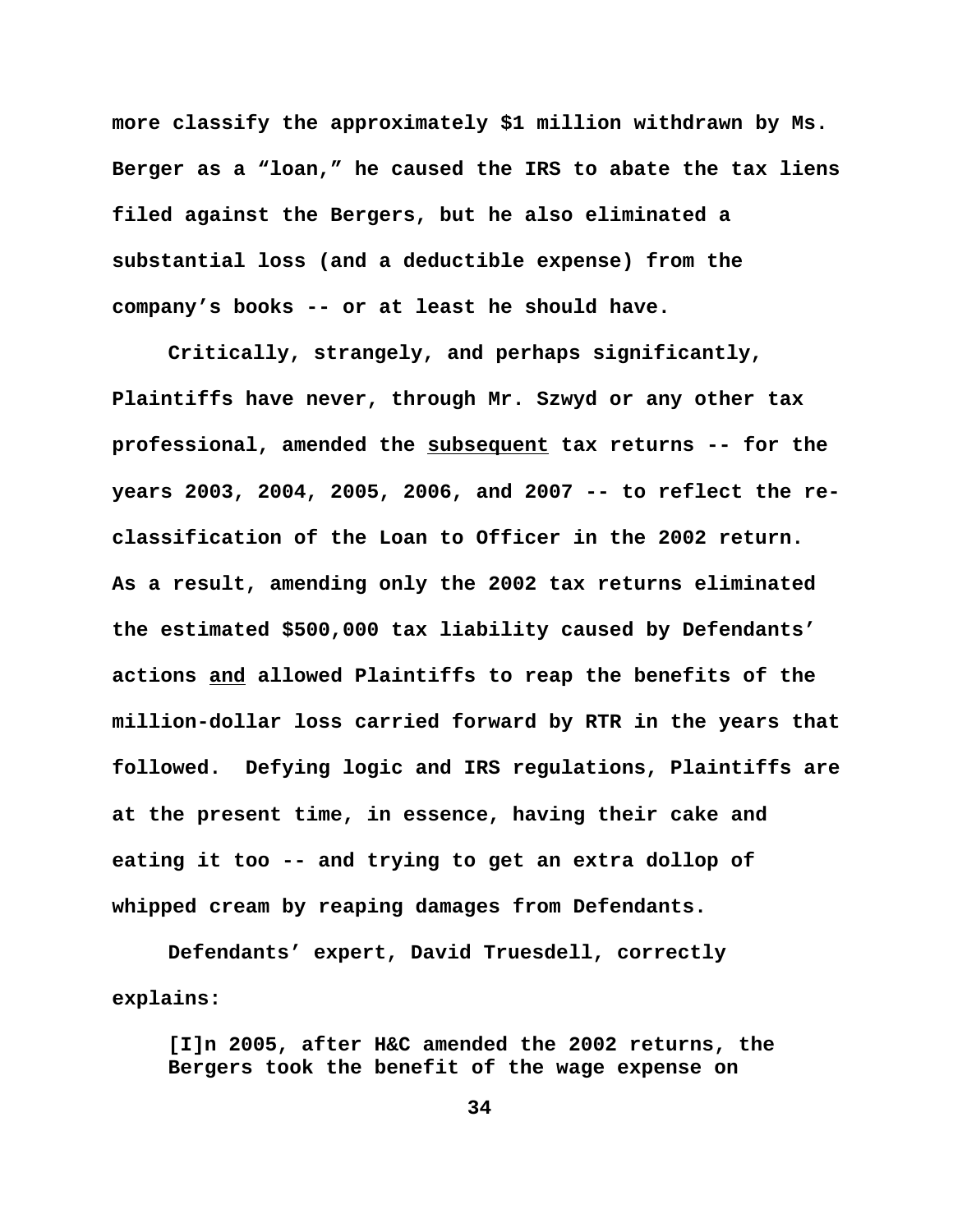**RTR's books. This wage expense would later be reversed by Mr. Szwyd. This reversal created a substantial income item to be reported by the Bergers. Assuming RTR and the Bergers ultimately do amend their 2003 through 2007 tax returns, this will result in paying additional taxes.**

**(Dkt. No. 22, Ex. 65, Truesdell Rep. at 22.)** 

**As a separate but related matter, Mr. Truesdell notes that amending the 2003 through 2007 tax returns will result in a taxable event to the Bergers personally, in addition to the increased taxes resulting from the company's inability to claim a wage expense. (Id. at 24-25.) It is undisputed that Ms. Berger withdrew approximately one million dollars from the company and never paid it back. Whether she pays down the "loan" over time by redirecting company profits, or takes care of it in the same taxable year by classifying it as income, she will have to pay taxes on those monies.** 

**However, at the risk of repetition, it must be emphasized that Plaintiffs, to this day, have not amended their 2003 through 2007 tax returns. (See Dkt. No. 39, Ex. 45, Szwyd Dep. 153:15-20 ("There's still amended returns that need to be done. In 2002 when we reclassified the loan back to officer's loan, I need to go back and amend 2003, '4, '5, '6,'7 returns all the way up through 2008.").)**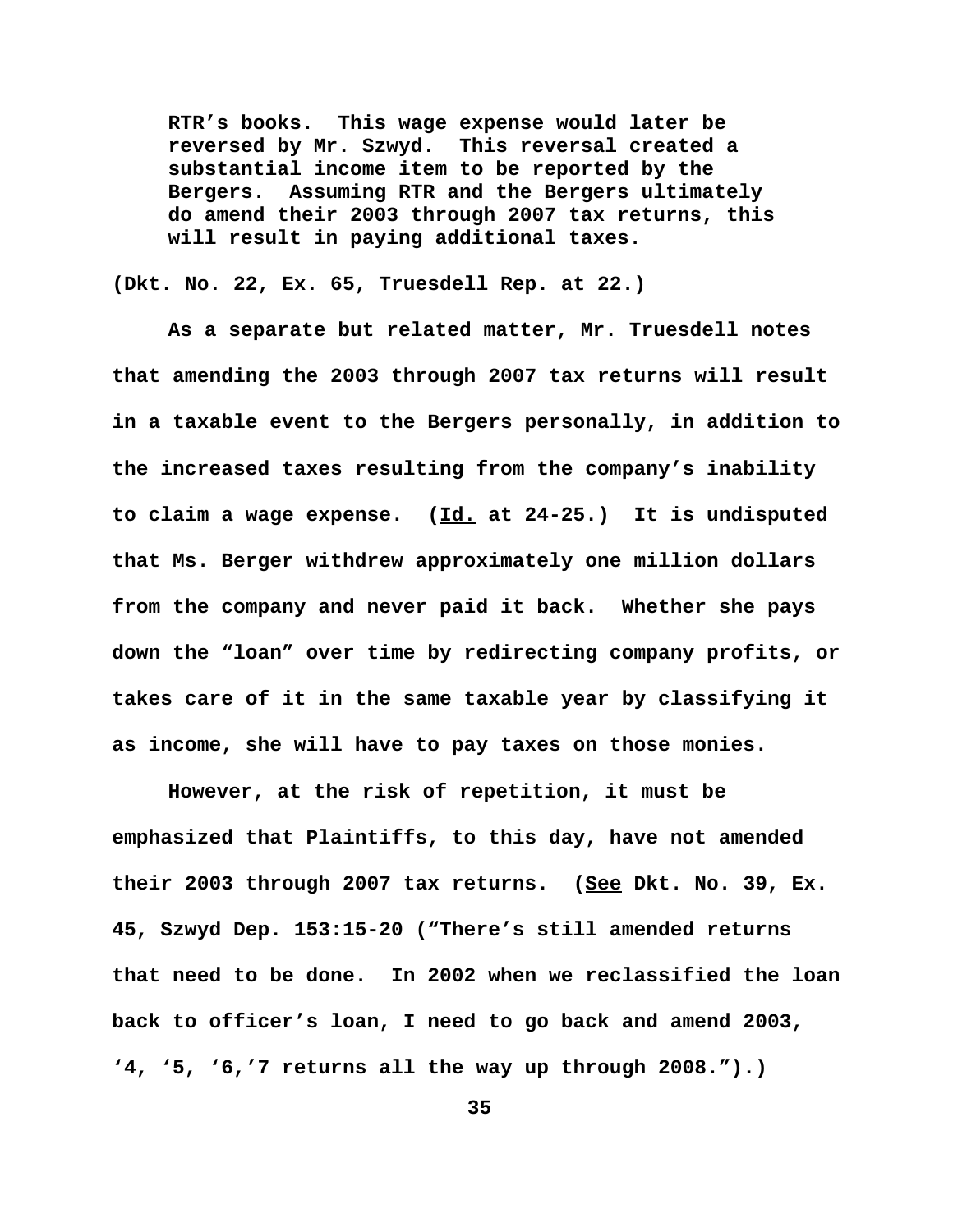**Until these returns are prepared, filed, and accepted,**

**Plaintiffs cannot know their tax liability for those years, and therefore they will not know whether that liability will be more, less, or (most likely) the same as what they faced under Defendants' tax plan. Mr. Szwyd acknowledged as much in his deposition:**

- **Q. And do you know exactly how much money will be owed in taxes or how much rebate will be received once you file amended 2003, '4, '5, '6, and '7 tax turns for RTR and the Bergers?**
- **A. No, I do not.**
- **Q. You're not going to know that until it's done and the IRS accepts it and makes its determinations?**
- **A. Correct.**

**(Id. 181:6-14.)**

**To attempt to cure this fundamental defect, Plaintiffs filed a Motion for Leave to File Sur Reply (Dkt. No. 33) on May 20, 2011 -- less than two weeks before oral argument - and attached proposed (not filed) amended tax returns for the years 2003 through 2009. These proposed tax returns were prepared by Mr. Szwyd and purport to show an alternative treatment of the Loan to Officer whereby the loan is carried forward and paid down over time, rather than**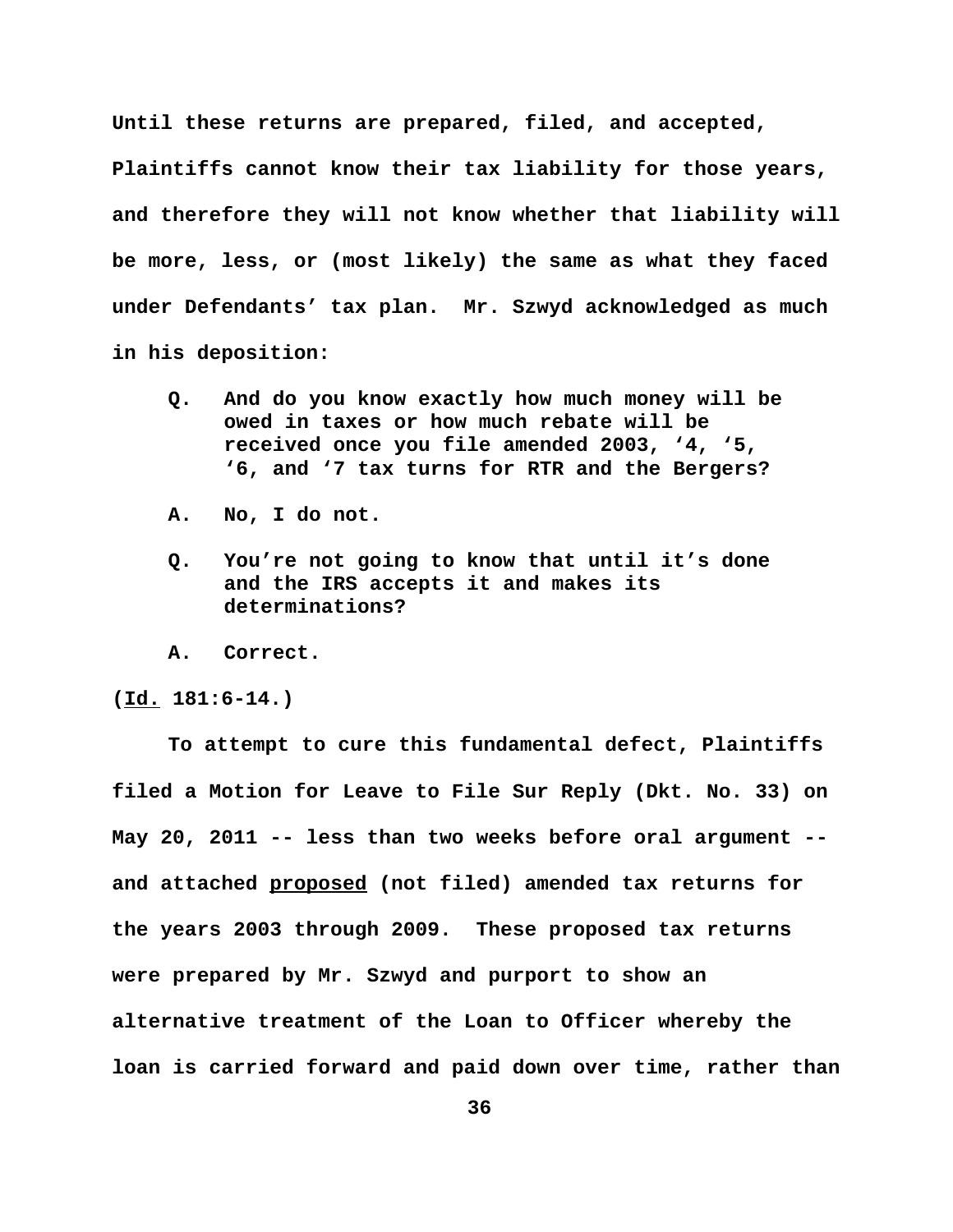**treated as wages in a single tax year. Plaintiffs filed an accompanying affidavit by their expert, Ms. Aptaker, who opined that this alternative treatment is reasonable and would result in a net decrease of \$202,985 in tax liability. (See Dkt. No. 33, Aptaker Aff. ¶ 6 ("I have reviewed Mr. Szwyd's analysis . . . and I have determined that this alternative treatment . . . is reasonable and appropriate.").)**

**Defendants argue that the court should reject these documents for a number of reasons: (1) Plaintiffs produced three sets of answers to interrogatories discussing their claims for damages, yet none contain any discussion of increased tax liability; (2) Plaintiffs' expert disclosure (completed January 25, 2011) did not include Mr. Szwyd as an expert witness, yet he is the one who produced the recently filed documents; (3) despite being questioned about the 2003 through 2007 tax returns at his deposition, Mr. Szwyd never mentioned any proposed amended returns; (4) Ms. Aptaker's accompanying affidavit merely provides an unsupported conclusion that the proposed filing is "reasonable and appropriate" without any elaboration; (5) the returns have**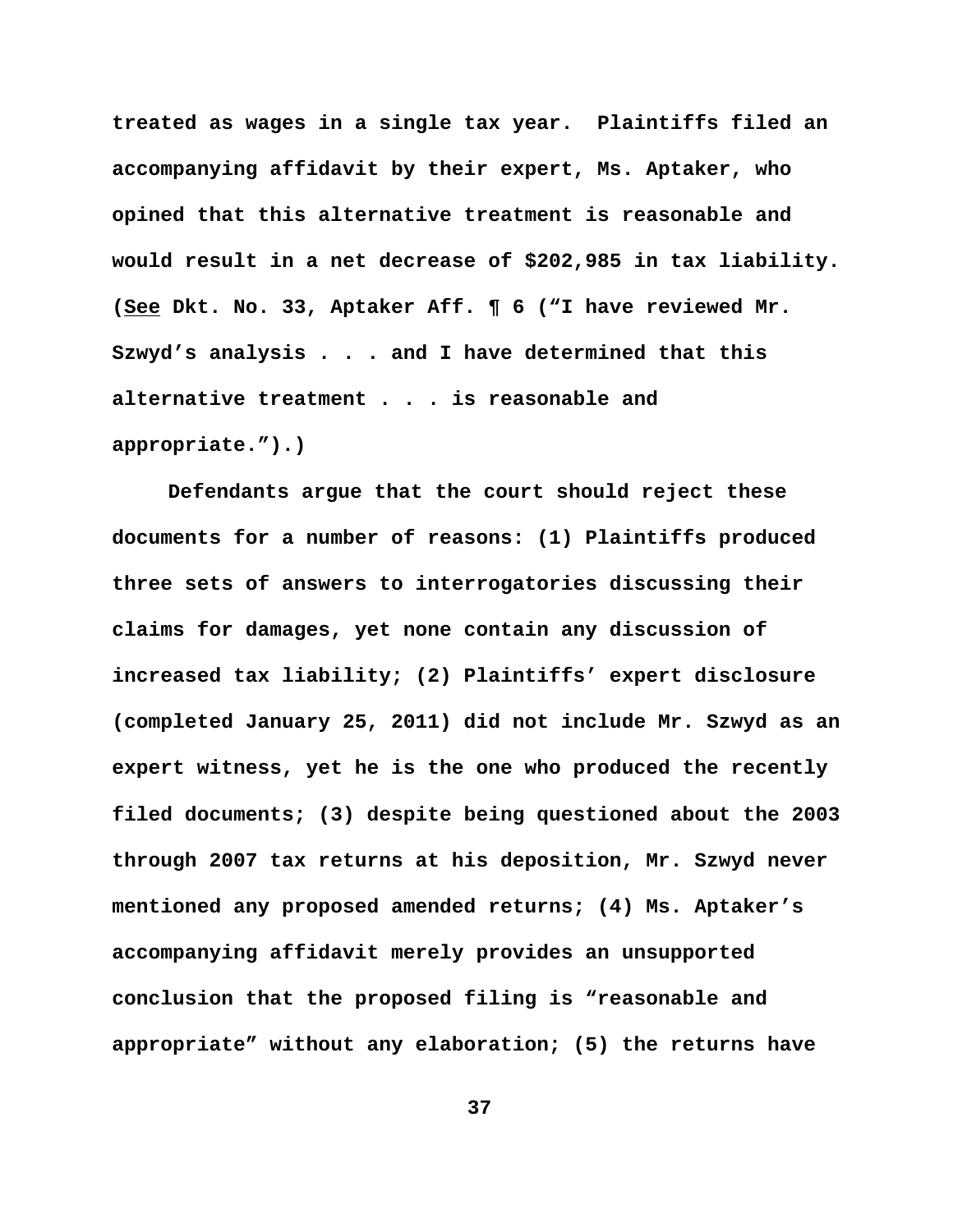**not even been filed yet, so they are not evidence on which a trier of fact could base a damages award; and (6) the accompanying affidavits do not explain how Mr. Szwyd arrived at the \$200,000 figure and, instead, rely on an almost unreadable chart labeled Exhibit B, which purports to show a comparison between the actual tax returns and the proposed amended returns. (Dkt. No. 33, Szwyd Aff., Ex. B.)** 

**The court agrees, for all of the reasons just stated, that Plaintiffs' proposed sur-reply is far too little, way too late. Plaintiffs' failure to produce this information until a few days before the motion hearing is neither substantially justified nor harmless. Accordingly, the court will deny Plaintiffs' Motion to File Sur Reply (Dkt. No. 33) and strike the accompanying documents. See Fed. R. Civ. P. 37(c)(1) ("If a party fails to provide information or identify a witness as required by [the Federal Rules], the party is not allowed to use that information or witness to supply evidence on a motion, at a hearing, or at a trial, unless the failure was substantially justified or harmless.").** 

**Plaintiffs have offered no plausible explanation for**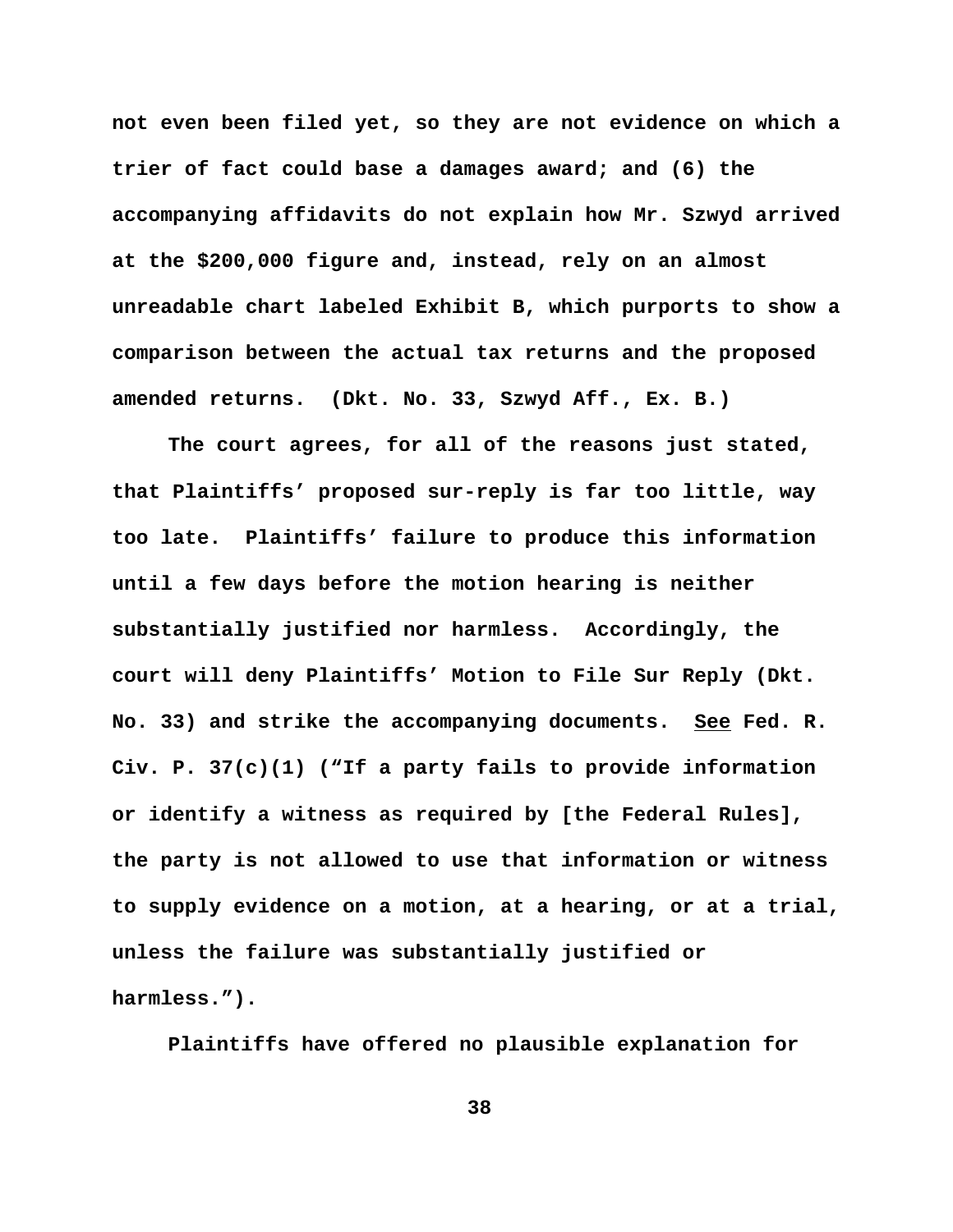**failing, after so many years, to amend the 2003 through 2007 returns, or at least to produce during discovery well explained estimates of what those returns will show. It is true, as a general matter, that "an element of uncertainty" as to the amount of damages is not an automatic bar to recovery. (Dkt. No. 26, Pls.' Mem. Opp'n at 31 (quoting Nat'l Merch. Corp. v. Leyden, 348 N.E.2d 771, 774 (Mass. 1976)). But the problem here is not a lack of absolute certainty; it is the absence from the record (based largely on Plaintiffs' own inconsistent conduct) of any cognizable evidence of damages at all.** 

**This gaping hole in the record cannot be filled or excused by reference to a minor, long-delayed dispute with the state of Connecticut over tax liability, which (Plaintiffs say) has somehow prevented them from filing amended returns. A relatively minor peripheral dispute of this sort cannot justify a litigant's failure to satisfy obligations under Rule 56. Simply put, in this summary judgment context, Plaintiffs' inability to identify facts of record that would justify a jury in concluding that Defendants' advice caused Plaintiffs to suffer greater tax**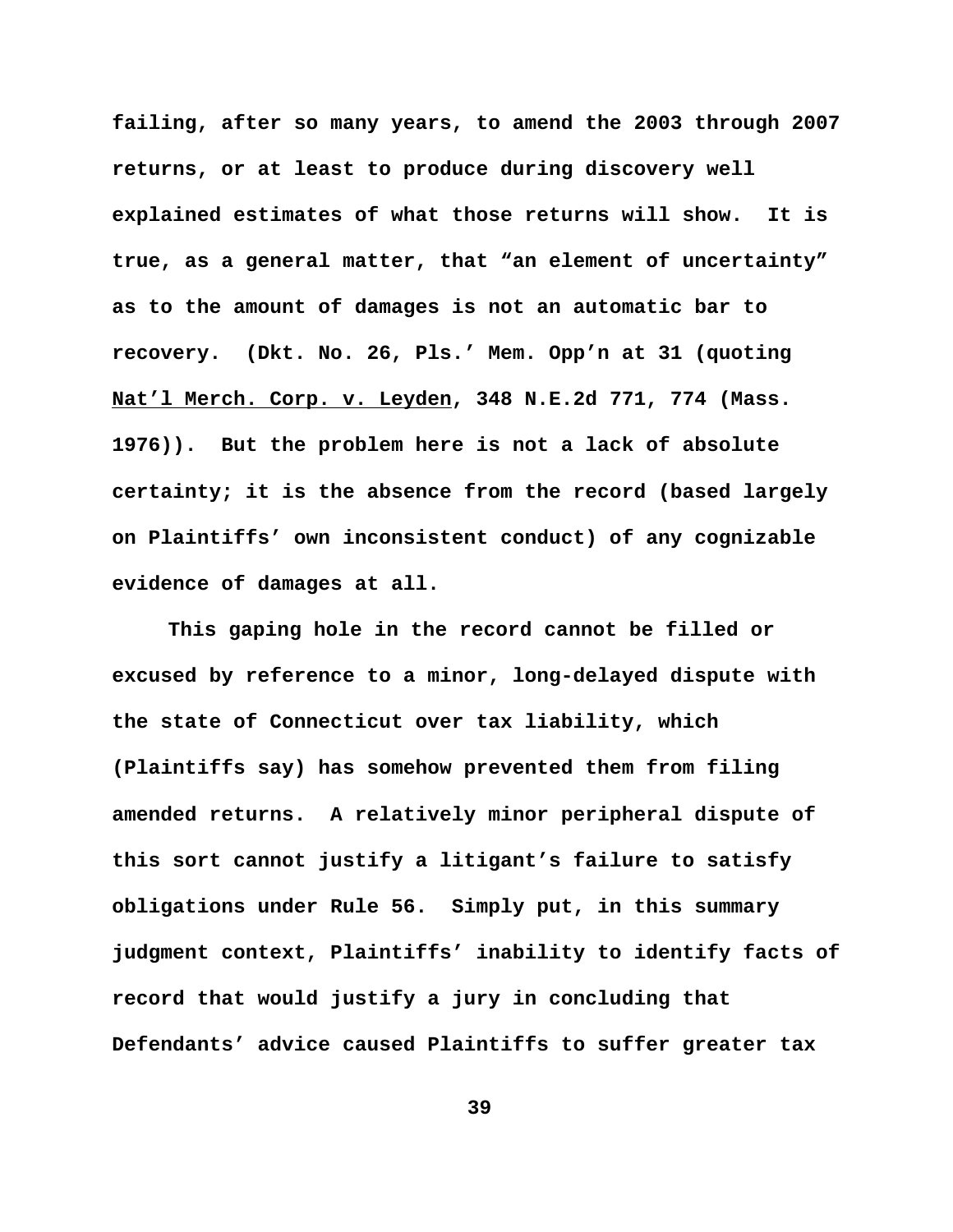**liability than they otherwise would have incurred is fatal to their malpractice claim.** 

### **2. Defendants' Advice Legally and Ethically Required.**

**Beyond the absence of adequate record evidence demonstrating damages is the fact that, as a matter of prudence, ethics, and law, Defendants' advice to Plaintiffs, and Plaintiffs' decision to accept that advice, was perfectly correct.** 

**Significantly, no expert testimony disagrees with this proposition. As noted above, one of Plaintiffs' experts, Ms. Aptaker, suggests that Defendants could have left the Loan to Officer on the company's books and dealt with it prospectively by paying it down over time. She carefully does not opine that the characterization of the more than \$1,000,000 as a "loan" was legally justified -- only that it could have been fudged later on. Indeed, Ms. Aptaker implies, disturbingly, that when an accountant notices an error on a prior tax return, he or she is under no obligation to file an amended return. She explains:**

**The original 2002 corporate tax return was filed on or about September 15, 2003. The statute of limitations on that tax return was due to expire on October 15, 2006. RTR is an S corporation and all**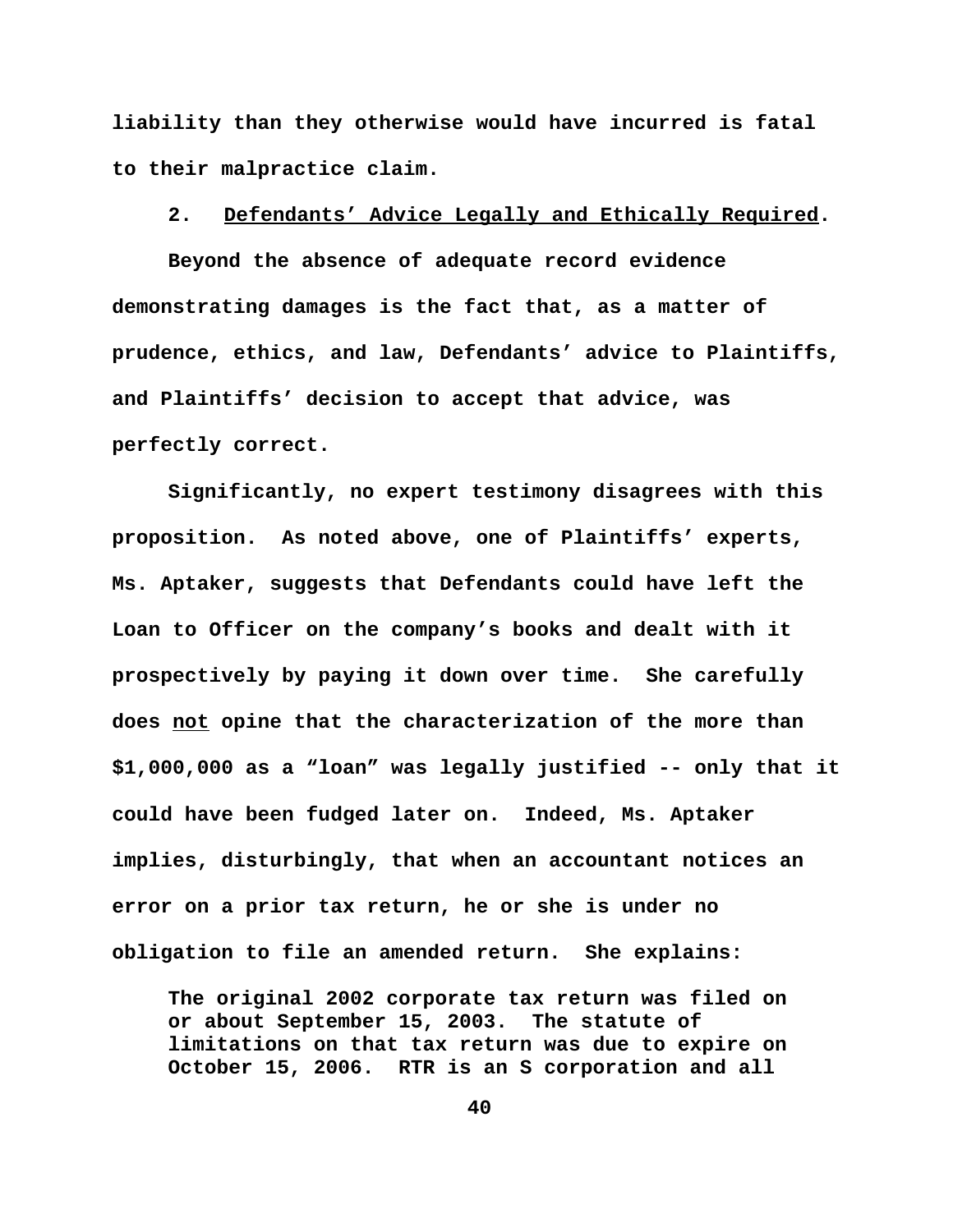**items of income and loss flow-through to its shareholder, Rosalie Berger. Mr. and Ms. Berger's 2002 individual tax return was filed on or about October 15, 2003, and the statute of limitations was due to expire on October 15, 2006. Helming was advising the Berger[s] to amend their 2002 corporate tax returns in the fall of 2005. The statute of limitations had less than one year to run. The amended RTR return was filed on November 23, 2005, and the amended personal Berger return was filed on January 10, 2006.**

**(Dkt. No. 22, Ex. 50, Aptaker Rep. at 9.)** 

**Boiled down to its essence, Ms. Aptaker appears to be suggesting, not that the bogus "loan" classification was legitimate and legal, but rather that the statute of limitations might have run its course before the IRS could audit Plaintiffs' tax returns and catch the falsehood, if Defendants had just kept quiet. Put differently, her opinion appears to be that Defendants should not have amended the 2002 return -- assuming it was false, which she studiously does not dispute -- because they probably could have squeezed it through the limitations period and snookered the IRS and the American taxpayers.** 

**Apart from its ethical aroma, this explanation is flawed for several reasons. To begin with, as noted, Ms. Aptaker does not challenge Defendants' assessment of the**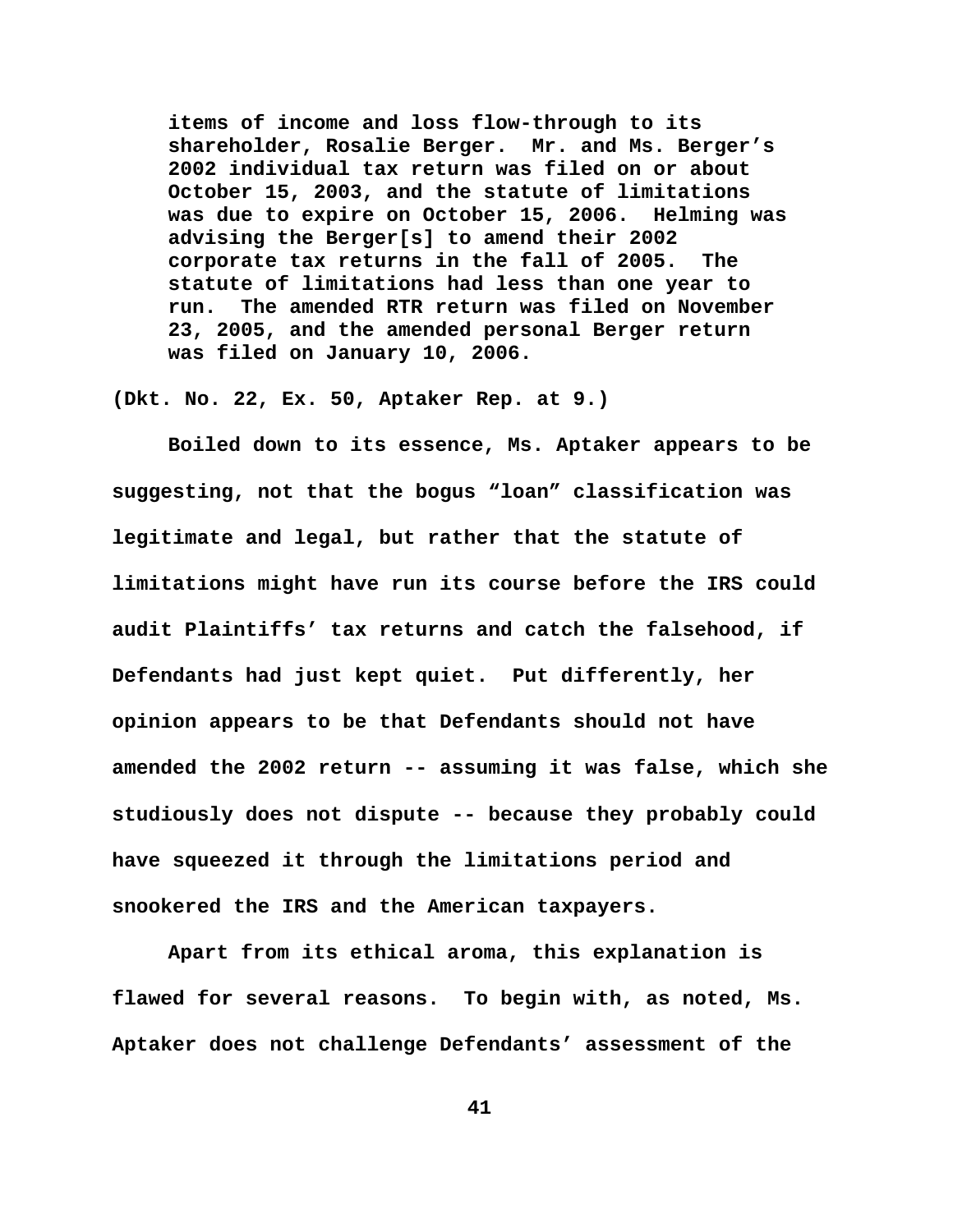**Loan to Officer -- that is, she does not dispute their conclusion that the "loan" was not a bona fide loan. In fact, all the parties that reviewed RTR's financial records agreed (or at least none disagreed) with Defendants' assessment. In addition to Defendant Helming, Plaintiffs' former accounting firm (P+C),7 the SBA, and Plaintiffs' tax attorney, Attorney Vecchio, all concluded that the "Loan to Officer" characterization was not defensible. Even Mr. Szwyd refused to support the loan classification:** 

**I don't know that I ever said it was appropriate to carry it on the books. The loan was there. My idea was that -- my whole argument and my position to Rosalie is that we could handle this loan going forward.**

**(Dkt. No. 45, Szwyd Dep. 136:3-7.) Defendants cite numerous authorities which have held that, under facts similar to those presented here, the purported "loan" was not a bona fide loan and could not be reported as such by the company.8**

**<sup>7</sup> In P+C's June financing profile, the company valued these "assets" at 0, thus underscoring their view that the "loan" was uncollectible and was essentially worthless. (Dkt. No. 22, Ex. 21.)**

**<sup>8</sup> This determination turns on the shareholder's intent to repay and lists the following factors, all cutting against Plaintiffs: the degree of corporate control enjoyed by the taxpayer; the corporate earnings and dividend history; the use of customary loan documentation; the**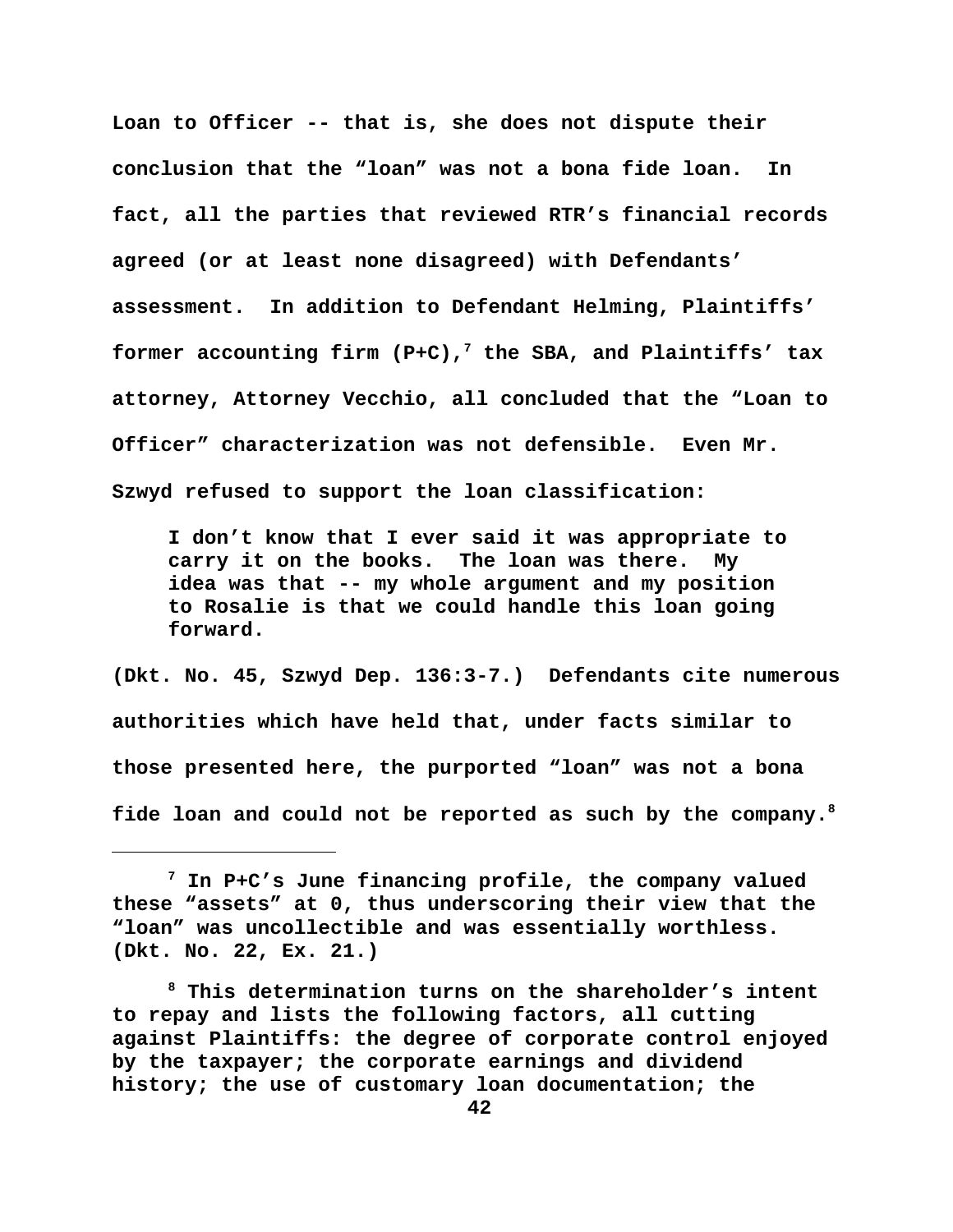**See, e.g., Crowley v. C.I.R., 962 F.2d 1077, 1084 (1st Cir. 1992); Busch v. C.I.R., 728 F.2d 945, 951 (7th Cir. 1984); Alterman Foods, Inc. v. United States, 611 F.2d 866, 873 (Ct. Cl. 1979); Tachler's Estate v. United States, 440 F.2d 72, 77 (3d Cir. 1971); Haber v. Commissioner, 52 T.C. 255, 266 (Tax Ct. 1969). Significantly, Plaintiffs have not scrupled to provide any contrary legal authority.** 

**Thus, there is no genuine dispute as to the illegitimacy of the "loan" classification; it was not a permissible tax position.9 It follows, then, that Defendants -- acting as both turnaround specialists and tax**

**creation of legal obligations attendant to customary lending transactions, such as payment of interest, repayment schedules and maturity dates; the manner of treatment accorded the disbursements, as reflected in corporate records and financial statements; the existence of restrictions on the amounts of the disbursements; the magnitude of the disbursements; the ability of the shareholder to repay; whether the corporation undertook to enforce repayment; the repayment history; and the taxpayer's disposition of the corporate funds disbursed. See Crowley, 962 F.2d at 1084.** 

**<sup>9</sup> Notwithstanding Plaintiffs' arguments to the contrary, the government's "acceptance" of Mr. Szwyd's reamended 2002 tax returns has no significance. Plaintiffs concede that the IRS never approved of the loan classification during a formal audit, and the mere fact that the IRS did not immediately reject Mr. Szwyd's 2008 filing is irrelevant.**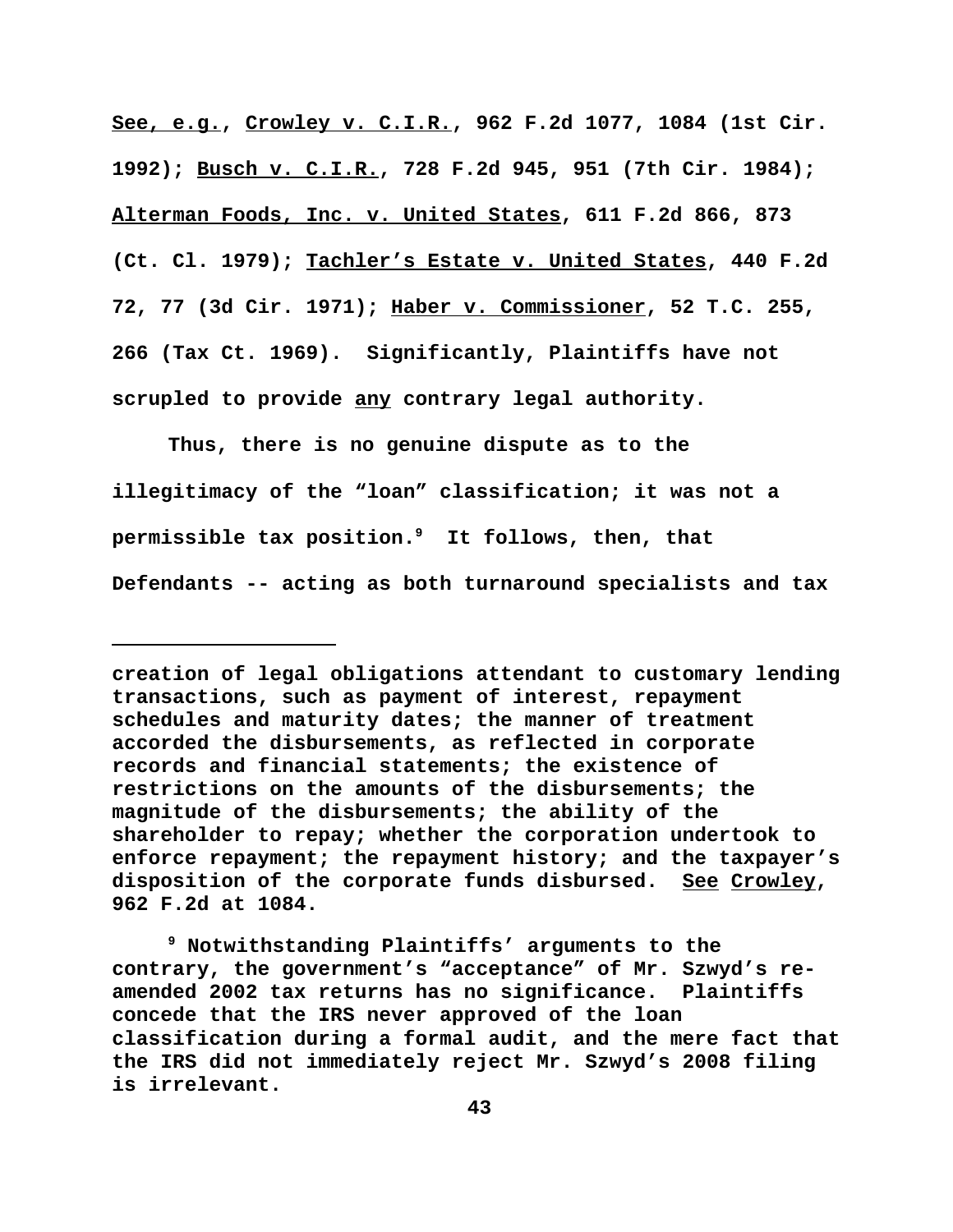**consultants -- had both a legal and ethical obligation to identify and correct this falsity. Ms. Aptaker's assertion that Defendants should not have advised their clients to amend an obviously unsupported, and unsupportable, tax return because they could have fudged it or (as she implies) put one over on the IRS is disturbing, to say the least. More to the point in this lawsuit, it is hardly an argument to support a claim that Defendants failed in their professional responsibilities.** 

**As Defendants note, IRS Circular 230 requires that a tax preparer "who knows that the client has not complied with the revenue laws of the United States or has made an error in or omission from any return . . . must advise the client promptly of the fact of such noncompliance, error or omission . . . [and] of the consequences . . . of such noncompliance, error, or omission." IRS Circular 230 § 10.21 (emphasis added). This provision is broadly worded such that Defendants would have been exposing both their clients and themselves to liability if they had ignored the significant mis-characterization in the 2002 return. Id.; see also American Institute of Certified Public Accountants**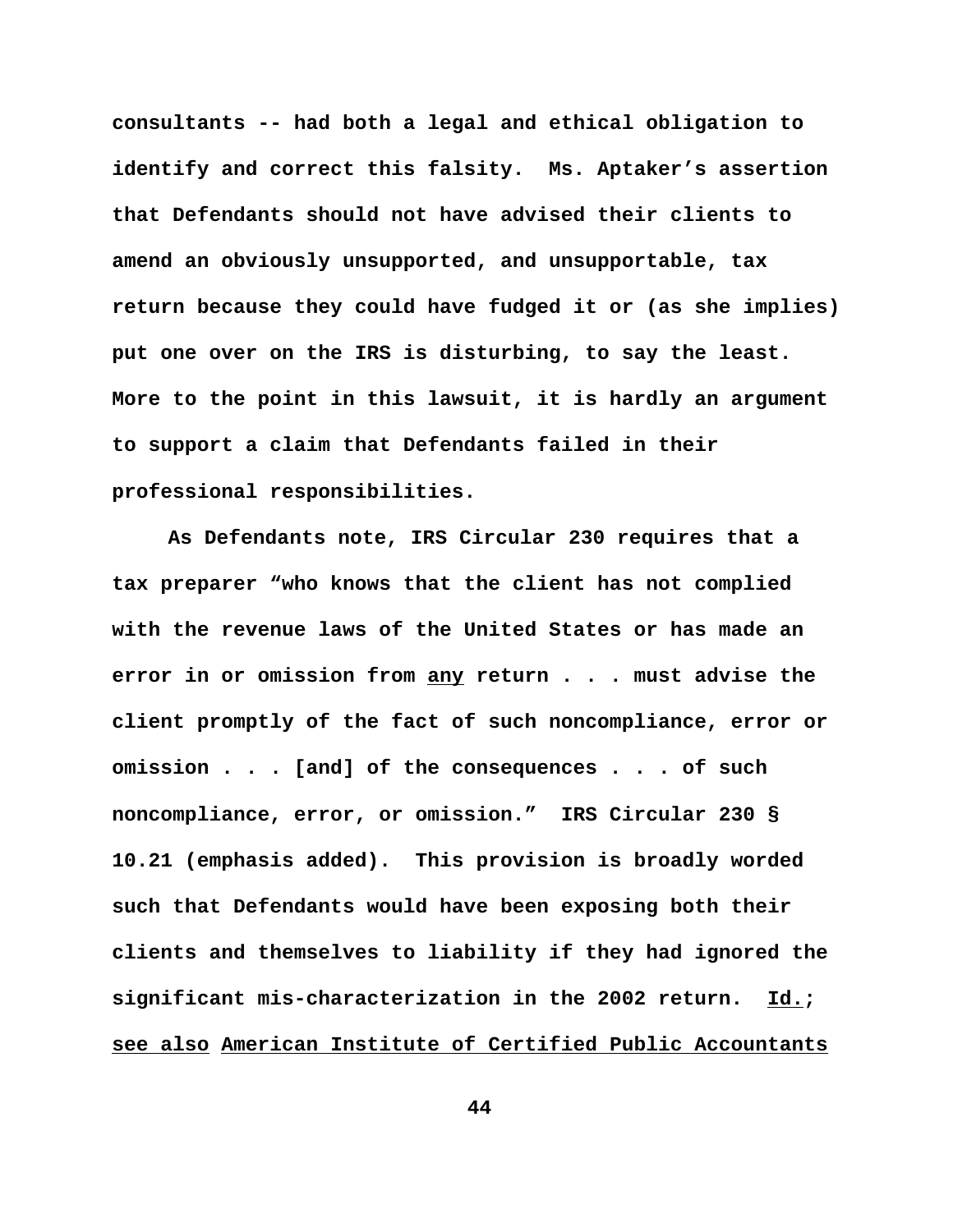**(AICPA) Statements on Standards for Tax Services, No. 1 at 7(a) (effective Jan. 1, 2010) (prohibiting accountants from "exploit[ing] the audit selection process of a taxing authority").**

**Moreover, Ms. Aptaker's argument fails to consider an important fact: when Plaintiffs retained Defendants to provide tax preparation services in 2005, RTR had not filed returns for the previous two years. Thus, Defendants were required to prepare and file returns for 2003 and 2004 and, accordingly, were forced to confront the "Loan to Officer" issue at that time. As Defendants observe, the need to file the 2003 and 2004 returns "meant that H&C could not . . . clear the 'loans' from RTR's books starting in 2005, as that would require it to file false tax returns for 2003 and 2004." (Dkt. No. 31, Defs.' Reply at 3.) To follow the course Plaintiffs suggest, then, Defendants would not only have had to turn a blind eye to the clear falsehood in the 2002 return -- bad enough in itself -- but affirmatively join in the misrepresentation to prepare the 2003 and 2004 returns.**

**In sum, Ms. Aptaker's critique of Defendants' approach**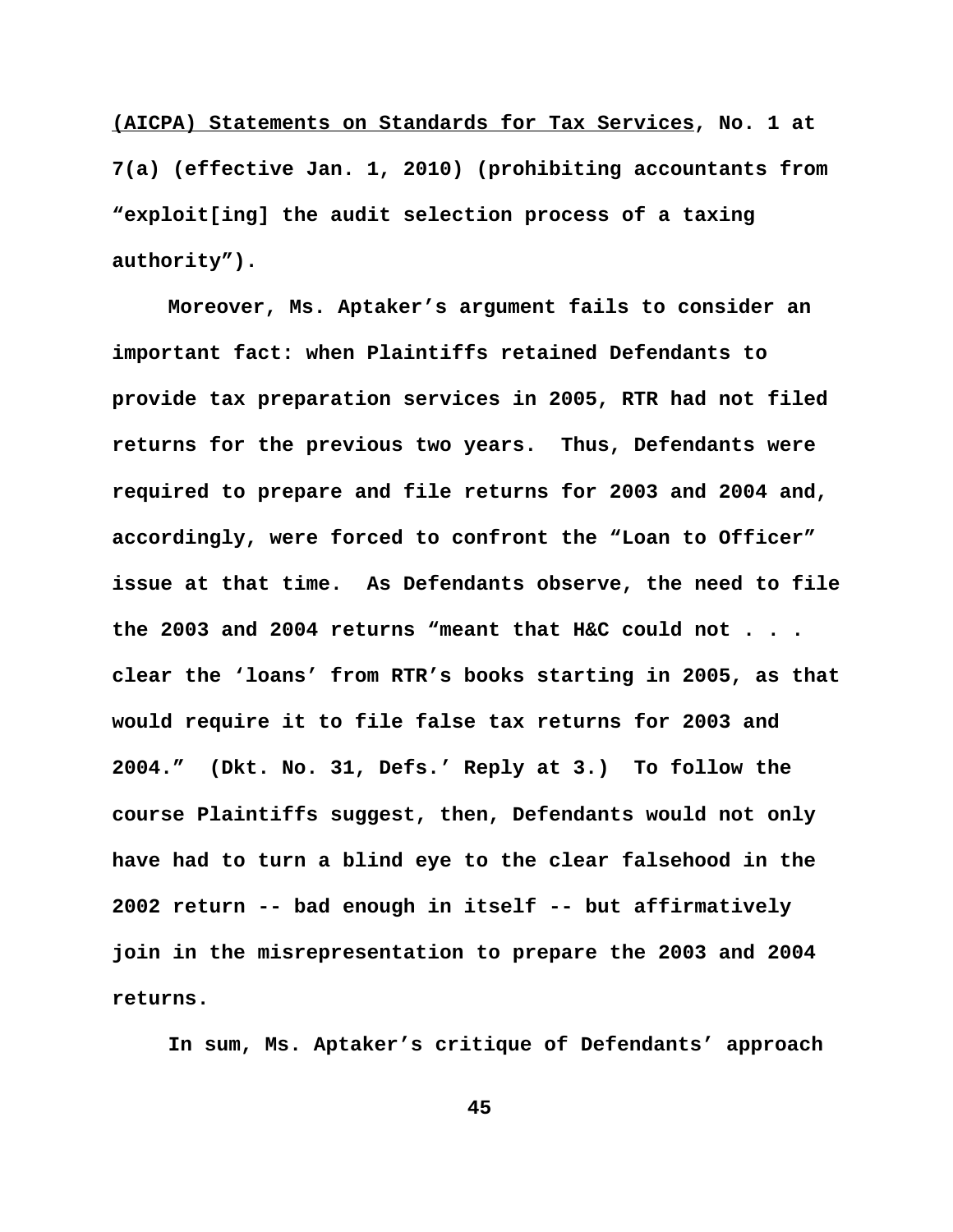**to the 2002 returns is, at best, dubious both legally and ethically. More importantly for the narrow purposes of this motion, it provides no sufficient evidence that Defendants' advice to file an amended 2002 return, which Plaintiff knowingly took, was anything other than entirely consistent with good professional accounting practice. The returns contained a false representation, which permitted Plaintiffs to enjoy more than \$1,000,000 in income tax-free, and Defendants were obligated to correct it. This, as a matter of law, was not a tort; it was honest accounting.** 

### **3. No Viable Alternatives.**

**As the foregoing discussion makes clear, Defendants had no choice but to amend the 2002 tax returns, thus undercutting Plaintiffs' primary argument. However, Plaintiffs make two additional claims: (1) Defendants could have re-characterized the "Loan to Officer" monies as "distributions" rather than wages; and (2) Defendants "could have legitimatized the loans by creating a promissory note with terms." (Dkt. No. 33, Aptaker Aff. ¶ 10.) The record and the law support neither of these arguments.**

**As to the first contention, Ms. Aptaker asserts that if**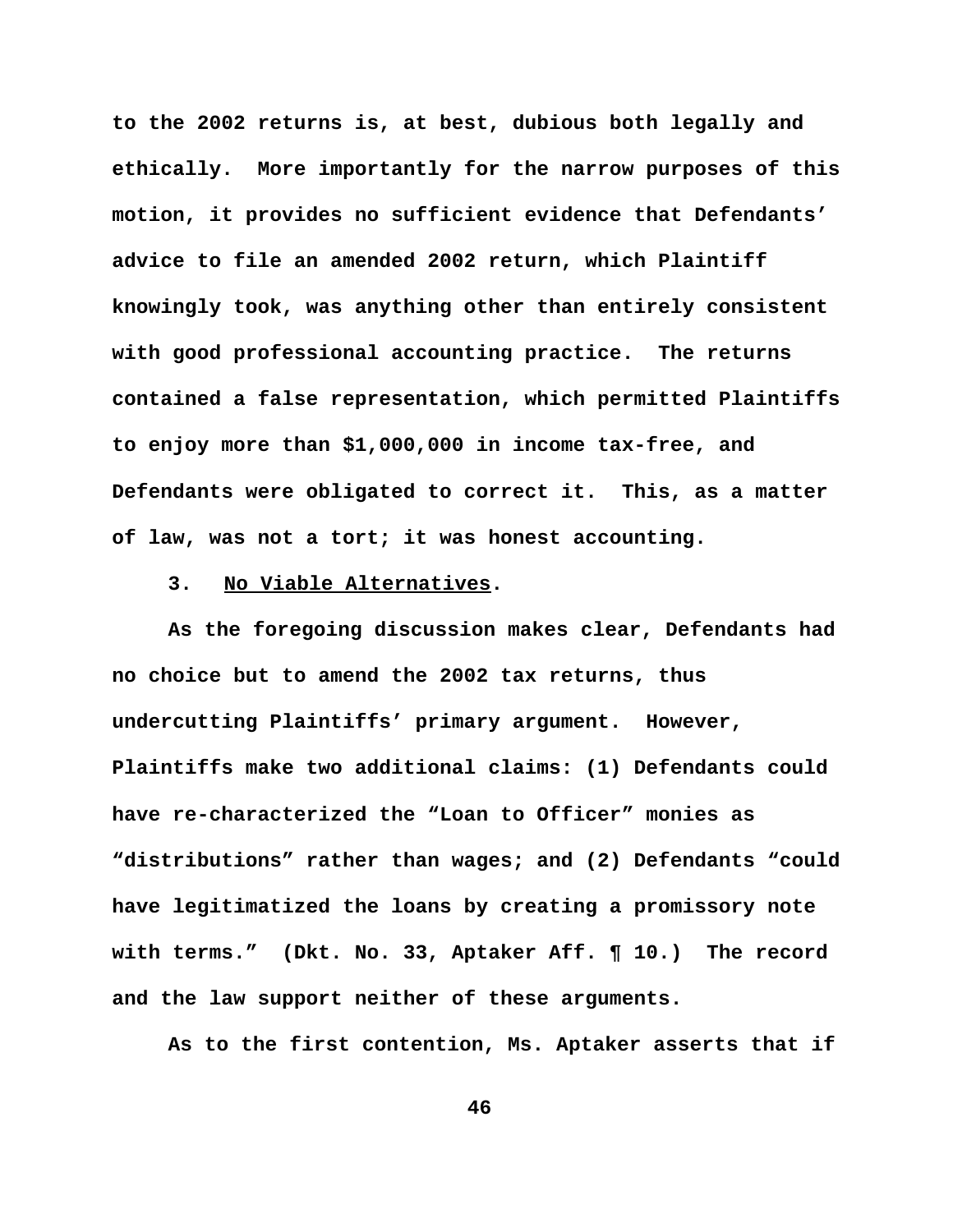**Defendants had re-characterized the Loan to Officer monies as distributions, then the income would have been taxed at the lower capital gains rate rather than at the higher ordinary income rate. On the other hand, Defendants' expert, Mr. Truesdell, explains why a wages classification was preferable:** 

**It was a tax neutral position; RTR would receive a deduction for wages and Ms. Berger would record salary income. Because of RTR's status as an S Corporation, the effect would be that the deduction for wages reduced RTR's income, which flows through and is reported on the Berger[s'] personal returns.**

**(Dkt. No. 22, Ex. 65, Truesdell Rep. at 21.) Mr. Truesdell further explains that, in contrast, characterizing the loans as distributions "would have the very negative consequence of not being deductible for RTR while still taxable to Ms. Berger." (Id.)** 

**Plaintiffs have failed to offer any response to Mr. Truesdell's obvious point. Indeed, Plaintiffs have not even offered a comparison of how the re-characterization of the bogus "loan" as a distribution would have improved Plaintiffs' overall tax position. Ms. Aptaker does not mention what the applicable tax rates would be on the distributions, let alone provide a detailed analysis of the**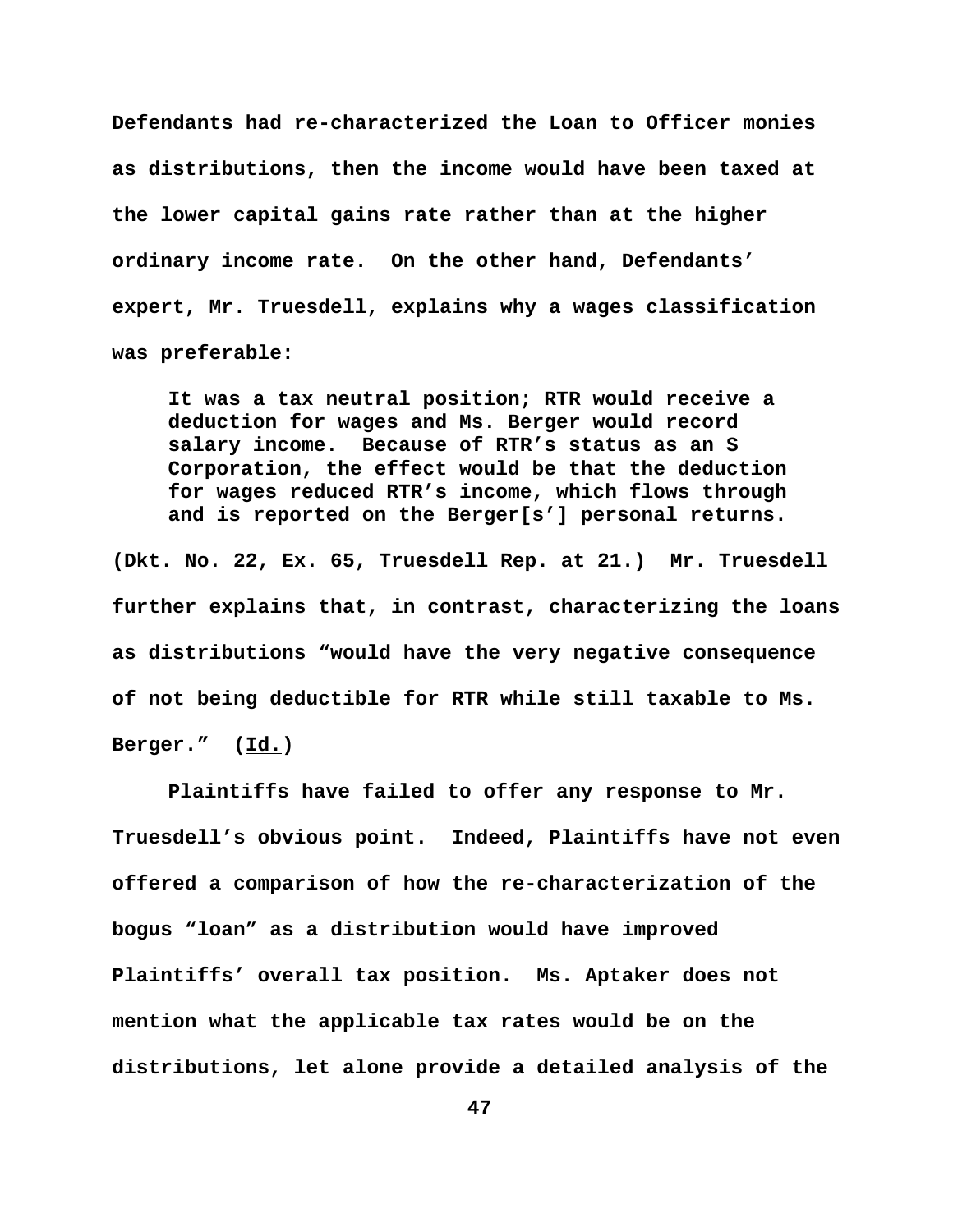**two approaches.10 At the summary judgment stage this species of deficiency is fatal.** 

**As for Ms. Aptaker's final point concerning "legitimatizing" the loan, she also fails to provide any explanation of how this could be accomplished, and, in fact, this argument appears for the first time in her affidavit attached to Plaintiffs' Motion to File Sur Reply, which will be stricken for the reasons already stated. More importantly, the argument ignores the now well-established fact that these were not bona fide loans and that Ms. Berger had no ability to make payments towards them at that time.**

**These last-ditch assertions only underscore the need for clarity on the issue of damages -- something that is painfully absent here. It is conceivable, perhaps, that classifying the loans as distributions may have altered Plaintiffs' tax picture favorably. It is equally possible,**

**<sup>10</sup> To the extent that Plaintiffs contemplated asking Ms. Aptaker to flesh out this argument at trial, such testimony would have been a clear violation of Rule 26's expert disclosure requirement. See Fed. R. Civ. P. 26(a)(2)(B) (requiring pre-trial expert disclosure to contain, inter alia, a complete statement of all opinions the witness will express and the basis and reasons for them, as well as the facts or data considered by the witness in forming each opinion).**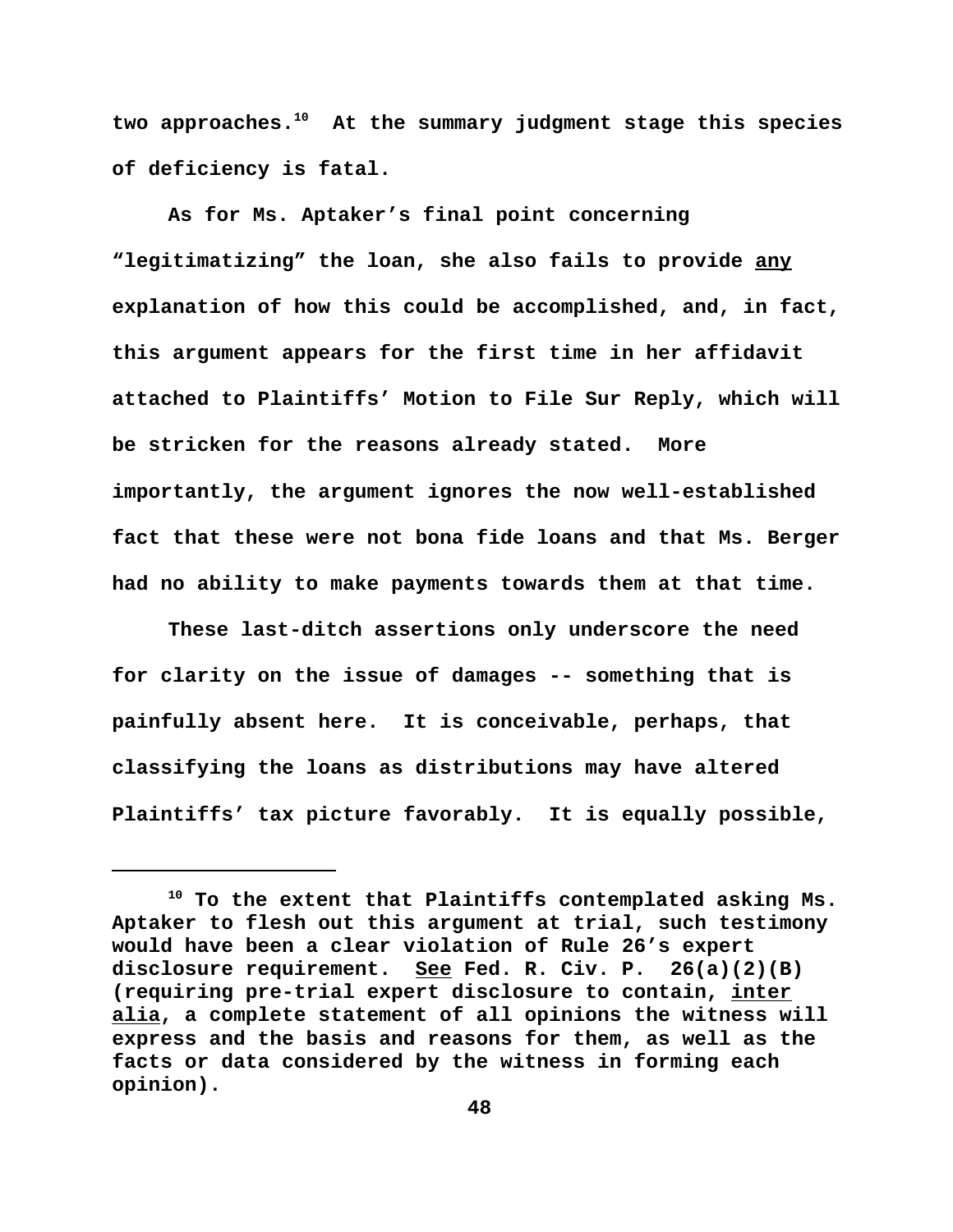**perhaps more likely, that, as Mr. Truesdell claims, the tax benefit generated by the lower capital gains rate would have been outweighed by the countervailing benefits created by a wage deduction. Plaintiffs had an obligation to explain the comparative weight of these positions and provide evidentiary support for their conclusion, but they failed to do so.** 

# **4. Lost Profits.**

**Given the discussion above, little discussion is needed to dispose of the claims for lost profits. First, the record does not provide anything approaching adequate evidence that Defendants' professional conduct fell below the appropriate standard. Indeed, the record, if anything, demonstrates the contrary. Second, the lost profits estimates are constructed largely out of thin air, particularly the estimate of over four million dollars in lost revenues based on speculation regarding work the company supposedly would have received but for Defendants' allegedly negligent advice.**

**Plaintiffs rely on the expert testimony of Bradford Taylor, who explains that "[a] company suffers lost profits**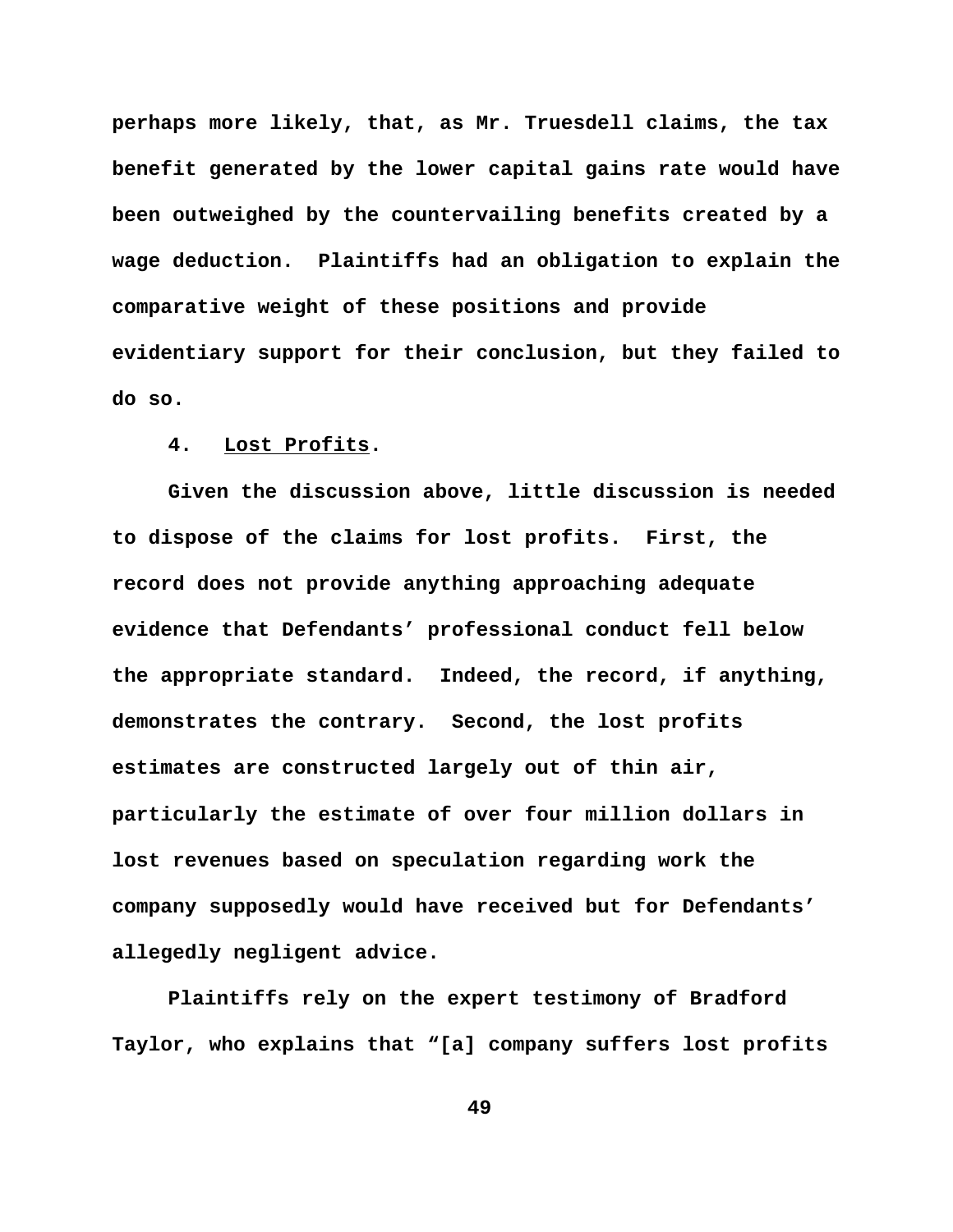**when one of the following occurs due to the acts of a defendant: (a) revenues are lower than they would have been,**

**(b) costs are higher than they would have been, or (c) some combination of the two." (Dkt. No. 22, Ex. 49, Taylor Rep. at 1.) His calculation of \$4.2 million in lost profits is based on estimates of the value of:**

**(A) Lost revenues resulting from engagements RTR was not able to win as a result of either not being able to attain the necessary bonding or having tax liens placed upon it . . . .**

**(B) Lost incremental revenue resulting from engagements during which RTR was not able to become the Prime contractor and instead, RTR became a Sub-Contractor . . . .**

**(C) Lost margin associated with incurring Helming expenses.**

**(Id. at 4-5.)** 

**For each of these three categories of damages, Mr. Taylor provides a conclusory statement connecting them to actions taken by Defendants. With regard to lost revenues, he states, "But for the actions of Helming, RTR would have been able to obtain the required bonding to win these contracts and/or the Company would not have had the tax liens placed upon it." (Id. at 5.) With regard to lost incremental revenue, he states, "But for the actions of**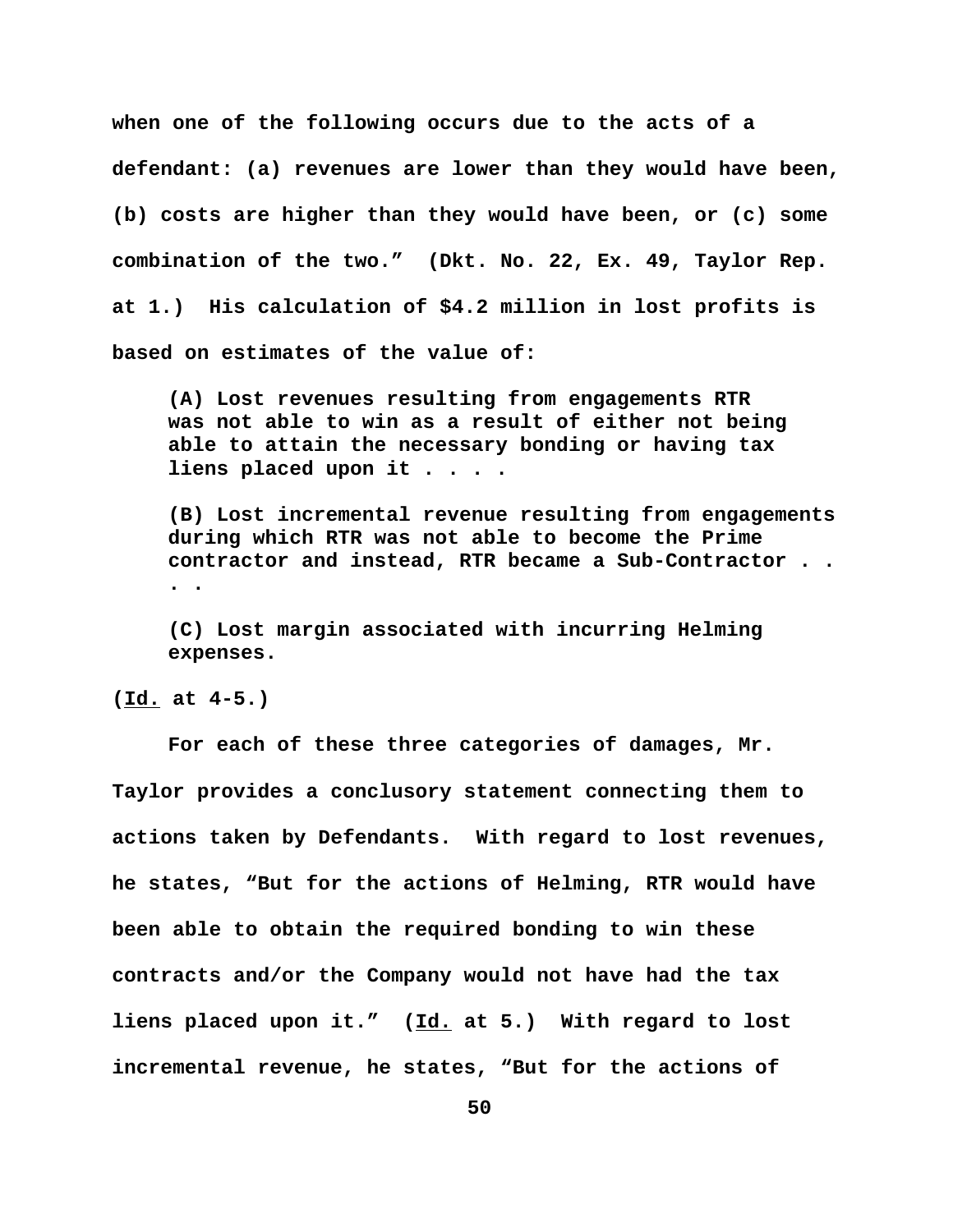**Helming, RTR would have been the Prime Contractor for these contracts." (Id.) With regard to lost margin costs, he asserts, "the Company has incurred various expenses in attempting to mitigate the damage caused by Helming." (Id.)** 

**Mr. Taylor provides no explanation whatsoever of the evidence on which these conclusory statements are based. He does not discuss the process by which Plaintiffs allegedly applied for, and failed to receive, the relevant contracts. He does not describe the other companies that made bids or demonstrate how Plaintiffs would necessarily have won the contracts at issue but for the actions of Defendants. In fact, he does not cite a shred of concrete evidence tending to establish a causal link between Defendants' actions and** Plaintiffs' alleged losses.<sup>11</sup>

**Plaintiffs' remaining claims for consequential damages are similarly unsupported. Given the false characterization**

**<sup>11</sup> Plaintiffs also point out that Ms. Berger herself testified that RTR bid on four projects following the amendment of the 2002 tax returns and that the bids were rejected for failure to meet bonding requirements. (Dkt. No. 39, Ex. 3, R. Berger Dep. Vol. II 185-88.) Ms. Berger, in fact, stated without explanation that RTR's inability to meet bonding requirements "was absolutely one of the reasons why we could not take that contract" and was "the most major" reason. (Id. at 190:11-16.) (Emphasis supplied).**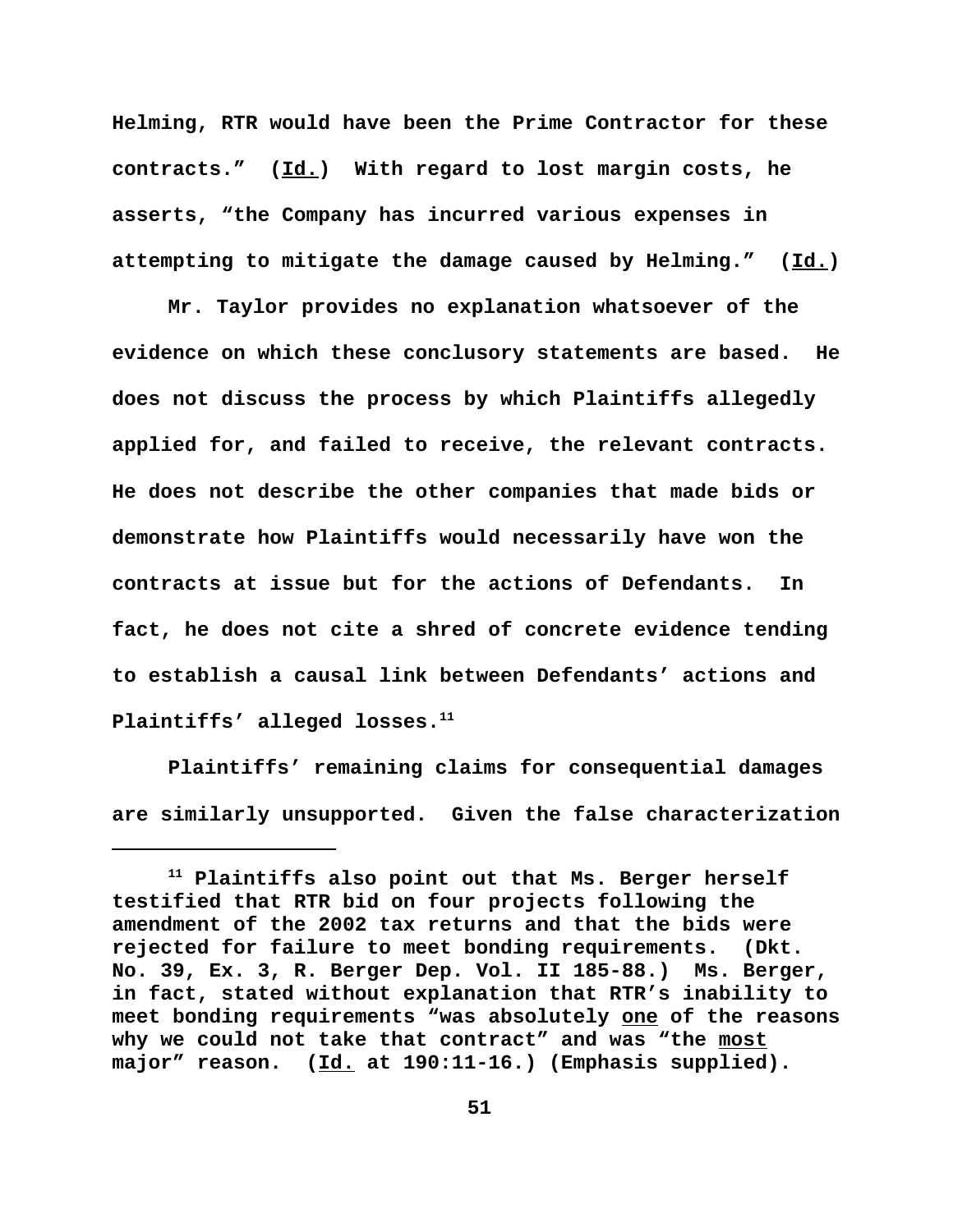**of the \$1,000,000 as a loan, Plaintiffs were necessarily going to face some significant tax liability in 2006 or thereafter. No accounting stratagem, other than an outright scam, was going to allow Plaintiffs to retain these funds tax-free. More importantly for present purposes, even if the tax burden had differed slightly, Plaintiffs would still have suffered remediation expenses, loss of goodwill, extrusion costs, and lost profits -- or at least they have offered no basis from which a jury could reach any other conclusion. Thus, for these reasons and for the other reasons detailed above, Defendants are entitled to summary judgment on all claims for lost profits.**

# **D. Counts II and III: Breach of Contract and Breach of the Implied Covenant of Good Faith and Fair Dealing.**

**Given the foregoing rulings, the court will also allow Defendants' motion with respect to Plaintiffs' claims for breach of contract (Count II) and breach of the covenant of good faith and fair dealing (Count III). It is true, as Plaintiffs point out, that a malpractice claim may not "sound exclusively in either contract or tort." Clark v. Rowe, 701 N.E.2d 624, 341 (Mass. 1998). Yet, while this principle gives plaintiffs a degree of flexibility in**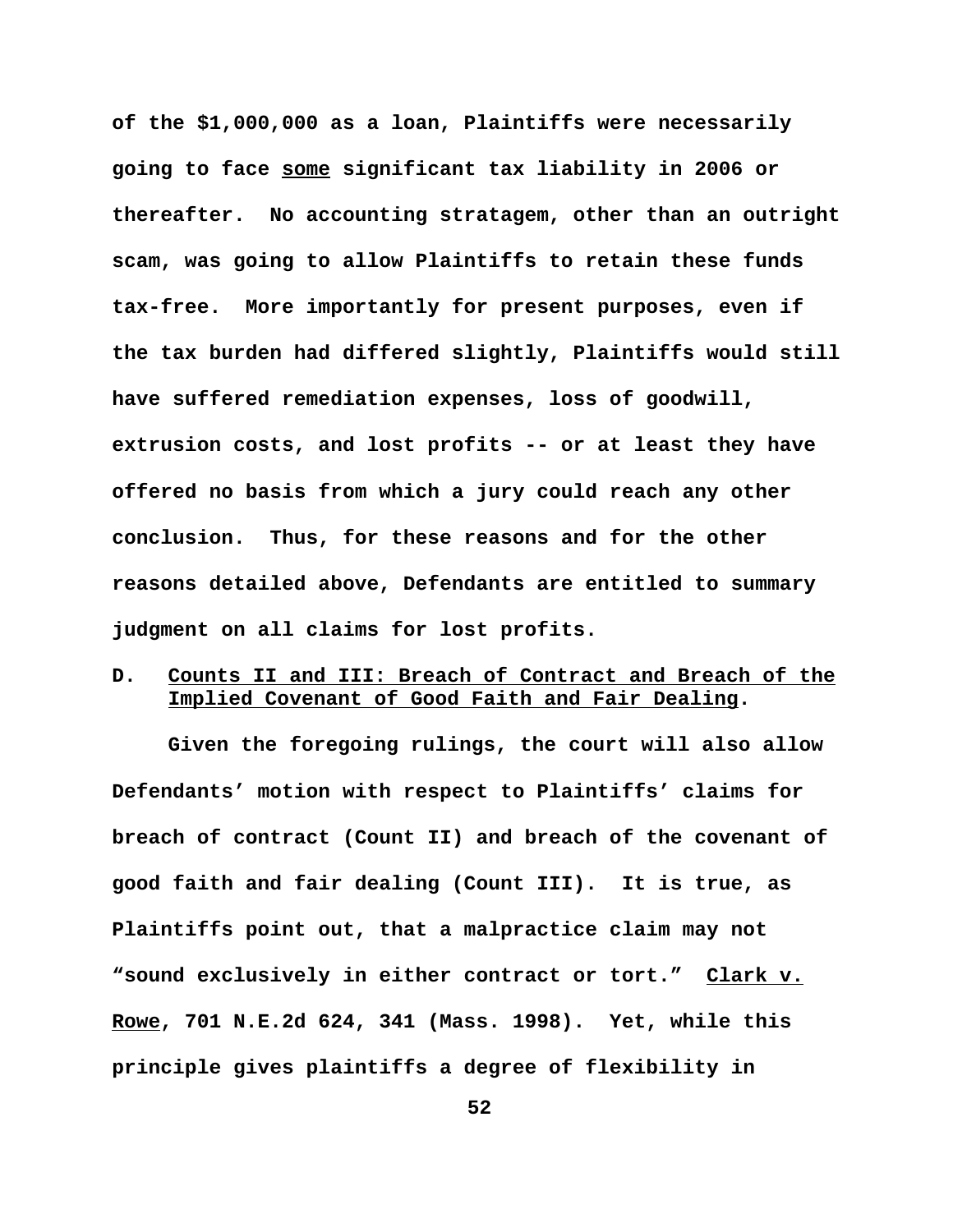**constructing their pleadings, courts must ultimately address the merits of a case based on substance, rather than form. See McStowe v. Bornstein, 388 N.E.2d 674, 677 (Mass. 1979).** 

**"Negligence in the manner of performing [a contractual duty] as distinguished from mere failure to perform it, causing damage, is a tort." Herbert A. Sullivan, Inc. v. Utica Mut. Ins. Co., 788 N.E.2d 522, 531 (Mass. 2003) (citation omitted). Here, the conclusion is inescapable that Plaintiffs seek damages based on the manner in which Defendants performed their accounting responsibilities, and it is well established that Massachusetts courts apply tort law to such claims, despite the fact that they arise from a contractual relationship. See id. (affirming summary judgment for defendant on claim alleging that insurer had breached policy by failing to provide a competent defense because the claim, "while arising out of the contract, is in essence a tort"); Thomas v. Mass. Bay Trans. Auth., 450 N.E.2d 600, 602 (Mass. 1983) (holding that "the essential nature of the plaintiff's claim is recovery for personal injuries founded on the MBTA's negligence").** 

**Similarly, Plaintiffs' claims arise out of a**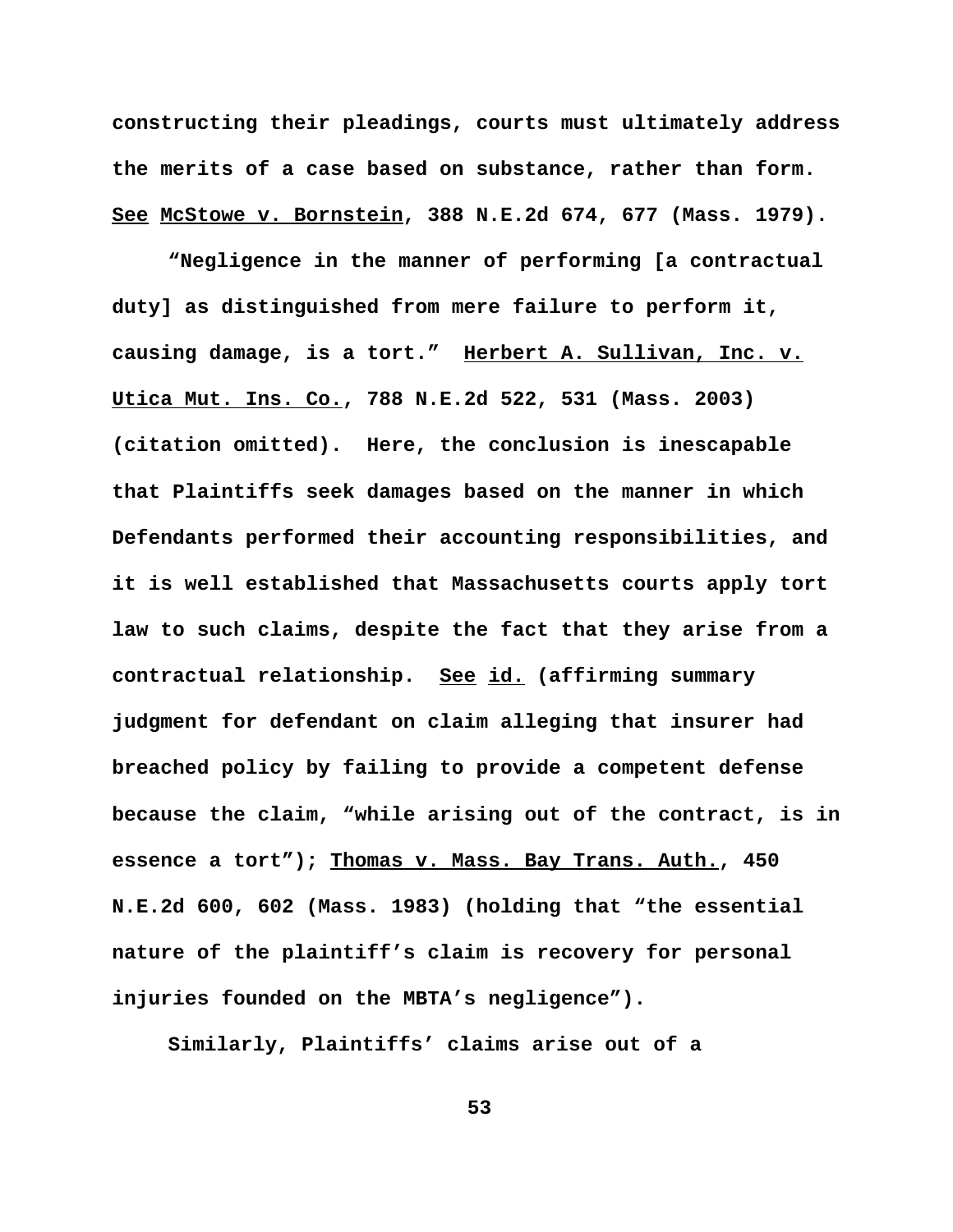**contractual relationship but, in essence, allege negligence in the performance of that contract. Beyond this, of course, both a tort and a breach of contract action require proof of damages, for which adequate supporting evidence is absent here. See Breyan v. Shagory, 944 N.E.2d 632, 2011 WL 1186277, at \*1 n.3 (Mass. App. Ct. Mar. 31, 2011) (Table) (holding in legal malpractice action that "inadequate proof of the defendant's breach of duty and damages caused by the breach is also fatal to the plaintiff's breach of contract, breach of fiduciary duty, and G.L. c. 93A claims"); see generally Herbert A. Sullivan, Inc., 788 N.E.2d at 532 n.7 ("There is little practical difference between the elements of proof in a tort action for negligence and a contract action for the negligent provision of legal services.").** 

# **E. Count IV: Breach of Fiduciary Duty.**

**A fiduciary "is a person having a duty, created by his undertaking, to act primarily for the benefit of another in a matter connected with his undertaking." Patsos v. First Albany Corp., 719 N.E.2d 882, 886 (Mass. App. Ct. 1999) (quoting Restatement (Second) of Agency § 13, comment a (1958)). While certain relationships, such as the attorney-**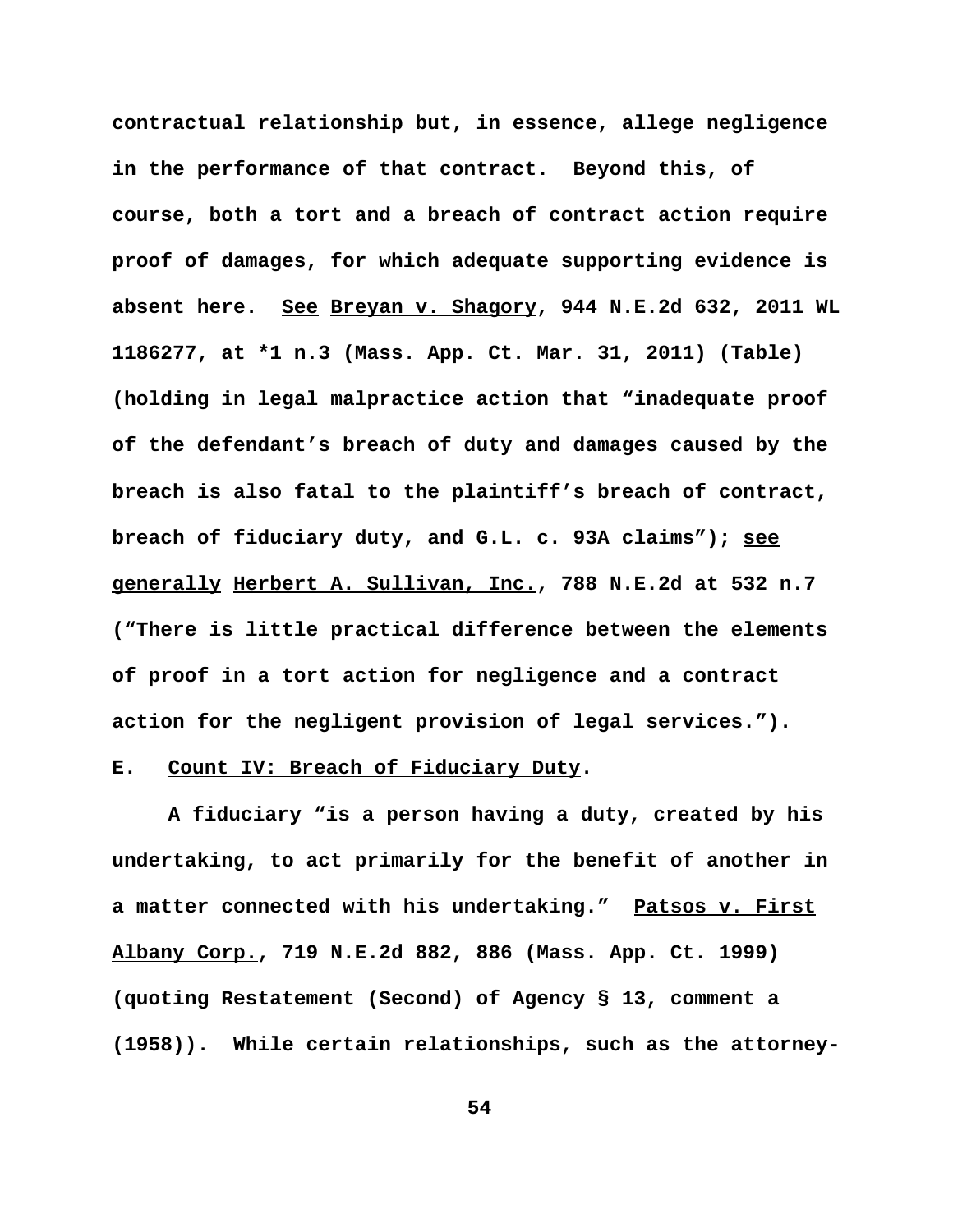**client relationship, are always fiduciary in nature, the question of whether an accountant owes a fiduciary duty to his or her client depends on the facts of the case. See Fleet Nat. Bank v. H&D. Entertainment, Inc., 926 F. Supp. 226, 242 (D. Mass. 1994), aff'd 96 F.3d 532 (1st Cir. 1996). Generally, an accountant-client relationship does not create such obligations. Id. (collecting cases).** 

**The weight of legal precedent -- and common sense - - stands for the proposition that an accountant takes on fiduciary obligations only where he or she 'recommend[s] transactions, structure[s] deals, and provide[s] investment advice' . . . such that he or she exercises some managerial control over the assets in question.**

**Id. (quoting Martin v. Feilen, 965 F.2d 660, 669 (8th Cir. 1992)); accord Vasquez v. Potter & Co., Inc., No. 9999, 2007 WL 959538, at \*3 (Mass. App. Div. Mar. 28, 2007).**

**Plaintiffs make no allegations that Defendants exercised managerial control over their assets. Thus, no fiduciary relationship exists, and the court will allow Defendants' motion as to Count IV. Moreover, Defendants would be entitled to summary judgment for all the reasons previously stated in any event.**

**F. Count V: Negligent Misrepresentation.**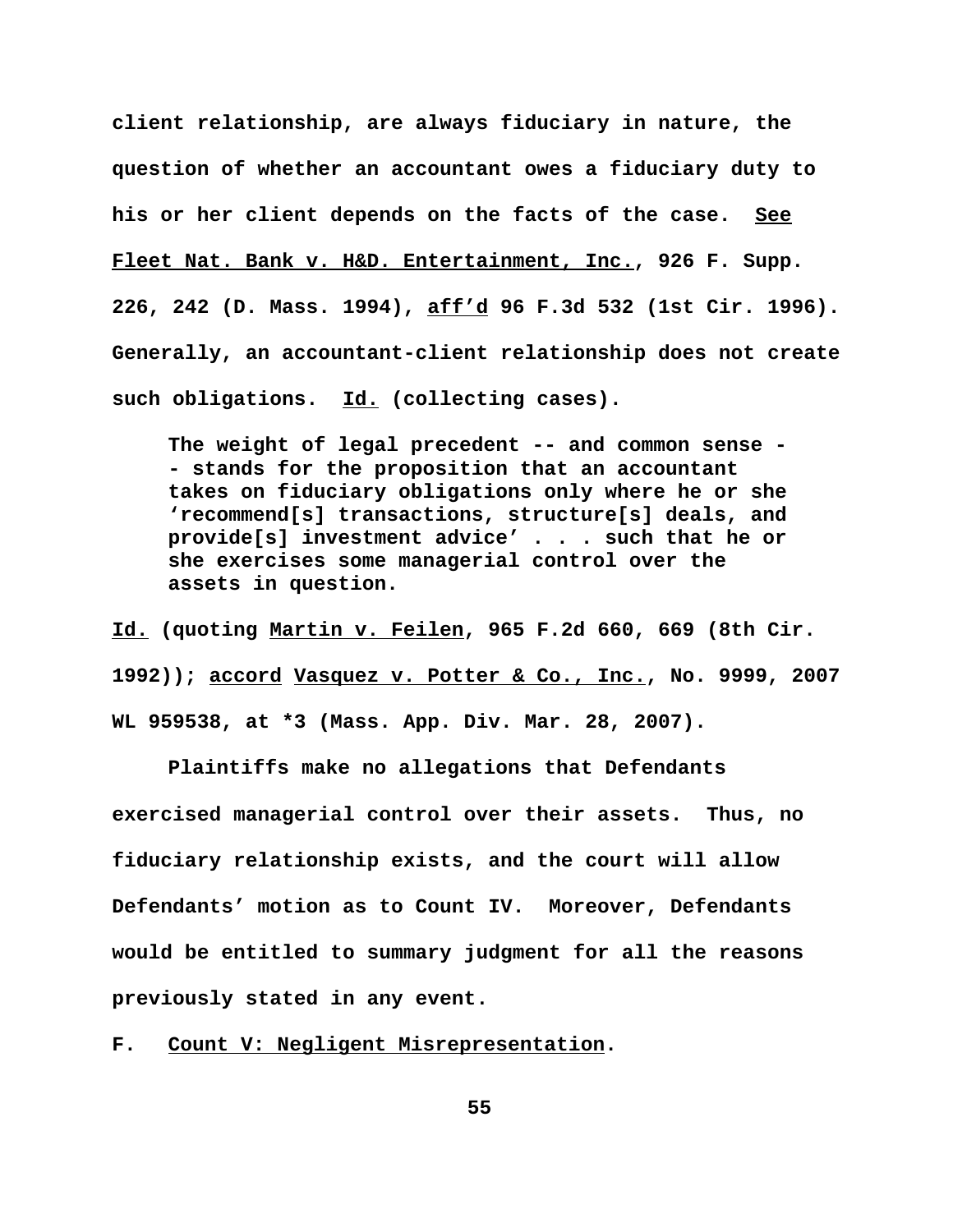**Massachusetts has adopted the Restatement's approach to tort liability in this area.**

**One who, in the course of his business, profession or employment, or in any other transaction in which he has a pecuniary interest, supplies false information for the guidance of others in their business transactions, is subject to liability for pecuniary loss caused to them by their justifiable reliance upon the information, if he fails to exercise reasonable care or competence in obtaining or communicating the information.**

**Nycal Corp. v. KPMG Peak Marwick LLP, 688 N.E.2d 1368, 1371**

**(Mass. 1998) (quoting Restatement (Second) of Torts § 552(1)). Because this count, like Count I, requires proof of damages and a failure to exercise reasonable care, it fails for the reasons discussed above.** 

**Moreover, the tort of negligent misrepresentation imposes on plaintiffs the additional requirement of putting forth evidence of falsity. See Nycal Corp., 688 N.E.2d at 1371. Plaintiffs do not point to any even allegedly false statement made by Defendant Helming regarding the Loan to Officer issue in 2004 and 2005, including the 2005 side letter, which formally outlined Defendant Helming's position on the matter. Rather, Plaintiffs highlight broad statements made by Defendant Helming in an email to Sera**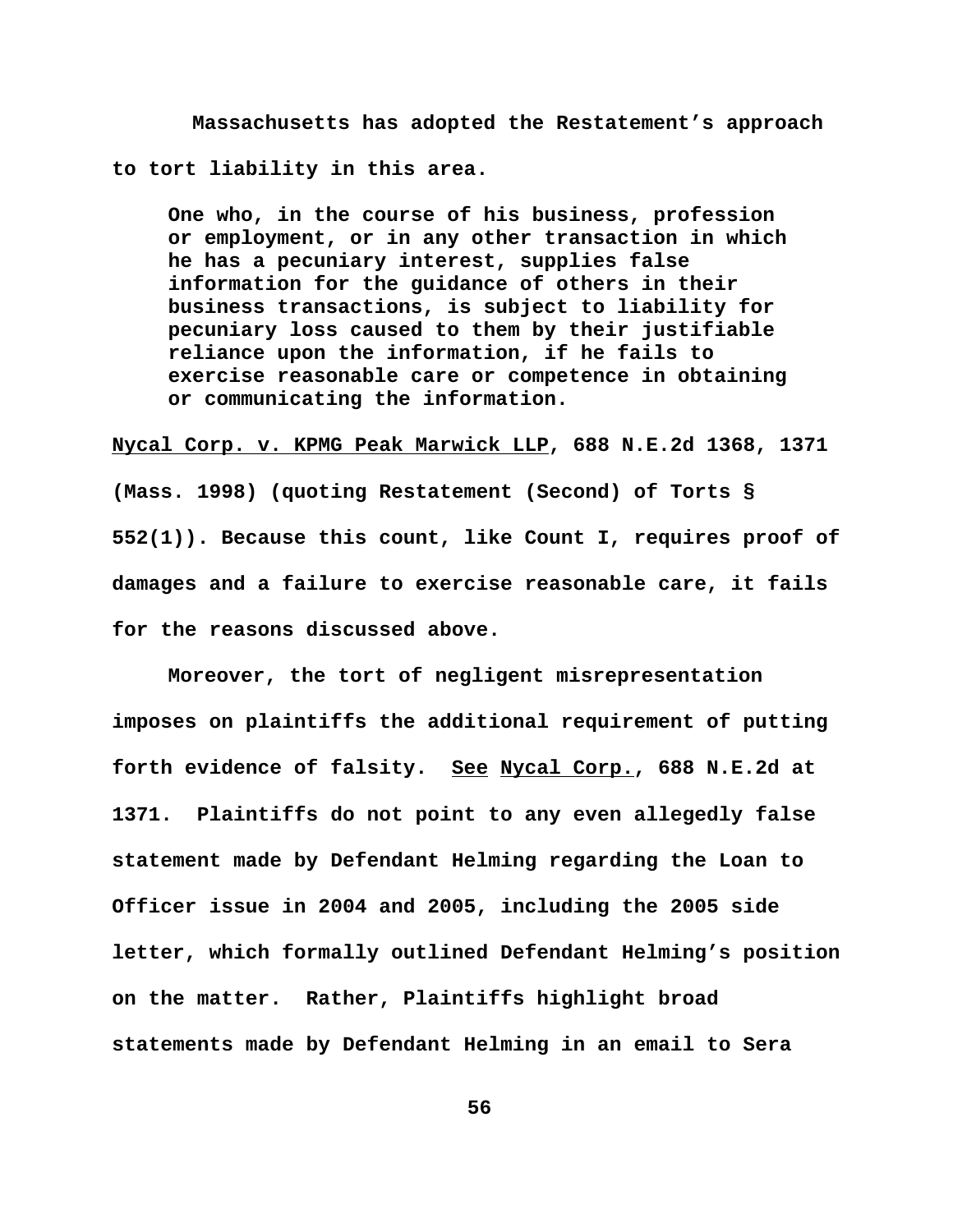**Daemi in 2008 and in Defendants' answers to interrogatories in this litigation. (See Dkt. No. 29, Ex. D, Helming emails ("An S Corporation cannot have advances or officer's loans to shareholder."); Dkt. No. 29, Ex. F, Defendant's Resp. to Int., No. 10 ("There is no provision in the US Tax Code for Shareholders in a sub S corporation, other than a bank, to maintain loans to shareholders.").) Plaintiffs have not** shown these statements to be false.<sup>12</sup> Moreover, **these statements were made years after the events at issue here, thus preventing Plaintiffs from proving another**

**essential element of their claim: reliance.**

**In sum, Plaintiffs cannot establish falsity, reliance, the failure to exercise reasonable care, or damages, and this court will therefore allow Defendants' motion as to**

**<sup>12</sup> Plaintiffs reason that because these are factual assertions and because their expert "clearly opined that this advice was improper," they constitute false statements of fact. (Dkt. No. 26, Pls.' Opp'n at 36.) Although creative, this argument is obviously unsound. As explained thoroughly in the text, Plaintiffs' expert did not challenge the substance of Defendant Helming's position on the Loan to Officer issue, but rather attacked his strategic decision to immediately amend the 2002 tax returns instead of simply ignoring the issue or dealing with it "on a prospective basis." (Dkt. No. 22, Ex. 50, Aptaker Rep. at 9.) This disagreement, of course, does not bear on the truth or falsity of the statements cited.**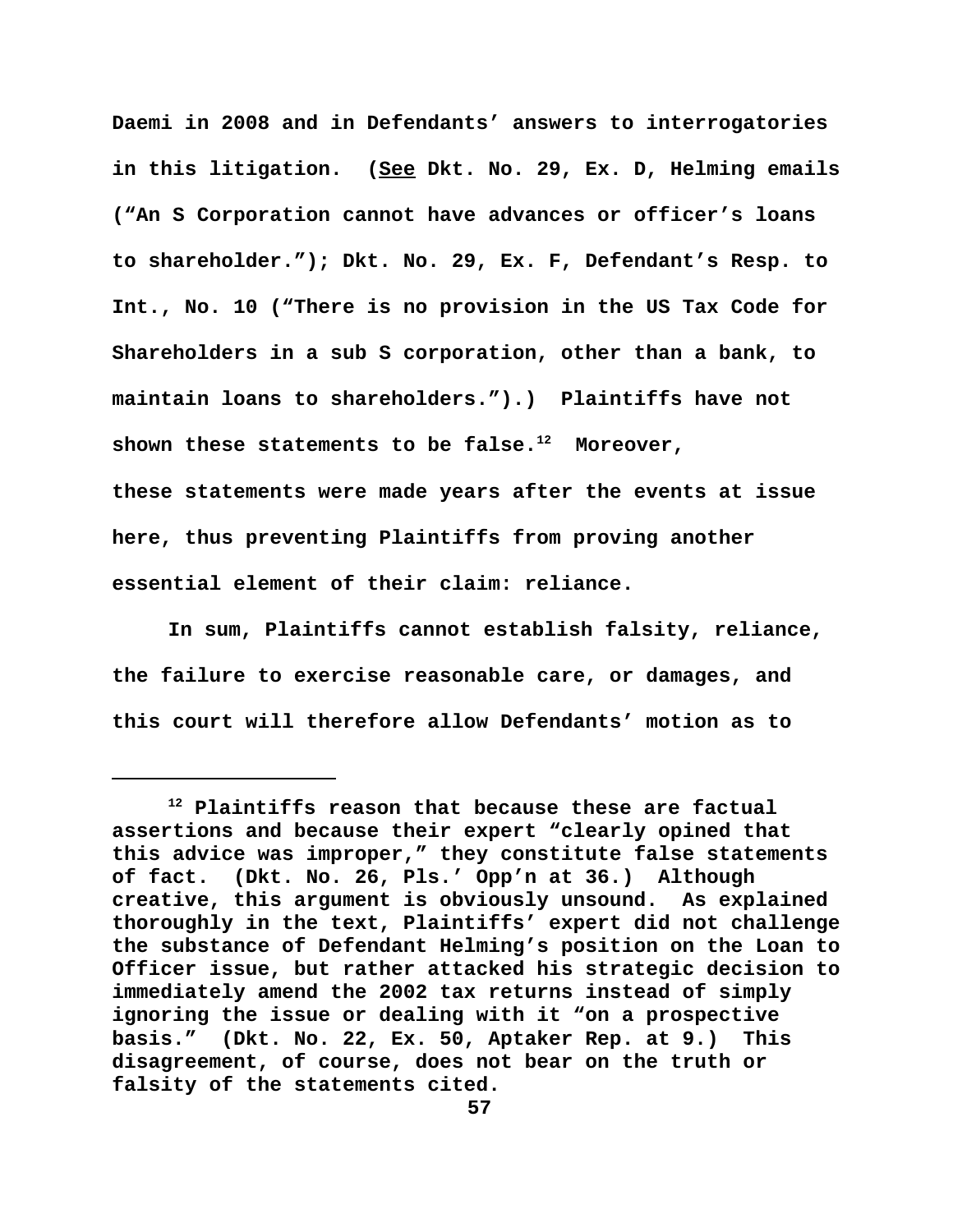**Count V.** 

**G. Count VI: Violation of Mass. Gen. Laws ch. 93A.**

**Chapter 93A provides a cause of action to "a person who is engaged in business and who suffers a loss as a result of an unfair or deceptive act or practice by another person also engaged in business." Manning v. Zuckerman, 444 N.E.2d 1262, 1264 (Mass. 1983) (citation omitted). Negligence is not a sufficient basis for a 93A claim; something more is required. See Darviris v. Petros, 812 N.E.2d 1188, 1192 (Mass. 2004) ("[A] violation of G.L. c. 93A requires, at the very least, more than a finding of mere negligence."); Poly v. Moyland, 667 N.E.2d 250, 257 (Mass. 1996), cert. denied, 519 U.S. 1114 (1997) (negligent representation by attorney did not violate Chapter 93A where attorney "did not engage in conduct involving dishonesty, fraud, deceit or misrepresentation").** 

**Here, Plaintiffs have failed to put forth sufficient evidence even of negligence, let alone the kind of dishonesty, fraud, deceit, or misrepresentation required to establish a claim under Chapter 93A. Therefore, the court will allow Defendants' motion as to Count VI.**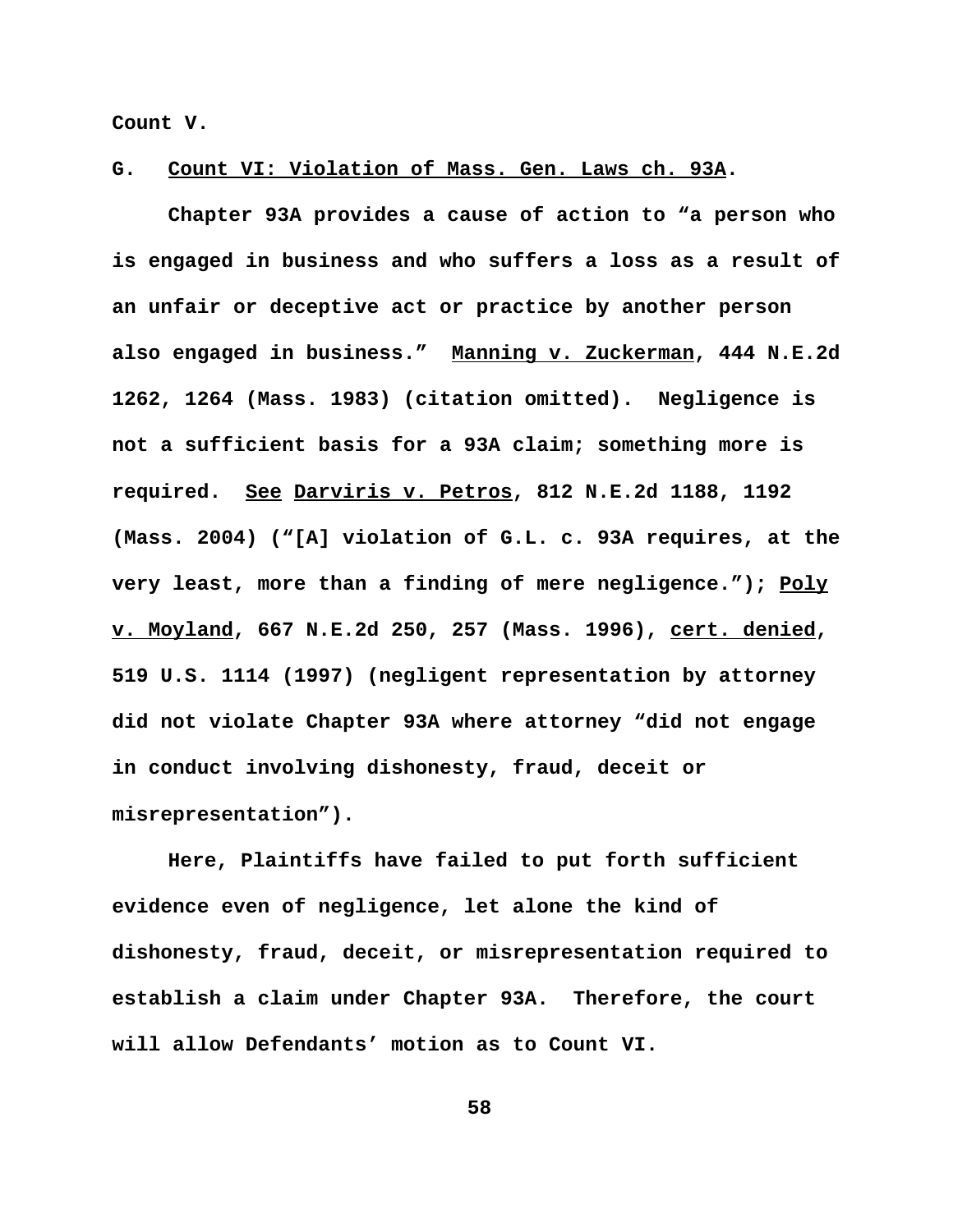#### **IV. CONCLUSION**

**It is surprising that Plaintiffs had the temerity to bring this lawsuit. The complaint was clearly filed too late. The record, mainly as a result of Plaintiffs' failure to file long-overdue tax returns, is utterly insufficient to demonstrate damages. Most importantly, it is clear that Plaintiffs for many years enjoyed over \$1,000,000 in income without paying any taxes on it, and they accomplished this by filing a tax return that improperly characterized the monies they received as a loan. It is close to ludicrous to claim that, by advising Plaintiffs to amend the 2002 tax return to conform with what the law and good accounting practice required, Defendants were being negligent. On the contrary, they were serving their clients ethically and well.** 

**As a result of behaving professionally, Defendants have found themselves slapped with this expensive lawsuit. That undeserved headache, at least, is now over. The court can only hope that the IRS and the state authorities will make sure that Plaintiffs now proceed to do what everyone who enjoys the privilege of living in our beloved country is**